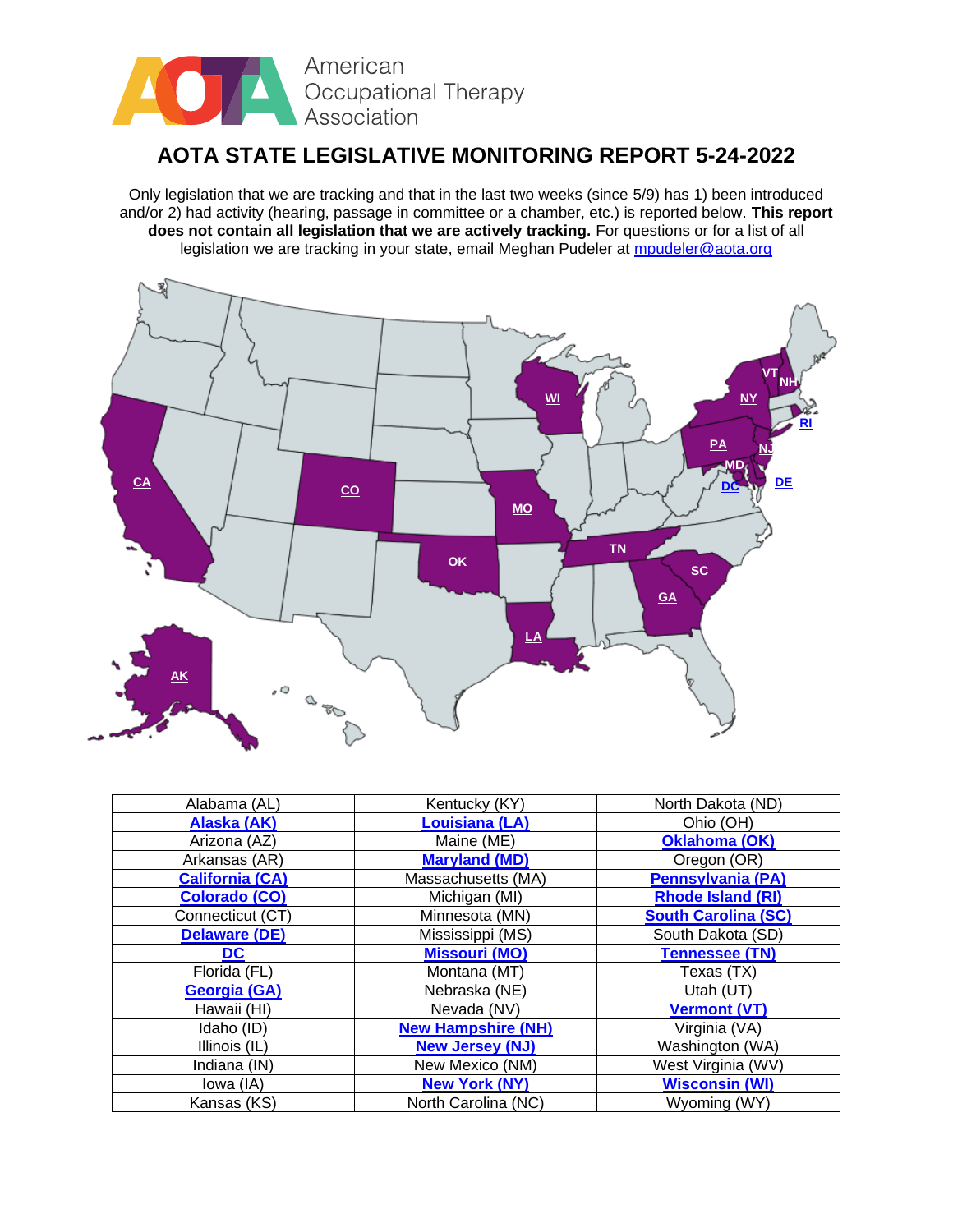<span id="page-1-0"></span>

| <b>Alaska</b>                                                    |                                                                                                                                                                                                                                                                                                                                                                                                                                                                                                                                                                                                                                                                                                                                                                                                                                                                                                                                                                                                                                                                                                                                                                                                                                                                                                                                                          |
|------------------------------------------------------------------|----------------------------------------------------------------------------------------------------------------------------------------------------------------------------------------------------------------------------------------------------------------------------------------------------------------------------------------------------------------------------------------------------------------------------------------------------------------------------------------------------------------------------------------------------------------------------------------------------------------------------------------------------------------------------------------------------------------------------------------------------------------------------------------------------------------------------------------------------------------------------------------------------------------------------------------------------------------------------------------------------------------------------------------------------------------------------------------------------------------------------------------------------------------------------------------------------------------------------------------------------------------------------------------------------------------------------------------------------------|
| 1. AKH 99                                                        |                                                                                                                                                                                                                                                                                                                                                                                                                                                                                                                                                                                                                                                                                                                                                                                                                                                                                                                                                                                                                                                                                                                                                                                                                                                                                                                                                          |
| Title:<br>Author:<br>Status:<br><b>Disposition:</b><br>Location: | Physical and Occupational Therapy Board<br>Claman (D)<br>02/18/2021 INTRODUCED.<br>02/18/2021 To HOUSE Committee on HEALTH AND SOCIAL SERVICES.<br>Additionally referred to HOUSE Committee on LABOR AND<br>COMMERCE.<br>02/18/2021<br>02/19/2021 Withdrawn from HOUSE Committee on HEALTH, EDUCATION AND 02/19/2021 SOCIAL SERVICES.<br>02/19/2021 To HOUSE Committee on LABOR AND COMMERCE.<br>02/19/2021 Additionally referred to HOUSE Committee on FINANCE.<br>From HOUSE Committee on LABOR AND COMMERCE: Do pass. (6-<br>03/15/2021<br>03/15/2021 To HOUSE Committee on FINANCE.<br>04/12/2021 From HOUSE Committee on FINANCE: Do pass. (6-0)<br>04/12/2021 To HOUSE Committee on RULES.<br>05/17/2021 From HOUSE Committee on RULES: Placed on calendar.<br>05/18/2021 Passed HOUSE. *****To SENATE. (38-2)<br>05/19/2021 To SENATE Committee on LABOR AND COMMERCE.<br>05/19/2021 Additionally referred to SENATE Committee on FINANCE.<br>01/28/2022 From SENATE Committee on LABOR AND COMMERCE: Do pass. (6-<br>01/28/2022 0)<br>01/28/2022 To SENATE Committee on FINANCE.<br>05/12/2022 From SENATE Committee on FINANCE: Do pass. (4-1)<br>05/12/2022 To SENATE Committee on RULES.<br>05/16/2022 From SENATE Committee on RULES: Placed on calendar.<br>05/16/2022 Passed SENATE. (19-0)<br><b>To Governor</b><br>Eligible for Governor |
| Summary:                                                         | Relates to the State Physical Therapy and Occupational Therapy Board; relates to<br>the practice of physical therapy; relates to the practice of occupational therapy.                                                                                                                                                                                                                                                                                                                                                                                                                                                                                                                                                                                                                                                                                                                                                                                                                                                                                                                                                                                                                                                                                                                                                                                   |
| $\Omega$ avuse                                                   |                                                                                                                                                                                                                                                                                                                                                                                                                                                                                                                                                                                                                                                                                                                                                                                                                                                                                                                                                                                                                                                                                                                                                                                                                                                                                                                                                          |

#### 2. **[AK H 265](https://protect-us.mimecast.com/s/b8rKC73y1QUAVV4AfB6Xcd?domain=custom.statenet.com)**

| Title:   | <b>Health Care Services By Telehealth</b>                                                                                                                                                                                                                                                                                                                                                                        |
|----------|------------------------------------------------------------------------------------------------------------------------------------------------------------------------------------------------------------------------------------------------------------------------------------------------------------------------------------------------------------------------------------------------------------------|
| Author:  | Spohnholz (D)                                                                                                                                                                                                                                                                                                                                                                                                    |
| Coauthor | Merrick (R), Schrage (NP), Patkotak (I), Nelson (R), McCarty (R), McCabe (R),<br>Gillham (R), Kiehl (D), Story (D), Rasmussen (R), Foster N (D), Lebon (R), Hannan<br>(D), Fields (D), Wilson (R), Ortiz (I), Tarr (D), Josephson (D), Drummond (D)                                                                                                                                                              |
| Status:  | 01/14/2022 PREFILED.<br>01/18/2022 INTRODUCED.<br>01/18/2022 To HOUSE Committee on HEALTH AND SOCIAL SERVICES.<br>01/18/2022 Additionally referred to HOUSE Committee on FINANCE.<br>03/14/2022 From HOUSE Committee on HEALTH AND SOCIAL SERVICES: Do<br>pass with substitute. (5-0)<br>03/14/2022 To HOUSE Committee on FINANCE.<br>04/20/2022 From HOUSE Committee on FINANCE: Do pass with substitute. (6-0) |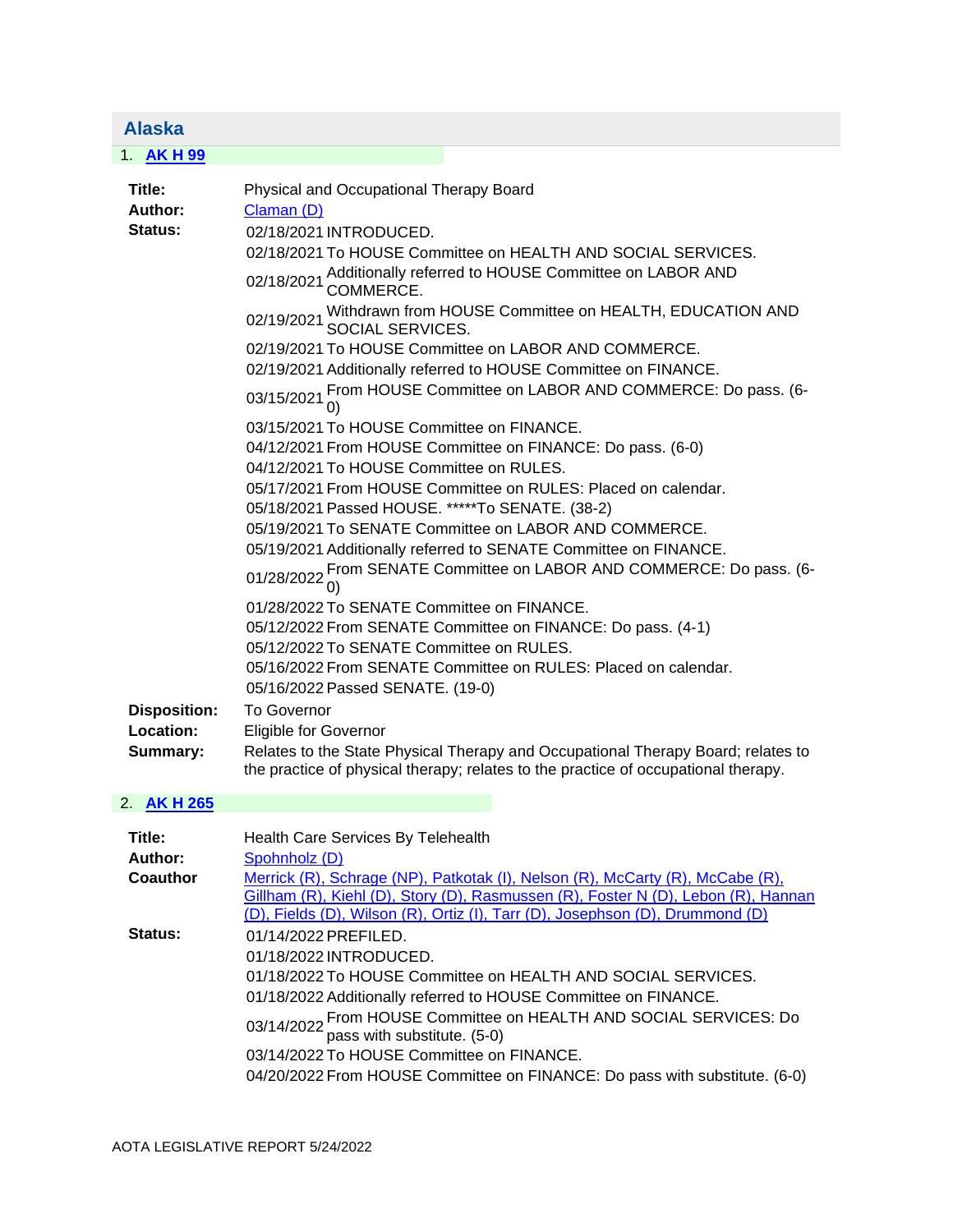|                     | 04/20/2022 To HOUSE Committee on RULES.                                                                                                                                       |
|---------------------|-------------------------------------------------------------------------------------------------------------------------------------------------------------------------------|
|                     | 04/26/2022 From HOUSE Committee on RULES: Placed on calendar.                                                                                                                 |
|                     | 04/26/2022 FINANCE Committee substitute adopted on HOUSE floor.                                                                                                               |
|                     | 04/27/2022 Passed HOUSE. *****To SENATE. (38-1)                                                                                                                               |
|                     | 04/29/2022 To SENATE Committee on LABOR AND COMMERCE.                                                                                                                         |
|                     | 04/29/2022 Additionally referred to SENATE Committee on FINANCE.                                                                                                              |
|                     | 05/03/2022 From SENATE Committee on LABOR AND COMMERCE: Do pass. (4-                                                                                                          |
|                     | 05/15/2022 From SENATE Committee on FINANCE: Do pass with substitute. (3-0)                                                                                                   |
|                     | 05/15/2022 To SENATE Committee on RULES.                                                                                                                                      |
|                     | 05/17/2022 From SENATE Committee on RULES: Placed on calendar.                                                                                                                |
|                     | 05/17/2022 FINANCE Committee substitute adopted on SENATE floor.                                                                                                              |
|                     | 05/17/2022 Passed SENATE. *****To HOUSE for concurrence. (17-0)                                                                                                               |
|                     | 05/18/2022 HOUSE concurred in SENATE amendments.                                                                                                                              |
| <b>Disposition:</b> | <b>To Governor</b>                                                                                                                                                            |
| Location:           | <b>Eligible for Governor</b>                                                                                                                                                  |
| Summary:            | Relates to Telehealth; relates to the practice of medicine; relates to medical<br>assistance coverage for services provided by Telehealth; provides for an effective<br>date. |

<span id="page-2-0"></span>

| <b>California</b>   |                                                                                                                                                                                           |
|---------------------|-------------------------------------------------------------------------------------------------------------------------------------------------------------------------------------------|
| 3. CA A 1227        |                                                                                                                                                                                           |
| Title:              | Firearms and Ammunition: Excise Tax                                                                                                                                                       |
| Author:             | Levine (D)                                                                                                                                                                                |
| Coauthor            | Bloom (D), Garcia (D), Medina (D), Nazarian (D), McCarty (D), Santiago (D),<br>Berman (D), Wiener (D), Carrillo (D), Rivas (D), Gabriel (D), Wicks (D), Durazo (D),<br>Lee (D), Bryan (D) |
| Status:             | 02/19/2021 INTRODUCED.                                                                                                                                                                    |
|                     | 03/04/2021 To ASSEMBLY Committee on LABOR AND EMPLOYMENT.                                                                                                                                 |
|                     | 01/03/2022 From ASSEMBLY Committee on LABOR AND EMPLOYMENT with<br>01/03/2022 author's amendments.                                                                                        |
|                     | 01/03/2022 In ASSEMBLY. Read second time and amended. Re-referred to 01/03/2022 Committee on LABOR AND EMPLOYMENT.                                                                        |
|                     | 01/03/2022 In ASSEMBLY. Suspend Assembly Rule 96.                                                                                                                                         |
|                     | 01/03/2022 Re-referred to ASSEMBLY Committee on NATURAL RESOURCES.                                                                                                                        |
|                     | 01/10/2022 From ASSEMBLY Committee on NATURAL RESOURCES: Do pass to<br>01/10/2022 Committee on APPROPRIATIONS. (8-2)                                                                      |
|                     | 01/20/2022 From ASSEMBLY Committee on APPROPRIATIONS: Do pass. (12-3)                                                                                                                     |
|                     | 01/24/2022 In ASSEMBLY. Read second time. To third reading.                                                                                                                               |
|                     | 01/31/2022 In ASSEMBLY. Read third time. Passed ASSEMBLY. *****To<br>01/31/2022 SENATE. (56-19)                                                                                           |
|                     | 05/04/2022 To SENATE Committee on RULES.                                                                                                                                                  |
|                     | 05/05/2022 From SENATE Committee on RULES with author's amendments.                                                                                                                       |
|                     | 05/05/2022 In SENATE. Read second time and amended. Re-referred to 05/05/2022 Committee on RULES.                                                                                         |
|                     | 05/18/2022 Re-referred to SENATE Committees on GOVERNANCE AND<br>FINANCE and PUBLIC SAFETY.                                                                                               |
| <b>Disposition:</b> | Pending                                                                                                                                                                                   |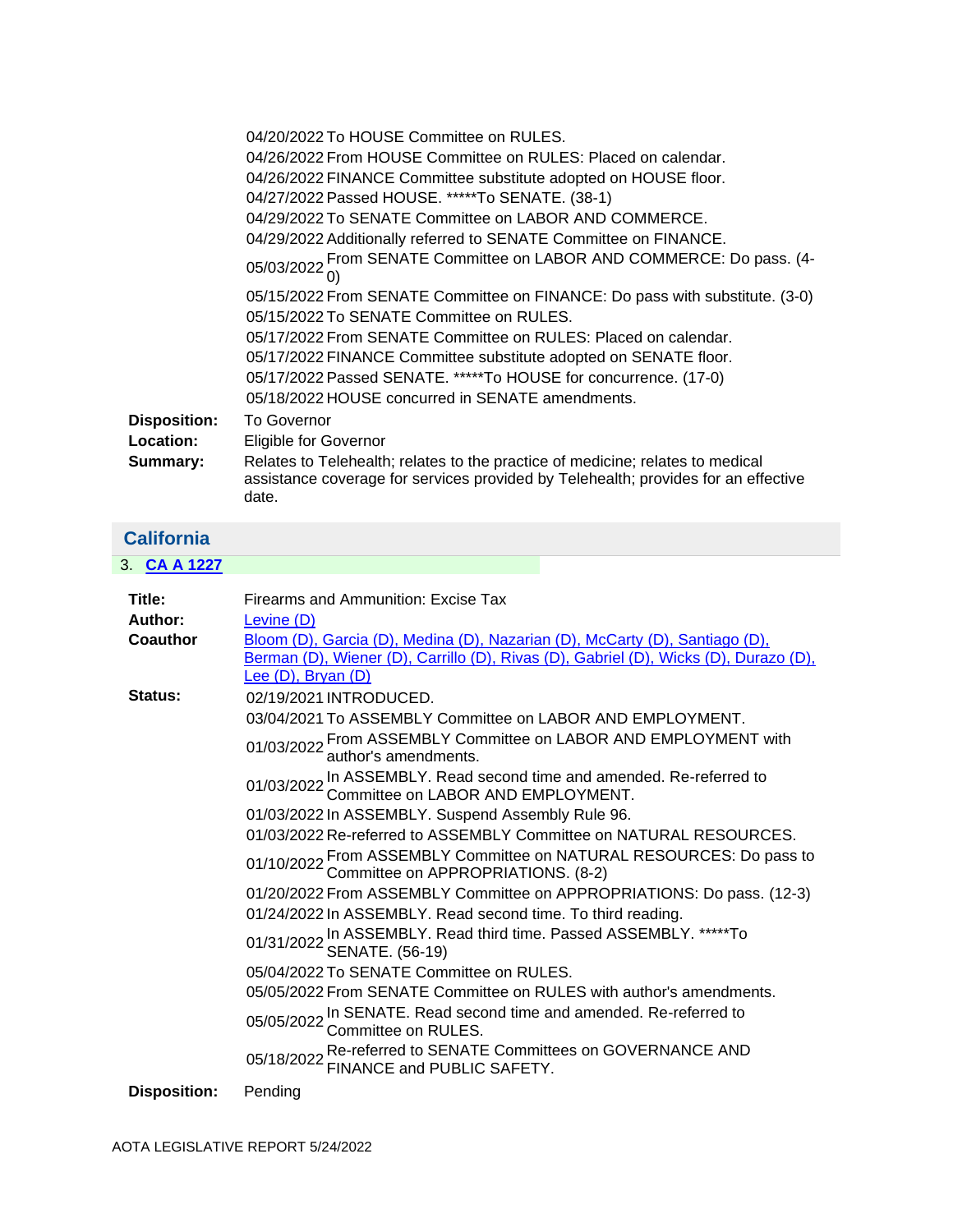| <b>Location:</b> | Senate Governance and Finance Committee                                                                                                                                                                                                                                                                                                                             |
|------------------|---------------------------------------------------------------------------------------------------------------------------------------------------------------------------------------------------------------------------------------------------------------------------------------------------------------------------------------------------------------------|
| Summary:         | Provides that the Gun Violence Prevention, Healing, and Recovery Act, would,<br>commencing on specified date, and subject to an appropriation as specified, impose<br>an excise tax in specified percent of the sales price of a handgun and specified<br>percent of the sales price of a long gun, rifle, firearm precursor part, and<br>ammunition, as specified. |

# 4. **[CA A 2585](https://protect-us.mimecast.com/s/9tE7C1wpWKSMBB2MtrN63-?domain=custom.statenet.com)**

| Title:              | Health Care Coverage: Nonpharmacological Pain Treatment                                                                                                                                                                                                                                              |
|---------------------|------------------------------------------------------------------------------------------------------------------------------------------------------------------------------------------------------------------------------------------------------------------------------------------------------|
| Author:             | McCarty (D)                                                                                                                                                                                                                                                                                          |
| <b>Status:</b>      | 02/18/2022 INTRODUCED.                                                                                                                                                                                                                                                                               |
|                     | 03/10/2022 To ASSEMBLY Committee on HEALTH.                                                                                                                                                                                                                                                          |
|                     | 04/26/2022 From ASSEMBLY Committee on HEALTH: Do pass to Committee on 04/26/2022 APPROPRIATIONS. (14-0)                                                                                                                                                                                              |
|                     | 05/18/2022 From ASSEMBLY Committee on APPROPRIATIONS: Do pass. To 05/18/2022 Consent Calendar. (15-0)                                                                                                                                                                                                |
|                     | 05/19/2022 In ASSEMBLY, Read second time, To Consent Calendar.                                                                                                                                                                                                                                       |
| <b>Disposition:</b> | Pending                                                                                                                                                                                                                                                                                              |
| File:               | 552                                                                                                                                                                                                                                                                                                  |
| Location:           | Assembly Consent Calendar - First Legislative Day                                                                                                                                                                                                                                                    |
| Summary:            | Permits an individual or group health care service plan contract or health insurance<br>policy issued, amended, or renewed on or after a specified date, that covers<br>hospital, medical, or surgical expenses to provide coverage for nonpharmacological<br>pain management treatment, as defined. |

## 5. **[CA A 2671](https://protect-us.mimecast.com/s/Ql9LC31rQMsp996pSLQ2yy?domain=custom.statenet.com)**

| Title:<br>Author:<br>Status: | Occupational Therapy<br><b>Assembly Business and Professions Committee</b><br>02/18/2022 INTRODUCED.                                                                                                                                                                                                                                   |
|------------------------------|----------------------------------------------------------------------------------------------------------------------------------------------------------------------------------------------------------------------------------------------------------------------------------------------------------------------------------------|
|                              | 03/10/2022 To ASSEMBLY Committee on BUSINESS AND PROFESSIONS.<br>04/26/2022 From ASSEMBLY Committee on BUSINESS AND PROFESSIONS: Do<br>pass as amended. (17-0)                                                                                                                                                                         |
|                              | 04/27/2022 In ASSEMBLY. Read second time and amended. To second reading.<br>04/28/2022 In ASSEMBLY. Read second time. To third reading.<br>04/28/2022 In ASSEMBLY. Joint Rule 10.5 suspended.                                                                                                                                          |
|                              | 04/28/2022 Re-referred to ASSEMBLY Committee on APPROPRIATIONS.<br>05/18/2022 In ASSEMBLY Committee on APPROPRIATIONS: To Suspense File.<br>05/19/2022 In ASSEMBLY. Joint Rule 62(a) suspended.                                                                                                                                        |
|                              | 05/19/2022 From ASSEMBLY Committee on APPROPRIATIONS: Do pass. (16-0)<br>05/19/2022 In ASSEMBLY. Read second time. To third reading.                                                                                                                                                                                                   |
| <b>Disposition:</b><br>File: | Pending<br>483                                                                                                                                                                                                                                                                                                                         |
| Location:                    | Assembly Third Reading File                                                                                                                                                                                                                                                                                                            |
| Summary:                     | Increases the limit on the total number of occupational therapy assistants to certain<br>times the number of occupational therapists regularly employed by a facility at any<br>one time. Extends the operation of the board to a specified date, and would make<br>clarifying organizational changes to the Occupational Therapy Act. |

## 6. **[CA A 2833](https://protect-us.mimecast.com/s/X4gBC5ywQOCZpp5Zizz_DAR?domain=custom.statenet.com)**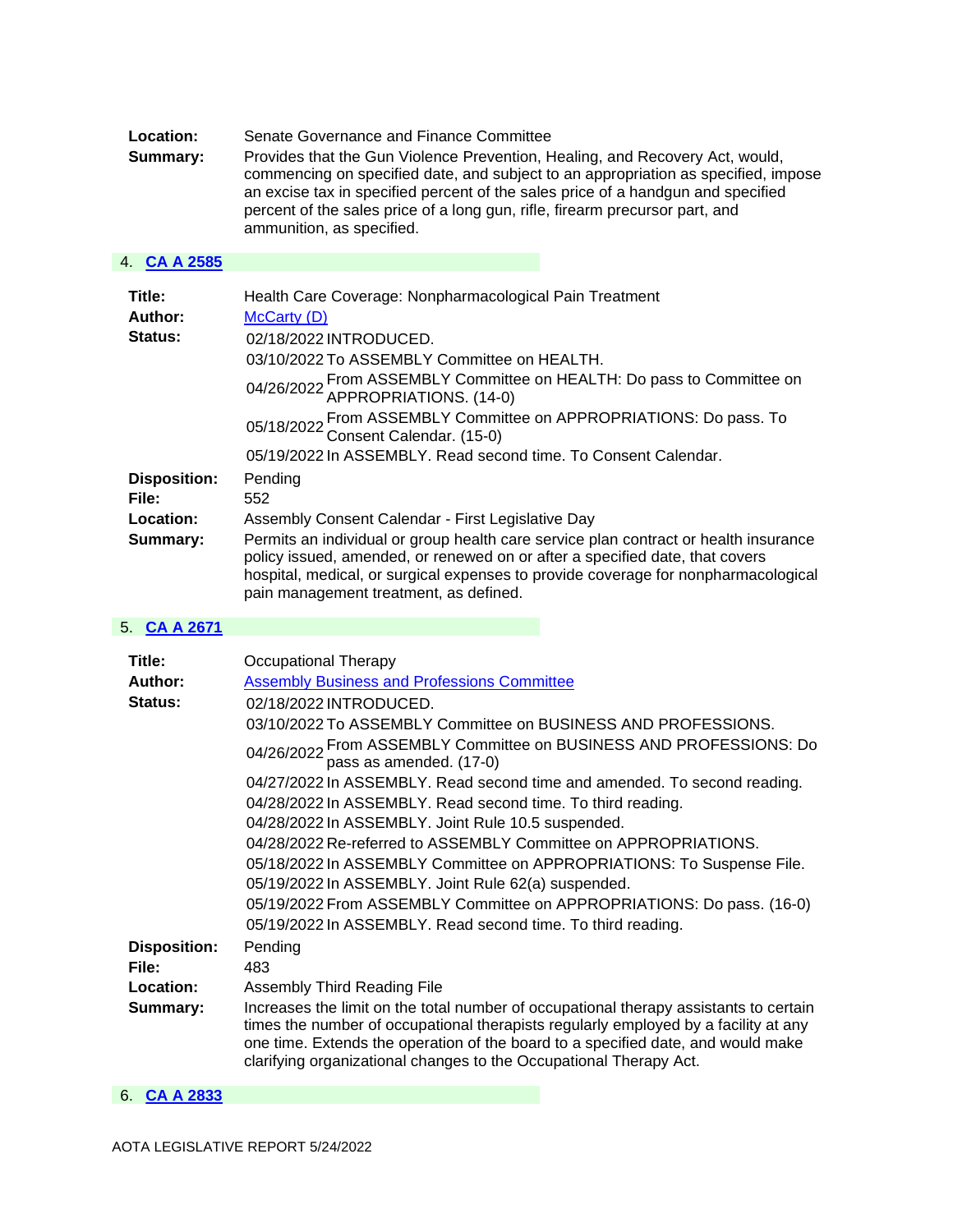| Title:              | <b>COVID 19 Testing Capacity</b>                                                                                                                                                                                                                                                                                                                                                                                                                                                   |
|---------------------|------------------------------------------------------------------------------------------------------------------------------------------------------------------------------------------------------------------------------------------------------------------------------------------------------------------------------------------------------------------------------------------------------------------------------------------------------------------------------------|
| Author:             | Irwin $(D)$                                                                                                                                                                                                                                                                                                                                                                                                                                                                        |
| Status:             | 02/18/2022 INTRODUCED.                                                                                                                                                                                                                                                                                                                                                                                                                                                             |
|                     | 03/24/2022 To ASSEMBLY Committee on HEALTH.                                                                                                                                                                                                                                                                                                                                                                                                                                        |
|                     | 03/24/2022 From ASSEMBLY Committee on HEALTH with author's amendments.                                                                                                                                                                                                                                                                                                                                                                                                             |
|                     | 03/24/2022 In ASSEMBLY. Read second time and amended. Re-referred to 03/24/2022 Committee on HEALTH.                                                                                                                                                                                                                                                                                                                                                                               |
|                     | 04/26/2022 From ASSEMBLY Committee on HEALTH: Do pass as amended to 04/26/2022 Committee on APPROPRIATIONS. (14-0)                                                                                                                                                                                                                                                                                                                                                                 |
|                     | 04/28/2022 In ASSEMBLY. Read second time and amended. Re-referred to 04/28/2022 Committee on APPROPRIATIONS.                                                                                                                                                                                                                                                                                                                                                                       |
|                     | 05/11/2022 In ASSEMBLY Committee on APPROPRIATIONS: To Suspense File.                                                                                                                                                                                                                                                                                                                                                                                                              |
|                     | 05/19/2022 From ASSEMBLY Committee on APPROPRIATIONS: Do pass. (16-0)                                                                                                                                                                                                                                                                                                                                                                                                              |
|                     | 05/19/2022 In ASSEMBLY. Read second time. To third reading.                                                                                                                                                                                                                                                                                                                                                                                                                        |
| <b>Disposition:</b> | Pending                                                                                                                                                                                                                                                                                                                                                                                                                                                                            |
| File:               | 521                                                                                                                                                                                                                                                                                                                                                                                                                                                                                |
| Location:           | Assembly Third Reading File                                                                                                                                                                                                                                                                                                                                                                                                                                                        |
| Summary:            | Requires the department to make plans to ensure that the laboratory infrastructure<br>in the state is sufficient and prepared for coronavirus testing capacity to be scaled,<br>within a period of specified calendar weeks, to a specified number of tests per day,<br>and for results of at least certain percent of those coronavirus tests to be returned to<br>the individuals tested and to the department within a specified hours of collection of<br>the testing samples. |

## 7. **[CA S 717](https://protect-us.mimecast.com/s/auBLC73y1QUAVV4Af8BzkCG?domain=custom.statenet.com)**

| Title:  | Office of Planning and Research                                                                    |
|---------|----------------------------------------------------------------------------------------------------|
| Author: | $Dodd$ ( $D$ )                                                                                     |
| Status: | 02/19/2021 INTRODUCED.                                                                             |
|         | 02/22/2021 In SENATE. Article IV. Section 8(a) of the Constitution dispensed with.                 |
|         | 02/22/2021 In SENATE. Joint Rule 55 suspended.                                                     |
|         | 03/03/2021 To SENATE Committee on HEALTH.                                                          |
|         | 03/15/2021 From SENATE Committee on HEALTH with author's amendments.                               |
|         | 03/15/2021 In SENATE. Read second time and amended. Re-referred to 03/15/2021 Committee on HEALTH. |
|         | 04/07/2021 From SENATE Committee on HEALTH: Do pass to Committee on<br>APPROPRIATIONS. (11-0)      |
|         | 05/03/2021 In SENATE Committee on APPROPRIATIONS: To Suspense File.                                |
|         | 05/20/2021 From SENATE Committee on APPROPRIATIONS: Do pass as<br>amended. (7-0)                   |
|         | 05/20/2021 In SENATE. Read second time and amended. To second reading.                             |
|         | 05/24/2021 In SENATE. Read second time. To third reading.                                          |
|         | 05/26/2021 In SENATE. From third reading. To Inactive File.                                        |
|         | 01/03/2022 In SENATE. From Inactive File. To second reading.                                       |
|         | 01/04/2022 In SENATE. Read second time. To third reading.                                          |
|         | 01/06/2022 In SENATE. Read third time. Passed SENATE. *****To<br>ASSEMBLY. (32-0)                  |
|         | 05/05/2022 To ASSEMBLY Committee on HEALTH.                                                        |
|         | 05/17/2022 From ASSEMBLY Committee on HEALTH with author's amendments.                             |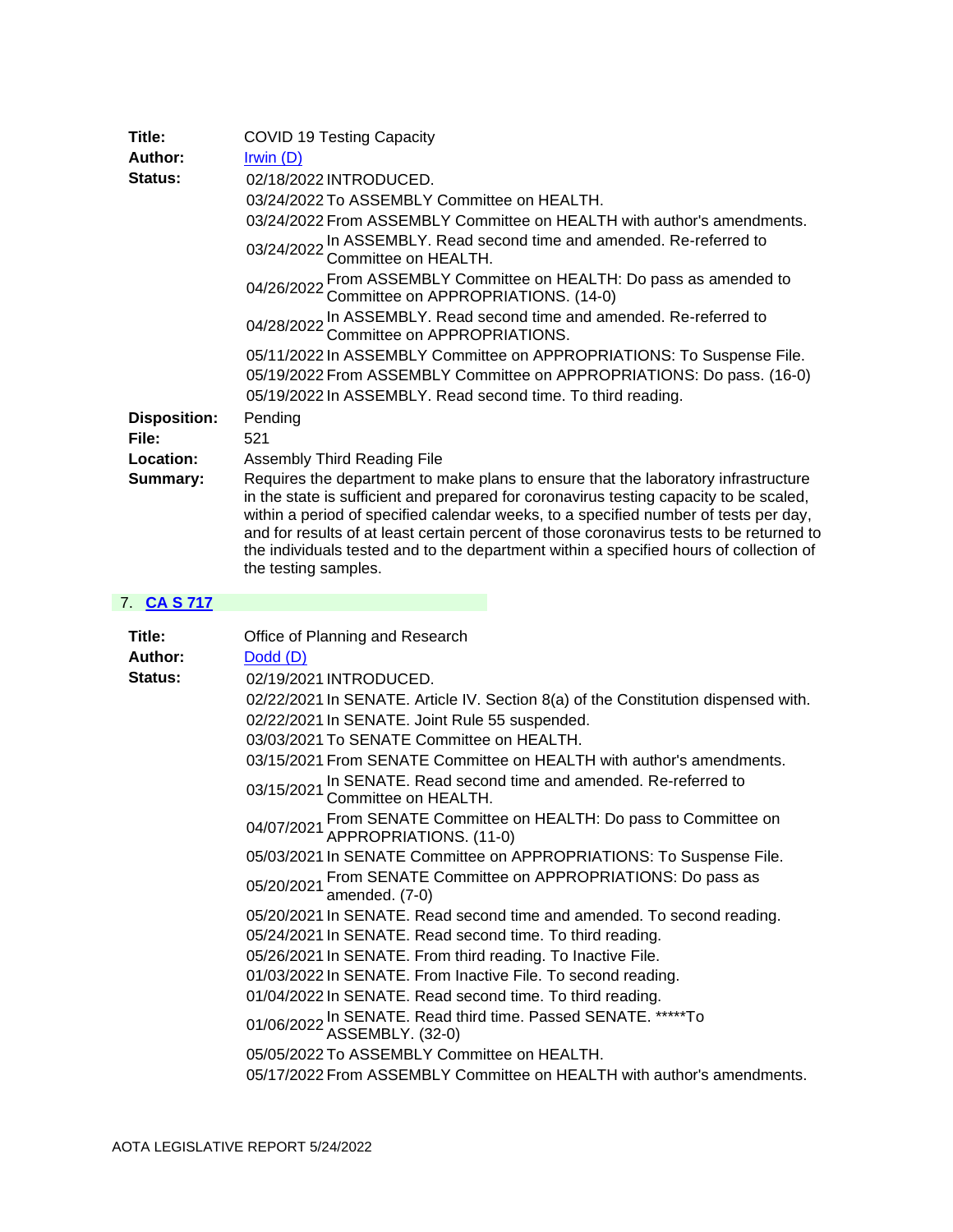|                                              | 05/17/2022 In ASSEMBLY. Read second time and amended. Re-referred to<br>Committee on HEALTH.                                                                                                                                                                                                                                                                                                                                                                                                                                                                                                                                                                                                                                                                                                                                                                                                                                                                                                                                                                                                                                                                                            |
|----------------------------------------------|-----------------------------------------------------------------------------------------------------------------------------------------------------------------------------------------------------------------------------------------------------------------------------------------------------------------------------------------------------------------------------------------------------------------------------------------------------------------------------------------------------------------------------------------------------------------------------------------------------------------------------------------------------------------------------------------------------------------------------------------------------------------------------------------------------------------------------------------------------------------------------------------------------------------------------------------------------------------------------------------------------------------------------------------------------------------------------------------------------------------------------------------------------------------------------------------|
| <b>Disposition:</b><br>Location:<br>Summary: | Pending<br><b>Assembly Health Committee</b><br>Requires the Office of Planning and Research, on or before specified date, with<br>input from relevant state agencies and stakeholders, to conduct, complete, and<br>submit a report to specified legislative committees that reviews and identifies<br>barriers to, and opportunities for, investment in, and efficient building of, broadband<br>access points on government owned structures and property, private and public<br>lands and buildings, and public rights of way.                                                                                                                                                                                                                                                                                                                                                                                                                                                                                                                                                                                                                                                       |
| 8. CAS 1438                                  |                                                                                                                                                                                                                                                                                                                                                                                                                                                                                                                                                                                                                                                                                                                                                                                                                                                                                                                                                                                                                                                                                                                                                                                         |
| Title:<br>Author:<br>Status:                 | Physical Therapy Board of California<br>Roth (D)<br>02/18/2022 INTRODUCED.<br>02/18/2022 In SENATE. Article IV. Section 8(a) of the Constitution dispensed with.<br>02/18/2022 In SENATE. Joint Rule 55 suspended.<br>03/09/2022 To SENATE Committees on BUSINESS, PROFESSIONS AND 03/09/2022 ECONOMIC DEVELOPMENT and JUDICIARY<br>04/07/2022 From SENATE Committee on BUSINESS, PROFESSIONS AND<br>ECONOMIC DEVELOPMENT with author's amendments.<br>In SENATE. Read second time and amended. Re-referred to<br>04/07/2022 Committee on BUSINESS, PROFESSIONS & ECONOMIC<br>DEVELOPMENT.<br>From SENATE Committee on BUSINESS, PROFESSIONS & ECON.<br>04/18/2022 DEVELOPMENT: Do pass as amended to Committee on<br>JUDICIARY. (13-0)<br>04/19/2022 In SENATE. Read second time and amended. Re-referred to 04/19/2022 Committee on JUDICIARY.<br>04/20/2022 Withdrawn from SENATE Committee on JUDICIARY.<br>04/20/2022 Re-referred to SENATE Committee on APPROPRIATIONS.<br>05/09/2022 In SENATE Committee on APPROPRIATIONS: To Suspense File.<br>05/19/2022 From SENATE Committee on APPROPRIATIONS: Do pass. (7-0)<br>05/19/2022 In SENATE. Read second time. To third reading. |
| <b>Disposition:</b><br>File:                 | Pending<br>387                                                                                                                                                                                                                                                                                                                                                                                                                                                                                                                                                                                                                                                                                                                                                                                                                                                                                                                                                                                                                                                                                                                                                                          |
| Location:                                    | Senate Third Reading File                                                                                                                                                                                                                                                                                                                                                                                                                                                                                                                                                                                                                                                                                                                                                                                                                                                                                                                                                                                                                                                                                                                                                               |
| Summary:                                     | Relates to Physical Therapy Practice Act, establishes the Physical Therapy Board<br>of California within the Department of Consumer Affairs for the licensure, approval,<br>and regulation of physical therapists and physical therapist assistants.                                                                                                                                                                                                                                                                                                                                                                                                                                                                                                                                                                                                                                                                                                                                                                                                                                                                                                                                    |
| <b>Colorado</b>                              |                                                                                                                                                                                                                                                                                                                                                                                                                                                                                                                                                                                                                                                                                                                                                                                                                                                                                                                                                                                                                                                                                                                                                                                         |
| <b>CO H 1213</b><br>9.                       |                                                                                                                                                                                                                                                                                                                                                                                                                                                                                                                                                                                                                                                                                                                                                                                                                                                                                                                                                                                                                                                                                                                                                                                         |
| Title:<br>Sponsor:                           | Sunset Continue Regulation Speech Language Pathologists<br>Young M (D)                                                                                                                                                                                                                                                                                                                                                                                                                                                                                                                                                                                                                                                                                                                                                                                                                                                                                                                                                                                                                                                                                                                  |

<span id="page-5-0"></span>**Sponsor** [Pico \(R\),](https://protect-us.mimecast.com/s/99TOCkRj8pcOXX8OC203hZZ?domain=sn.lexisnexis.com) Buckner (D)<br>**Status:** 02/08/2022 INTRODU **Status:** 02/08/2022 INTRODUCED.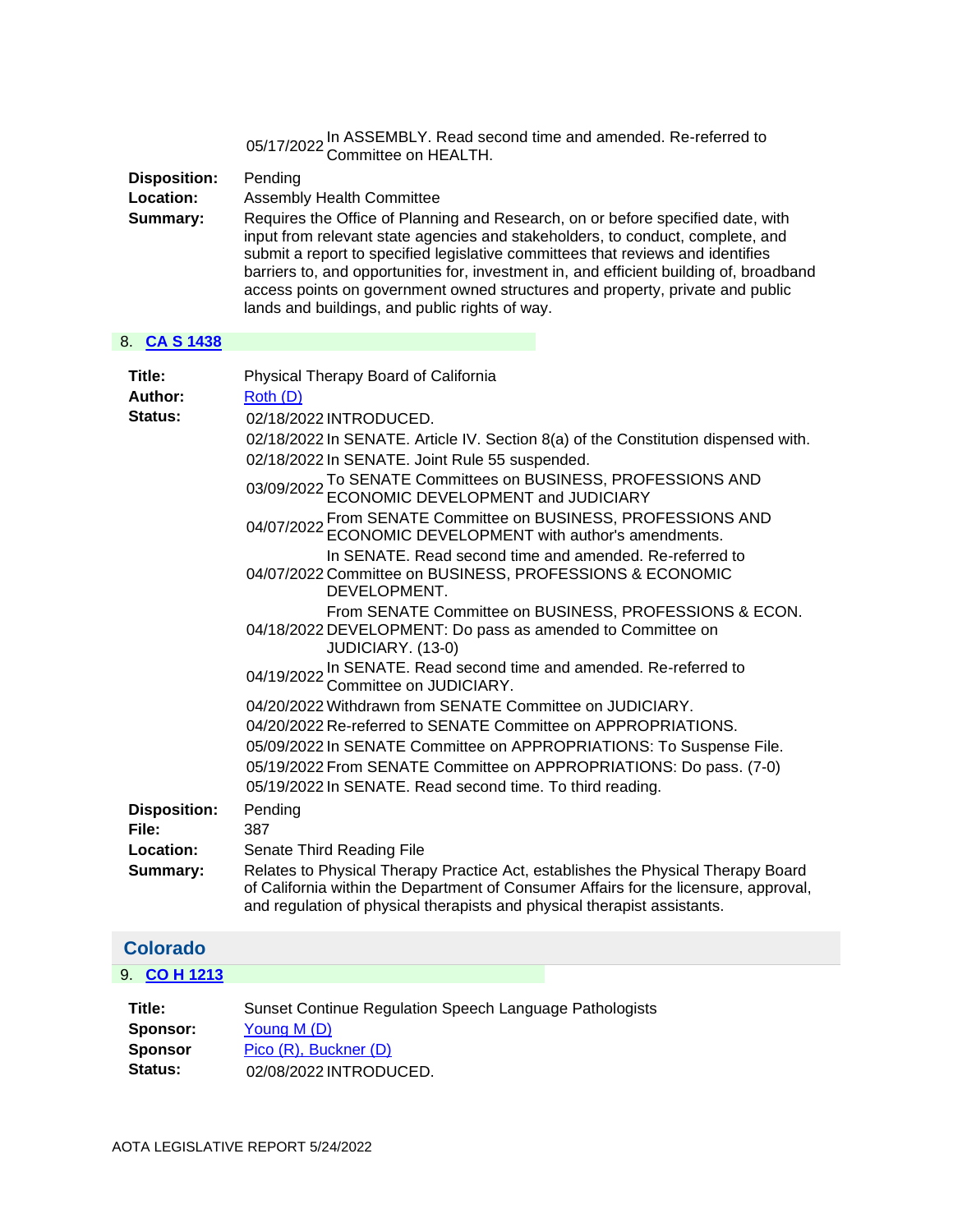|                     | 02/08/2022 To HOUSE Committee on PUBLIC & BEHAVIORAL HEALTH & 02/08/2022 HUMAN SERVICES.                                                                   |
|---------------------|------------------------------------------------------------------------------------------------------------------------------------------------------------|
|                     | 03/01/2022 From HOUSE Committee on PUBLIC & BEHAVIORAL HEALTH & 03/01/2022 HUMAN SERVICES: Reported favorably. (12-1)                                      |
|                     | 03/01/2022 To HOUSE Committee on FINANCE.                                                                                                                  |
|                     | 03/14/2022 From HOUSE Committee on FINANCE: Reported favorably. (7-2)                                                                                      |
|                     | 03/14/2022 To HOUSE Committee on APPROPRIATIONS.                                                                                                           |
|                     | 03/23/2022 From HOUSE Committee on APPROPRIATIONS: Reported favorably. (10-0)                                                                              |
|                     | 03/23/2022 In HOUSE. To second reading.                                                                                                                    |
|                     | 03/23/2022 In HOUSE. Read second time. To third reading.                                                                                                   |
|                     | 03/25/2022 In HOUSE. Read third time. Passed HOUSE. *****To SENATE. (56-6)                                                                                 |
|                     | 03/29/2022 To SENATE Committee on FINANCE.                                                                                                                 |
|                     | 04/04/2022 From SENATE Committee on FINANCE: Reported favorably. (4-0)                                                                                     |
|                     | 04/04/2022 To SENATE Committee on APPROPRIATIONS.                                                                                                          |
|                     | 04/12/2022 From SENATE Committee on APPROPRIATIONS: Reported<br>04/12/2022 favorably. (7-0)                                                                |
|                     | 04/12/2022 In SENATE. To second reading.                                                                                                                   |
|                     | 04/12/2022 In SENATE. Read second time. To third reading. (34-0)                                                                                           |
|                     | 04/13/2022 In SENATE. Read third time. Passed SENATE. (33-2)                                                                                               |
|                     | 05/09/2022 Eligible for GOVERNOR'S desk.                                                                                                                   |
|                     | 05/16/2022 *****To GOVERNOR.                                                                                                                               |
| <b>Disposition:</b> | <b>To Governor</b>                                                                                                                                         |
| Location:           | <b>To Governor</b>                                                                                                                                         |
| Summary:            | Implements the recommendations of the Department of Regulatory Agencies, as<br>specified in the departments sunset review of the Speech language Pathology |

**Summary:** Implements the recommendations of the Department of Regulatory Agencies, as Practice Act as follows: continuing the practice act for 11 years, until September 1, 2033, allowing the director of the division of professions and occupations in the department to extend a provisional certification beyond 24 months, and specifying that insurance fraud and abuse are grounds for discipline.

### 10. **[CO H 1214](https://protect-us.mimecast.com/s/nnfVCmZ0OrhjPPBjTGwftFs?domain=custom.statenet.com)**

| Title:<br>Sponsor: | Behavioral Health Crisis Response System<br>Young M (D)                                                                              |
|--------------------|--------------------------------------------------------------------------------------------------------------------------------------|
| <b>Sponsor</b>     | Priola (R), Pelton (R), Kolker (D)                                                                                                   |
| Status:            | 02/08/2022 INTRODUCED.                                                                                                               |
|                    | 02/08/2022 To HOUSE Committee on PUBLIC & BEHAVIORAL HEALTH & 02/08/2022 HUMAN SERVICES.                                             |
|                    | 03/08/2022 From HOUSE Committee on PUBLIC & BEHAVIORAL HEALTH & 03/08/2022 HUMAN SERVICES: Reported favorably with amendment. (11-1) |
|                    | 03/08/2022 In HOUSE. To second reading.                                                                                              |
|                    | 03/11/2022 In HOUSE. Read second time and committee amendment adopted. To third reading. (41-23)                                     |
|                    | 03/14/2022 In HOUSE. Read third time. Passed HOUSE. *****To SENATE. (54-10)                                                          |
|                    | 03/15/2022 To SENATE Committee on HEALTH AND HUMAN SERVICES.                                                                         |
|                    | 03/28/2022 From SENATE Committee on HEALTH AND HUMAN SERVICES:<br>Reported favorably. (4-3)                                          |
|                    | 03/28/2022 In SENATE. To second reading.                                                                                             |
|                    | 04/01/2022 In SENATE. Read second time and amended. To third reading. (33-0)                                                         |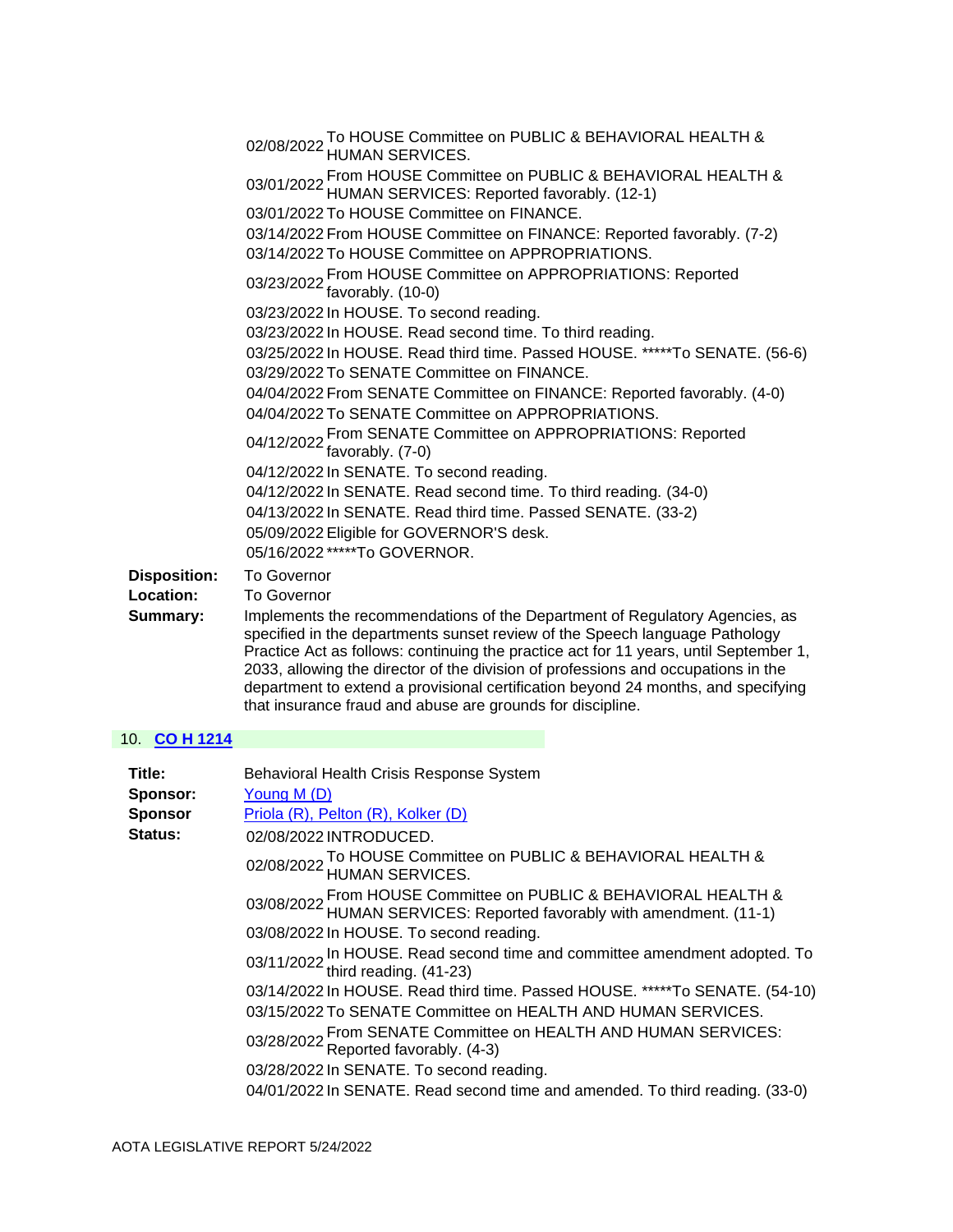|                     | 04/04/2022 In SENATE. Read third time. Passed SENATE. *****To HOUSE for<br>concurrence. (24-11) |
|---------------------|-------------------------------------------------------------------------------------------------|
|                     |                                                                                                 |
|                     | 04/05/2022 HOUSE concurred in SENATE amendments. (60-0)                                         |
|                     | 04/13/2022 Eligible for GOVERNOR'S desk.                                                        |
|                     | 04/19/2022 *****To GOVERNOR.                                                                    |
|                     | 04/27/2022 Signed by GOVERNOR.                                                                  |
| <b>Disposition:</b> | Enacted                                                                                         |
| Location:           | Signed by Governor                                                                              |
| Summary:            | Concerns changes to the behavioral health crisis response system.                               |

### 11. **[CO H 1278](https://protect-us.mimecast.com/s/_wUbCrkq8zC8nnP8H75C9Lb?domain=custom.statenet.com)**

| Title:              | <b>Behavioral Health Administration</b>                                                                                              |
|---------------------|--------------------------------------------------------------------------------------------------------------------------------------|
| Sponsor:            | Young M (D)                                                                                                                          |
| <b>Sponsor</b>      | Lee (D), Pelton (R), Simpson (R)                                                                                                     |
| <b>Status:</b>      | 03/02/2022 INTRODUCED.                                                                                                               |
|                     | 03/02/2022 To HOUSE Committee on PUBLIC & BEHAVIORAL HEALTH & 03/02/2022 HUMAN SERVICES.                                             |
|                     | 03/25/2022 From HOUSE Committee on PUBLIC & BEHAVIORAL HEALTH & 03/25/2022 HUMAN SERVICES: Reported favorably with amendment. (10-1) |
|                     | 03/25/2022 To HOUSE Committee on APPROPRIATIONS.                                                                                     |
|                     | 03/29/2022 Committee Report reconsidered.                                                                                            |
|                     | 03/29/2022 From HOUSE Committee on PUBLIC & BEHAVIORAL HEALTH & 03/29/2022 HUMAN SERVICES: Reported favorably with amendment. (10-1) |
|                     | 03/29/2022 To HOUSE Committee on APPROPRIATIONS.                                                                                     |
|                     | 04/08/2022 From HOUSE Committee on APPROPRIATIONS: Reported favorably<br>04/08/2022 with amendment. (8-2)                            |
|                     | 04/08/2022 In HOUSE. To second reading.                                                                                              |
|                     | 04/11/2022 Committee amendment adopted on HOUSE floor.                                                                               |
|                     | 04/11/2022 In HOUSE. Read second time and amended. To third reading. (37-26)                                                         |
|                     | 04/12/2022 In HOUSE. Read third time. Passed HOUSE. *****To SENATE. (46-14)                                                          |
|                     | 04/18/2022 To SENATE Committee on HEALTH AND HUMAN SERVICES.                                                                         |
|                     | 04/27/2022 From SENATE Committee on HEALTH AND HUMAN SERVICES:<br>Reported favorably with amendment. (7-0)                           |
|                     | 04/27/2022 To SENATE Committee on APPROPRIATIONS.                                                                                    |
|                     | 05/03/2022 From SENATE Committee on APPROPRIATIONS: Reported favorably<br>with amendment. (6-1)                                      |
|                     | 05/03/2022 In SENATE. To second reading.                                                                                             |
|                     | 05/04/2022 In SENATE. Read second time and committee amendment adopted.<br>To third reading.                                         |
|                     | 05/05/2022 In SENATE. Read third time and amended. Passed SENATE. *****To<br>05/05/2022 HOUSE for concurrence. (34-0)                |
|                     | 05/10/2022 HOUSE concurred in SENATE amendments. (49-16)                                                                             |
| <b>Disposition:</b> | <b>To Governor</b>                                                                                                                   |
| Location:           | Eligible for Governor                                                                                                                |
| Summary:            | Concerns the creation of the behavioral health administration; makes and reduces<br>an appropriation.                                |

12. **[CO H 1291](https://protect-us.mimecast.com/s/_7PDCzp4vLsMwwQMt4yQXlq?domain=custom.statenet.com)**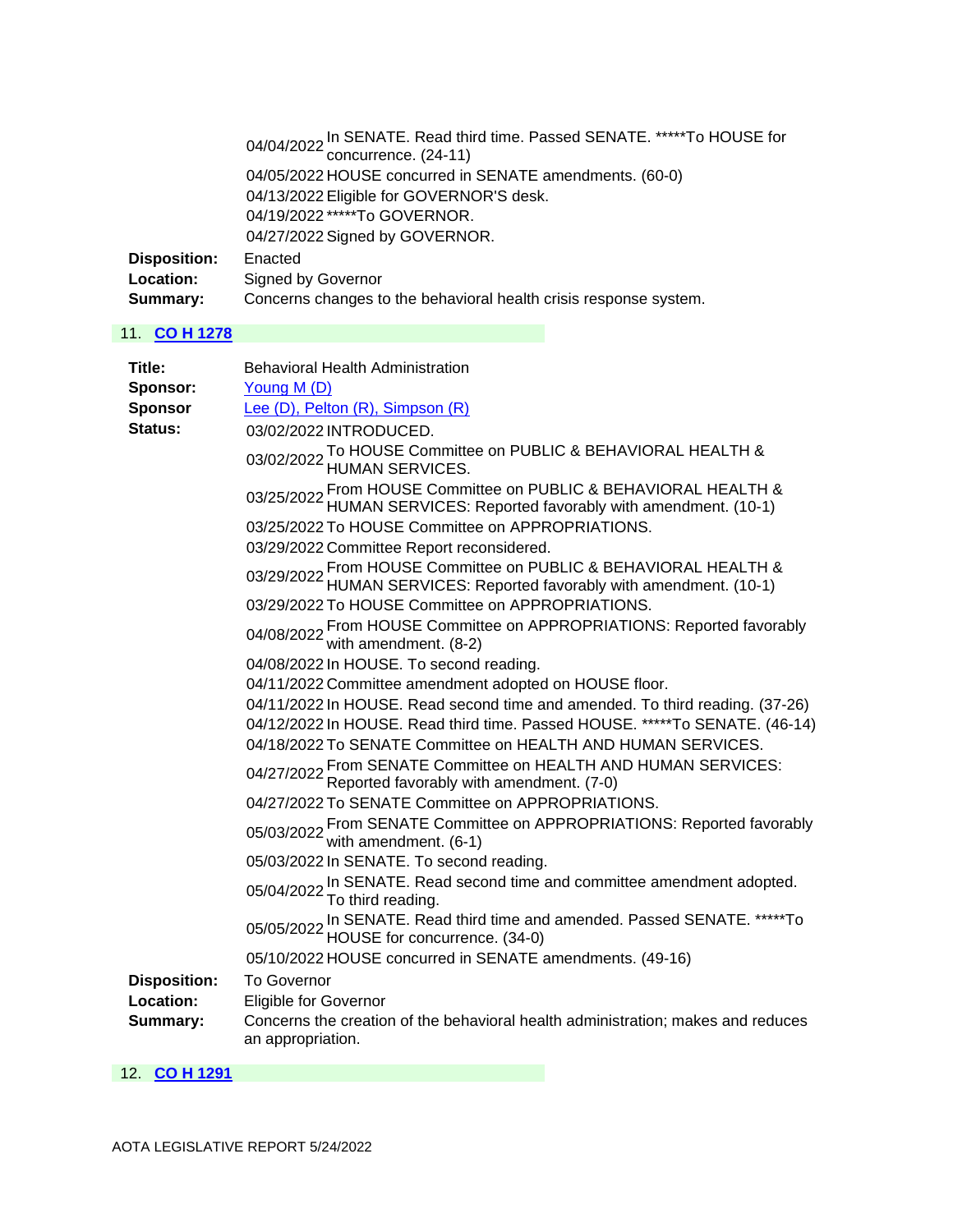| Title:<br>Sponsor:<br><b>Sponsor</b><br>Status: | <b>Sunrise Review Professions Occupations</b><br>Weissman (D)<br>Ginal (D)                                                                                                                                                                                                                                                                                                                                                                                                                                                                   |
|-------------------------------------------------|----------------------------------------------------------------------------------------------------------------------------------------------------------------------------------------------------------------------------------------------------------------------------------------------------------------------------------------------------------------------------------------------------------------------------------------------------------------------------------------------------------------------------------------------|
|                                                 | 03/09/2022 INTRODUCED.<br>03/09/2022 To HOUSE Committee on STATE, CIVIC, MILITARY and VETERANS<br>03/09/2022 AFFAIRS.                                                                                                                                                                                                                                                                                                                                                                                                                        |
|                                                 | 04/04/2022 From HOUSE Committee on STATE, CIVIC, MILITARY and<br>VETERANS AFFAIRS: Reported favorably. (6-4)<br>04/04/2022 In HOUSE. To second reading.                                                                                                                                                                                                                                                                                                                                                                                      |
|                                                 | 04/07/2022 In HOUSE. Read second time. To third reading. (39-22)<br>04/08/2022 In HOUSE. Read third time. Passed HOUSE. *****To SENATE. (39-16)                                                                                                                                                                                                                                                                                                                                                                                              |
|                                                 | 04/13/2022 To SENATE Committee on BUSINESS, LABOR, & TECHNOLOGY.<br>04/20/2022 From SENATE Committee on BUSINESS, LABOR, & TECHNOLOGY:<br>Reported favorably. (4-0)                                                                                                                                                                                                                                                                                                                                                                          |
|                                                 | 04/20/2022 In SENATE. To second reading.<br>04/22/2022 In SENATE. Read second time. To third reading. (33-0)                                                                                                                                                                                                                                                                                                                                                                                                                                 |
|                                                 | 04/25/2022 In SENATE. Read third time. Passed SENATE. (21-11)<br>05/09/2022 Eligible for GOVERNOR'S desk.<br>05/16/2022 *****To GOVERNOR.                                                                                                                                                                                                                                                                                                                                                                                                    |
| <b>Disposition:</b><br>Location:                | <b>To Governor</b><br><b>To Governor</b>                                                                                                                                                                                                                                                                                                                                                                                                                                                                                                     |
| Summary:                                        | Amends the timeline for the Department of Regulatory Agencies to conduct sunrise<br>reviews of proposals to regulate an unregulated professional or occupational group<br>submitted on or after specified date as specified; allows the department to also<br>decline to conduct a review under certain circumstances; removes the requirement<br>to consider whether, if the professional or occupational group remains unregulated,<br>the potential for harm is easily recognizable and not remote or dependent upon<br>tenuous argument. |

## 13. **[CO H 1399](https://protect-us.mimecast.com/s/q_CYCDkZ1mC5JJN5tWmgwgA?domain=custom.statenet.com)**

| Title:              | Music Therapist Title Protection                                                            |
|---------------------|---------------------------------------------------------------------------------------------|
| Sponsor:            | Ortiz $(R)$                                                                                 |
| <b>Sponsor</b>      | Ginal (D), Boesenecker (D)                                                                  |
| Status:             | 04/25/2022 INTRODUCED.                                                                      |
|                     | 04/25/2022 To HOUSE Committee on HEALTH & INSURANCE.                                        |
|                     | 04/27/2022 From HOUSE Committee on HEALTH & INSURANCE: Reported favorably. (7-2)            |
|                     | 04/27/2022 In HOUSE. To second reading.                                                     |
|                     | 04/28/2022 In HOUSE. Read second time and amended. To third reading. (40-23)                |
|                     | 04/29/2022 In HOUSE. Read third time. Passed HOUSE. *****To SENATE. (45-17)                 |
|                     | 04/29/2022 To SENATE Committee on HEALTH AND HUMAN SERVICES.                                |
|                     | 05/02/2022 From SENATE Committee on HEALTH AND HUMAN SERVICES:<br>Reported favorably. (5-1) |
|                     | 05/02/2022 In SENATE. To second reading.                                                    |
|                     | 05/04/2022 In SENATE. Read second time. To third reading. (35-0)                            |
|                     | 05/05/2022 In SENATE. Read third time. Passed SENATE. (23-11)                               |
| <b>Disposition:</b> | <b>To Governor</b>                                                                          |
| Location:           | <b>Eligible for Governor</b>                                                                |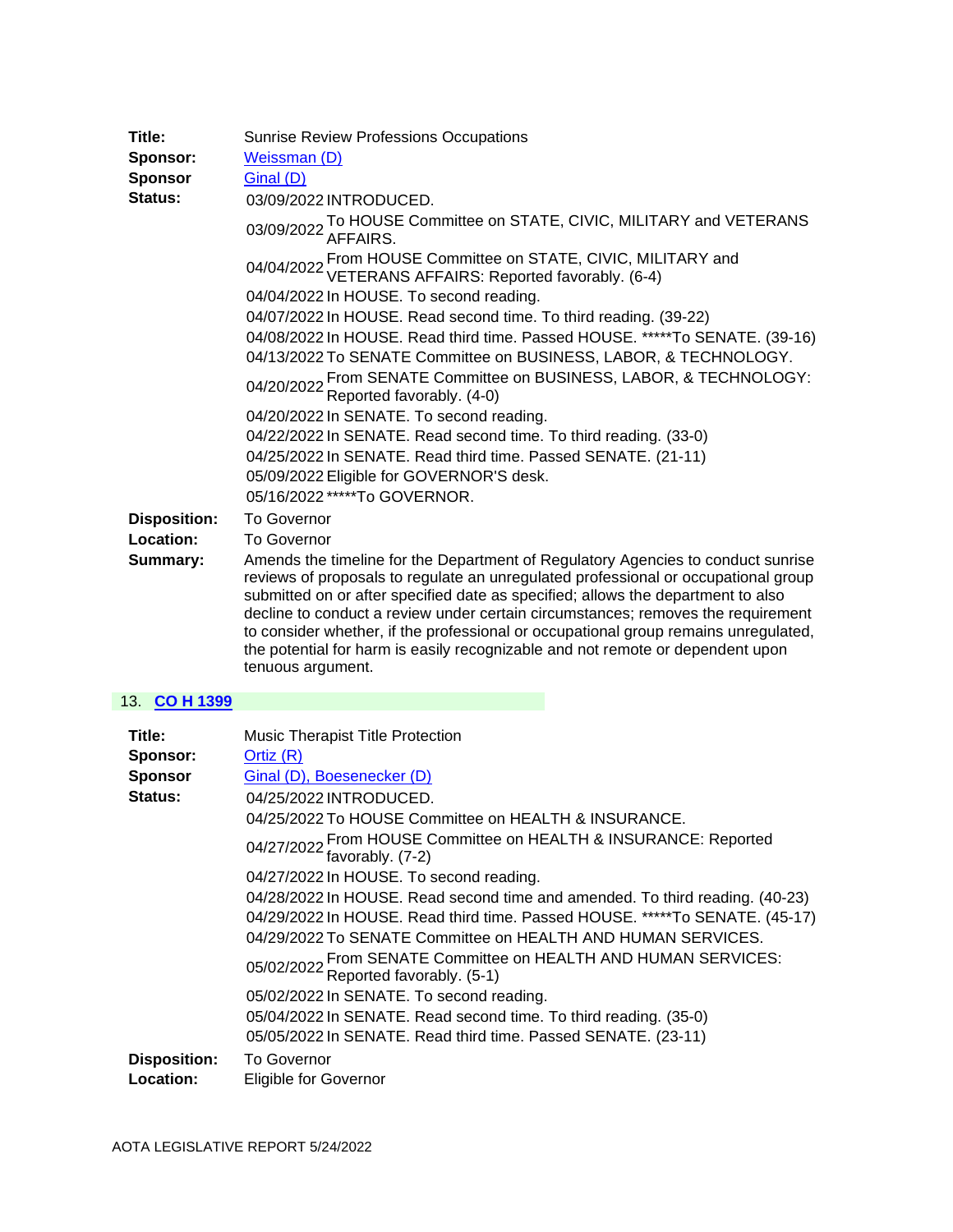**Summary:** Concerns consumer protection relating to music therapy services.

| 14. CO S 77                                     |                                                                                                                                                                                                                                                                                                                                                                                                                                                                                                                                                                                                                                                                                                                                                                                                                                                                                                                                                                                                                                                                                                                                                                                                                                                                                                                                                                                                                                                                                                                                                                     |
|-------------------------------------------------|---------------------------------------------------------------------------------------------------------------------------------------------------------------------------------------------------------------------------------------------------------------------------------------------------------------------------------------------------------------------------------------------------------------------------------------------------------------------------------------------------------------------------------------------------------------------------------------------------------------------------------------------------------------------------------------------------------------------------------------------------------------------------------------------------------------------------------------------------------------------------------------------------------------------------------------------------------------------------------------------------------------------------------------------------------------------------------------------------------------------------------------------------------------------------------------------------------------------------------------------------------------------------------------------------------------------------------------------------------------------------------------------------------------------------------------------------------------------------------------------------------------------------------------------------------------------|
| Title:<br>Sponsor:<br><b>Sponsor</b><br>Status: | Interstate Licensed Professional Counselor Compact<br>Ginal (D)<br>Larson (R), Woodward (R), Young M (D)<br>01/19/2022 INTRODUCED.<br>01/19/2022 To SENATE Committee on HEALTH AND HUMAN SERVICES.<br>02/07/2022 From SENATE Committee on HEALTH AND HUMAN SERVICES:<br>Reported favorably with amendment. (7-0)<br>02/07/2022 To SENATE Committee on FINANCE.<br>02/16/2022 From SENATE Committee on FINANCE: Reported favorably. (5-0)<br>02/16/2022 To SENATE Committee on APPROPRIATIONS.<br>03/04/2022 From SENATE Committee on APPROPRIATIONS: Reported favorably<br>with amendment. (7-0)<br>03/04/2022 In SENATE. To second reading.<br>03/04/2022 In SENATE. Read second time and committee amendment adopted.<br>03/04/2022 To third reading. (34-0)<br>03/07/2022 In SENATE. Read third time. Passed SENATE. *****To HOUSE. (31-0)<br>03/07/2022 To HOUSE Committee on PUBLIC & BEHAVIORAL HEALTH & 03/07/2022 HUMAN SERVICES.<br>03/18/2022 From HOUSE Committee on PUBLIC & BEHAVIORAL HEALTH & 03/18/2022 HUMAN SERVICES: Reported favorably. (10-1)<br>03/18/2022 To HOUSE Committee on FINANCE.<br>03/31/2022 From HOUSE Committee on FINANCE: Reported favorably. (8-3)<br>03/31/2022 To HOUSE Committee on APPROPRIATIONS.<br>05/09/2022 From HOUSE Committee on APPROPRIATIONS: Reported<br>05/09/2022 favorably. (9-2)<br>05/09/2022 In HOUSE. To second reading.<br>05/10/2022 In HOUSE. Read second time. To third reading. (41-24)<br>05/11/2022 In HOUSE. Read third time. Passed HOUSE. (55-9)<br>05/20/2022 Eligible for GOVERNOR'S desk. |
|                                                 |                                                                                                                                                                                                                                                                                                                                                                                                                                                                                                                                                                                                                                                                                                                                                                                                                                                                                                                                                                                                                                                                                                                                                                                                                                                                                                                                                                                                                                                                                                                                                                     |
| <b>Disposition:</b>                             | <b>To Governor</b>                                                                                                                                                                                                                                                                                                                                                                                                                                                                                                                                                                                                                                                                                                                                                                                                                                                                                                                                                                                                                                                                                                                                                                                                                                                                                                                                                                                                                                                                                                                                                  |
| Location:                                       | <b>Eligible for Governor</b>                                                                                                                                                                                                                                                                                                                                                                                                                                                                                                                                                                                                                                                                                                                                                                                                                                                                                                                                                                                                                                                                                                                                                                                                                                                                                                                                                                                                                                                                                                                                        |
| Summary:                                        | Concerns the adoption of an interstate compact to allow a person who is a licensed<br>professional counselor in the person's state of residence to practice professional<br>counseling in a compact state in which the person is not licensed.                                                                                                                                                                                                                                                                                                                                                                                                                                                                                                                                                                                                                                                                                                                                                                                                                                                                                                                                                                                                                                                                                                                                                                                                                                                                                                                      |
| 15. CO S 236                                    |                                                                                                                                                                                                                                                                                                                                                                                                                                                                                                                                                                                                                                                                                                                                                                                                                                                                                                                                                                                                                                                                                                                                                                                                                                                                                                                                                                                                                                                                                                                                                                     |

| Title:         | <b>Review Of Medicaid Provider Rates</b>                                         |
|----------------|----------------------------------------------------------------------------------|
| Sponsor:       | Hansen (D)                                                                       |
| <b>Sponsor</b> | Rankin (R), Ransom (R), McCluskie (D)                                            |
| <b>Status:</b> | 04/28/2022 INTRODUCED.                                                           |
|                | 04/28/2022 To SENATE Committee on APPROPRIATIONS.                                |
|                | 05/02/2022 From SENATE Committee on APPROPRIATIONS: Reported<br>favorably. (7-0) |
|                | 05/02/2022 In SENATE. To second reading.                                         |
|                | 05/02/2022 In SENATE. Read second time. To third reading. (34-0)                 |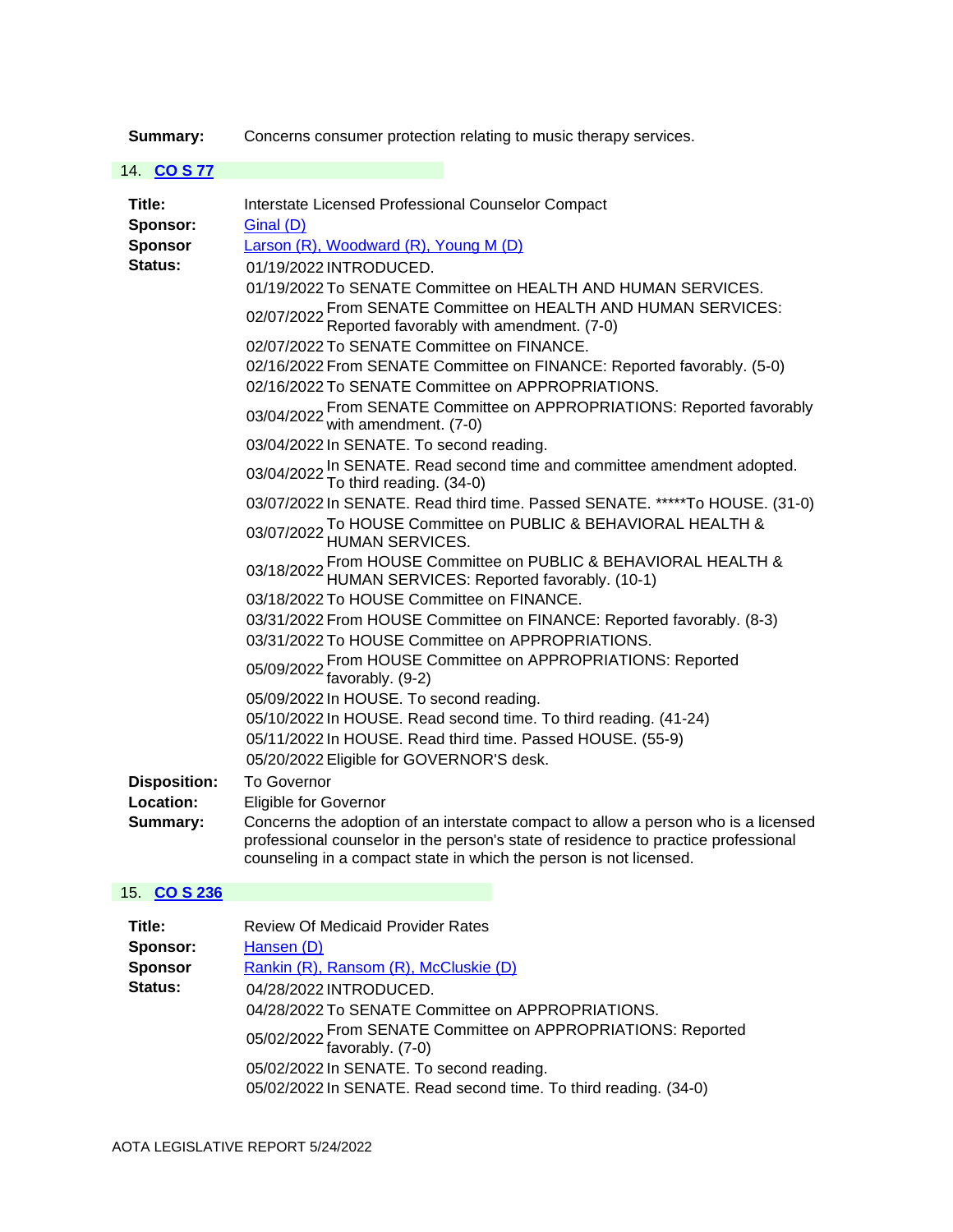|                     | 05/03/2022 In SENATE. Read third time. Passed SENATE. *****To HOUSE. (35-0)                      |
|---------------------|--------------------------------------------------------------------------------------------------|
|                     | 05/03/2022 To HOUSE Committee on APPROPRIATIONS.                                                 |
|                     | 05/05/2022 From HOUSE Committee on APPROPRIATIONS: Reported favorably<br>with amendment. (11-0)  |
|                     | 05/05/2022 In HOUSE. To second reading.                                                          |
|                     | 05/05/2022 In HOUSE. Read second time and committee amendment adopted. To third reading. (41-22) |
|                     | 05/10/2022 In HOUSE. Read third time. Passed HOUSE. *****To SENATE for<br>concurrence. (65-0)    |
|                     | 05/10/2022 SENATE concurred in HOUSE amendments. (35-0)                                          |
| <b>Disposition:</b> | <b>To Governor</b>                                                                               |
| <b>Location:</b>    | Eligible for Governor                                                                            |
| Summary:            | Concerns the review of Medicaid provider rates.                                                  |

## **Connecticut**

16. **[CT H 5044](https://protect-us.mimecast.com/s/ulX-CXDXLNIXDDVXI6PzGa-?domain=custom.statenet.com)**

| Title:              | Governors Budget Recommendations Opioid Litigation                                            |
|---------------------|-----------------------------------------------------------------------------------------------|
| Introducer:         | Office of the Governor                                                                        |
| <b>Status:</b>      | 02/09/2022 INTRODUCED.                                                                        |
|                     | 02/10/2022 To JOINT Committee on PUBLIC HEALTH.                                               |
|                     | 03/03/2022 Public Hearing Scheduled 0307.                                                     |
|                     | 03/11/2022 Filed with Legislative Commissioner's Office.                                      |
|                     | 03/11/2022 From JOINT Committee on PUBLIC HEALTH: Reported with<br>substitute. (31-0)         |
|                     | 03/21/2022 Referred to Office of Legislative Research and Office of Fiscal<br>Analysis.       |
|                     | 03/28/2022 Committee Substitute reported out of Legislative Commissioner's 03/28/2022 Office. |
|                     | 03/28/2022 HOUSE Calendar No. 132.                                                            |
|                     | 03/28/2022 Reissued by Legislative Commissioner's Office with File No. 124.                   |
|                     | 04/13/2022 To JOINT Committee on APPROPRIATIONS.                                              |
|                     | 04/18/2022 From JOINT Committee on APPROPRIATIONS: Reported<br>04/18/2022 favorably. (47-0)   |
|                     | 04/18/2022 Filed with Legislative Commissioner's Office.                                      |
|                     | 04/18/2022 Reported out of Legislative Commissioner's Office.                                 |
|                     | 04/26/2022 HOUSE withdraws HOUSE Amendment Schedule A 5349.                                   |
|                     | 04/26/2022 HOUSE adopted HOUSE Amendment Schedule B 5386.                                     |
|                     | 04/26/2022 Passed HOUSE. *****To SENATE. (146-1)                                              |
|                     | 04/27/2022 Passed HOUSE. *****To SENATE. (146-1)                                              |
|                     | 04/27/2022 Senate Calendar No. 509.                                                           |
|                     | 04/27/2022 Reissued by Legislative Commissioner's Office with File No. 665.                   |
|                     | 05/03/2022 SENATE adopted HOUSE Amendment Schedule B.                                         |
|                     | 05/03/2022 Passed SENATE. (34-0)                                                              |
|                     | 05/10/2022 Enrolled PUBLIC ACT No. 22-48.                                                     |
|                     | 05/17/2022 *****To GOVERNOR.                                                                  |
| <b>Disposition:</b> | <b>To Governor</b>                                                                            |
| Location:           | <b>To Governor</b>                                                                            |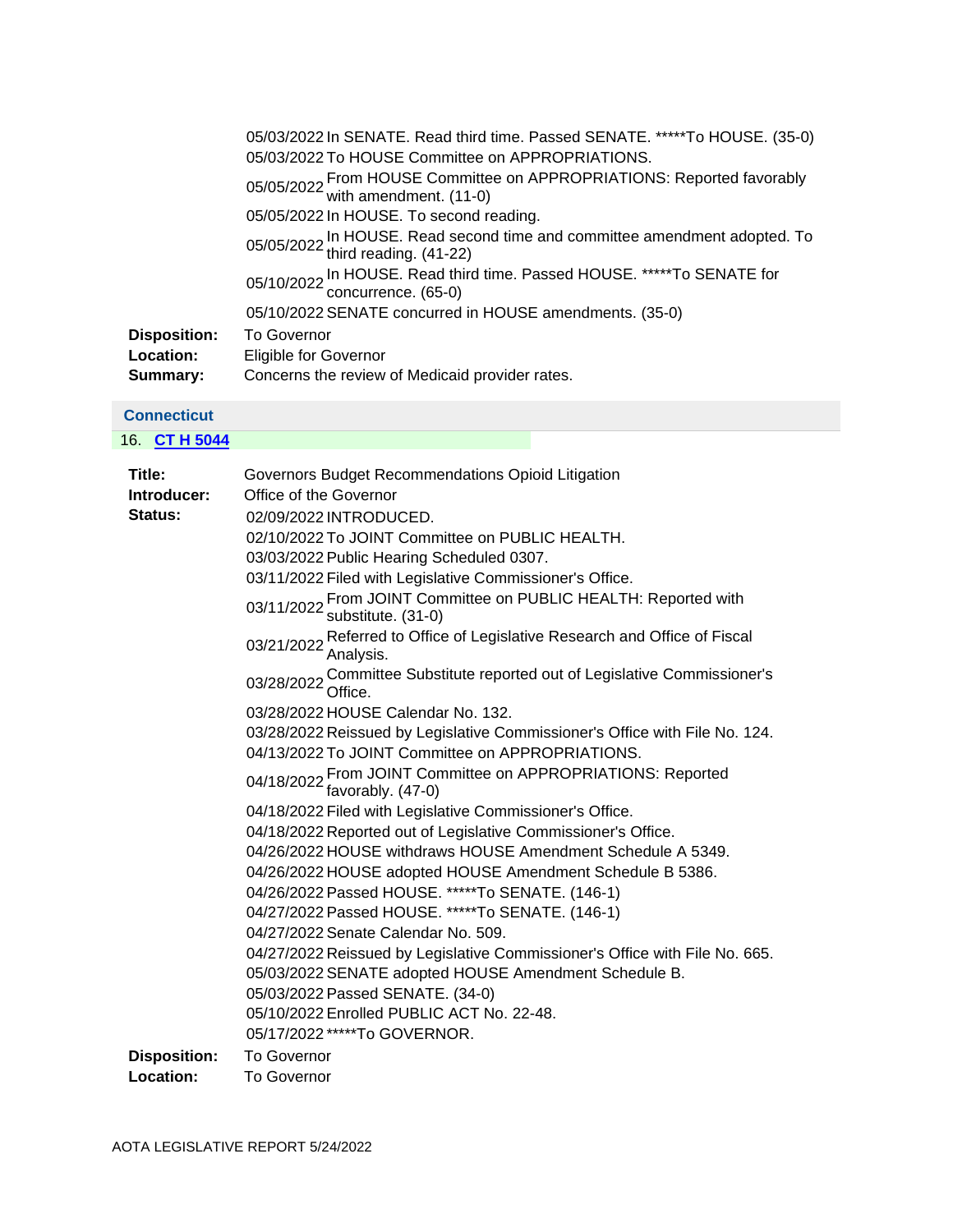**Summary:** Establishes an Opioid Settlement Fund which shall be a separate nonlapsing fund administered by the Opioid Settlement Advisory Committee; provides that any moneys intended to address opioid use, related disorders or the impact of the opioid epidemic that are received by the state from any judgment, consent decree or settlement paid by any defendant, related to the production, distribution, dispensing and other activities related to opioids shall be deposited into the fund.

## <span id="page-11-1"></span>**District of Columbia**

| <b>DC B 399</b><br>17. |                                                                                                  |
|------------------------|--------------------------------------------------------------------------------------------------|
| Title:                 | Preserve Our Healthcare Workforce                                                                |
| Sponsor:               | Gray(D)                                                                                          |
| Status:                | 10/04/2021 INTRODUCED.                                                                           |
|                        | 10/05/2021 Retained on COUNCIL floor.                                                            |
|                        | 10/05/2021 Amended on COUNCIL floor.                                                             |
|                        | 10/05/2021 Passed COUNCIL.                                                                       |
|                        | 10/08/2021 *****To MAYOR.                                                                        |
|                        | 10/22/2021 Became Act without MAYOR'S signature. Expires: 12/21/2021                             |
|                        | 10/29/2021 Assigned Act Number A24-0189                                                          |
| <b>Disposition:</b>    | Enacted                                                                                          |
| Location:              | To Mayor                                                                                         |
| Summary:               | (Emergency Act) Relates to Preserve Our Healthcare Workforce Emergency<br>Amendment Act of 2021. |

#### <span id="page-11-0"></span>**Delaware**

| 18. DE H 334                                 |                                                                                                                                                                                                                                                                                                                                                                                           |
|----------------------------------------------|-------------------------------------------------------------------------------------------------------------------------------------------------------------------------------------------------------------------------------------------------------------------------------------------------------------------------------------------------------------------------------------------|
| Title:<br><b>Primary</b><br>Sponsor:         | Practice by Telehealth and Telemedicine<br><b>Bentz (D)</b>                                                                                                                                                                                                                                                                                                                               |
| <b>Additional</b><br><b>Sponsor</b>          | Poore (D), Wilson-Anton (D), Morrison (D), Smith M (R), Johnson (D), Griffith (D),<br>Hansen (D), Walsh (D), Townsend (D), Ennis (D), Williams K (D), Baumbach (D),<br>Osienski (D), Heffernan (D), Briggs King (R), Mitchell (D), Schwartzkopf (D),<br>Sokola (D)                                                                                                                        |
| <b>Status:</b>                               | 03/15/2022 INTRODUCED.<br>03/15/2022 To HOUSE Committee on HEALTH AND HUMAN DEVELOPMENT.<br>04/14/2022 HOUSE Amendment No. HA 1 placed with bill.<br>05/11/2022 From HOUSE Committee on HEALTH AND HUMAN<br>DEVELOPMENT: Reported without recommendation.<br>05/19/2022 HOUSE Amendment No. HA 2 placed with bill.<br>05/19/2022 HOUSE Amendment adopted on HOUSE floor. Amendment No. HA |
|                                              | 05/19/2022 Passed HOUSE. *****To SENATE. (39-0)<br>05/19/2022 To SENATE Committee on HEALTH & SOCIAL SERVICES.                                                                                                                                                                                                                                                                            |
| <b>Disposition:</b><br>Location:<br>Summary: | Pending<br>Senate Health & Social Services Committee<br>Permits health care providers who are licensed in a state other than State to<br>deliver health care services by telehealth and telemedicine only if a health care                                                                                                                                                                |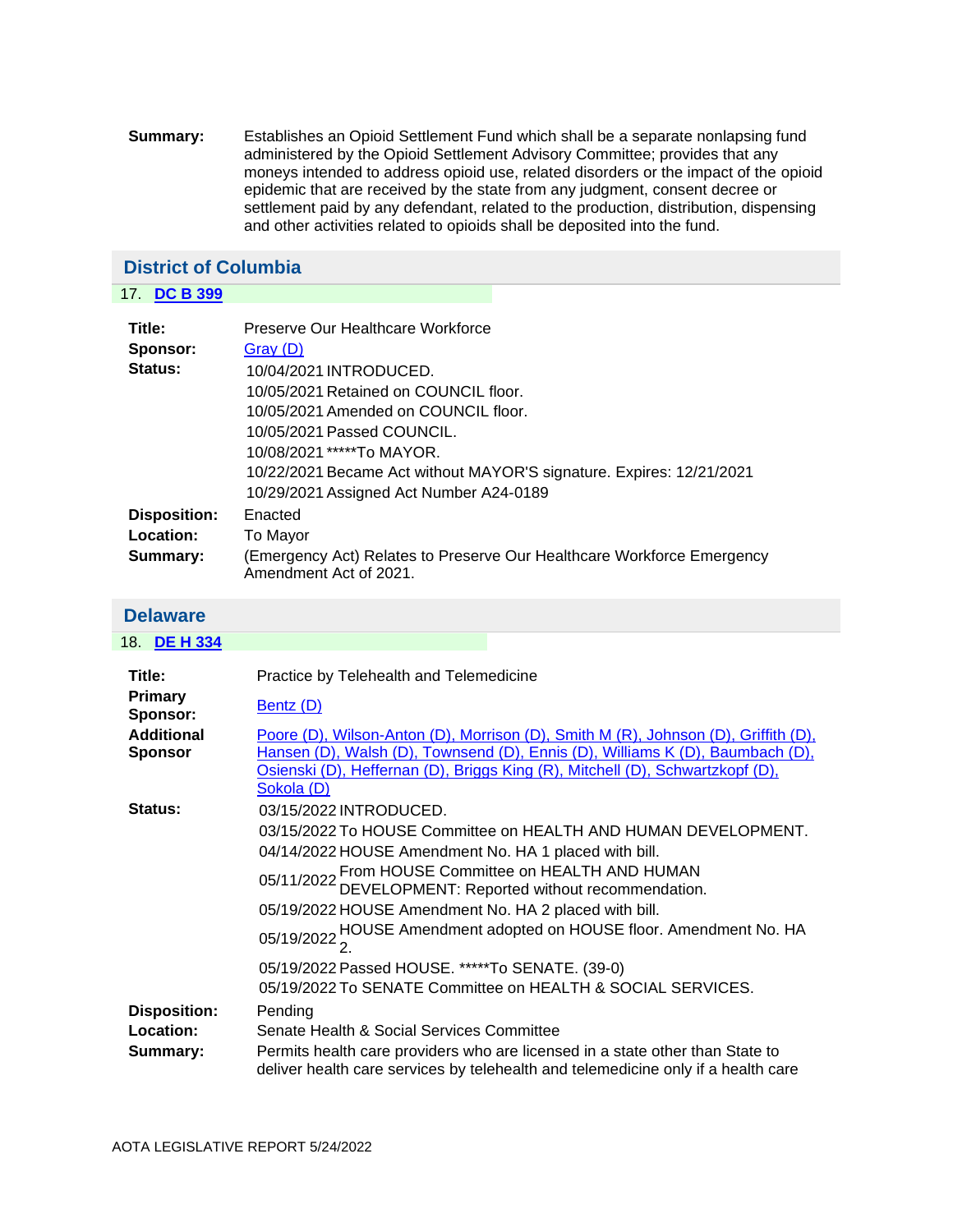provider patient relationship has been established in accordance with Section  $6003$  of Title 24.

### 19. **[DE H 404](https://protect-us.mimecast.com/s/KXdVC73y1QUAVV4AfW71mAP?domain=custom.statenet.com)**

| Title:                                         | <b>Professional Licensing</b>                                                                                                                                                                                                                                                                                                                                                                                                                                                  |
|------------------------------------------------|--------------------------------------------------------------------------------------------------------------------------------------------------------------------------------------------------------------------------------------------------------------------------------------------------------------------------------------------------------------------------------------------------------------------------------------------------------------------------------|
| Primary<br>Sponsor:                            | Minor-Brown (D)                                                                                                                                                                                                                                                                                                                                                                                                                                                                |
| <b>Additional</b><br><b>Sponsor</b><br>Status: | Sokola (D), Osienski (D), Baumbach (D), Townsend (D), Lynn (D), Griffith (D),<br>Walker (D), Morrison (D)<br>05/05/2022 INTRODUCED.                                                                                                                                                                                                                                                                                                                                            |
|                                                | 05/05/2022 To HOUSE Committee on POLICY ANALYSIS AND GOVERNMENT<br>ACCOUNTABILITY.<br>05/10/2022 From HOUSE Committee on POLICY ANALYSIS AND<br>05/10/2022 GOVERNMENT ACCOUNTABILITY: Reported favorably.                                                                                                                                                                                                                                                                      |
| <b>Disposition:</b><br>Location:<br>Summary:   | Pending<br><b>HOUSE</b><br>Relate to the Fair Chance Licensing Act; provides that it is the policy of this State<br>to allow entry to professions and occupations with licensing requirements for<br>individuals with a criminal history to the maximum extent consistent with public<br>safety; relates to charges that are not pending and did not lead to a conviction;<br>relates to juvenile records; relates to records that have been expunged, sealed, or<br>pardoned. |
| ົ່<br><b>BEIL 115</b>                          |                                                                                                                                                                                                                                                                                                                                                                                                                                                                                |

#### 20. **[DE H 415](https://protect-us.mimecast.com/s/IHwPCo2nVwFrPPjrIzKF8ac?domain=custom.statenet.com)**

| Title:                                                | Practice By Health Care Providers From Other States                                                                                                                                                                                              |
|-------------------------------------------------------|--------------------------------------------------------------------------------------------------------------------------------------------------------------------------------------------------------------------------------------------------|
| <b>Primary</b><br>Sponsor:                            | Bentz (D)                                                                                                                                                                                                                                        |
| <b>Additional</b><br><b>Sponsor</b><br><b>Status:</b> | Ramone (R), Osienski (D), Williams K (D), Townsend (D), Yearick (R), Johnson<br>(D)<br>05/10/2022 INTRODUCED.                                                                                                                                    |
|                                                       | 05/10/2022 To HOUSE Committee on HEALTH AND HUMAN DEVELOPMENT.                                                                                                                                                                                   |
| <b>Disposition:</b>                                   | Pending                                                                                                                                                                                                                                          |
| Location:                                             | House Health and Human Development Committee                                                                                                                                                                                                     |
| Summary:                                              | Sets forth the procedures by which a health care provider licensed in another<br>state may provide health care services in this State, including the process by<br>which the Division of Professional Regulation must grant a temporary license. |

## 21. **[DE S 272](https://protect-us.mimecast.com/s/vZDhCzp4vLsMwwQMtX9mmYA?domain=custom.statenet.com)**

| Title:                              | Professions And Occupations                                                                            |
|-------------------------------------|--------------------------------------------------------------------------------------------------------|
| Primary<br>Sponsor:                 | <u>Gay (D)</u>                                                                                         |
| <b>Additional</b><br><b>Sponsor</b> | Ennis (D), Osienski (D), Baumbach (D), Townsend (D), Walsh (D), Hansen (D),<br>Walker (D)              |
| Status:                             | 04/28/2022 INTRODUCED.<br>04/28/2022 To SENATE Committee on LEGISLATIVE OVERSIGHT & 04/28/2022 SUNSET. |
|                                     | 05/10/2022 From SENATE Committee on LEGISLATIVE OVERSIGHT & 05/10/2022 SUNSET: Reported favorably.     |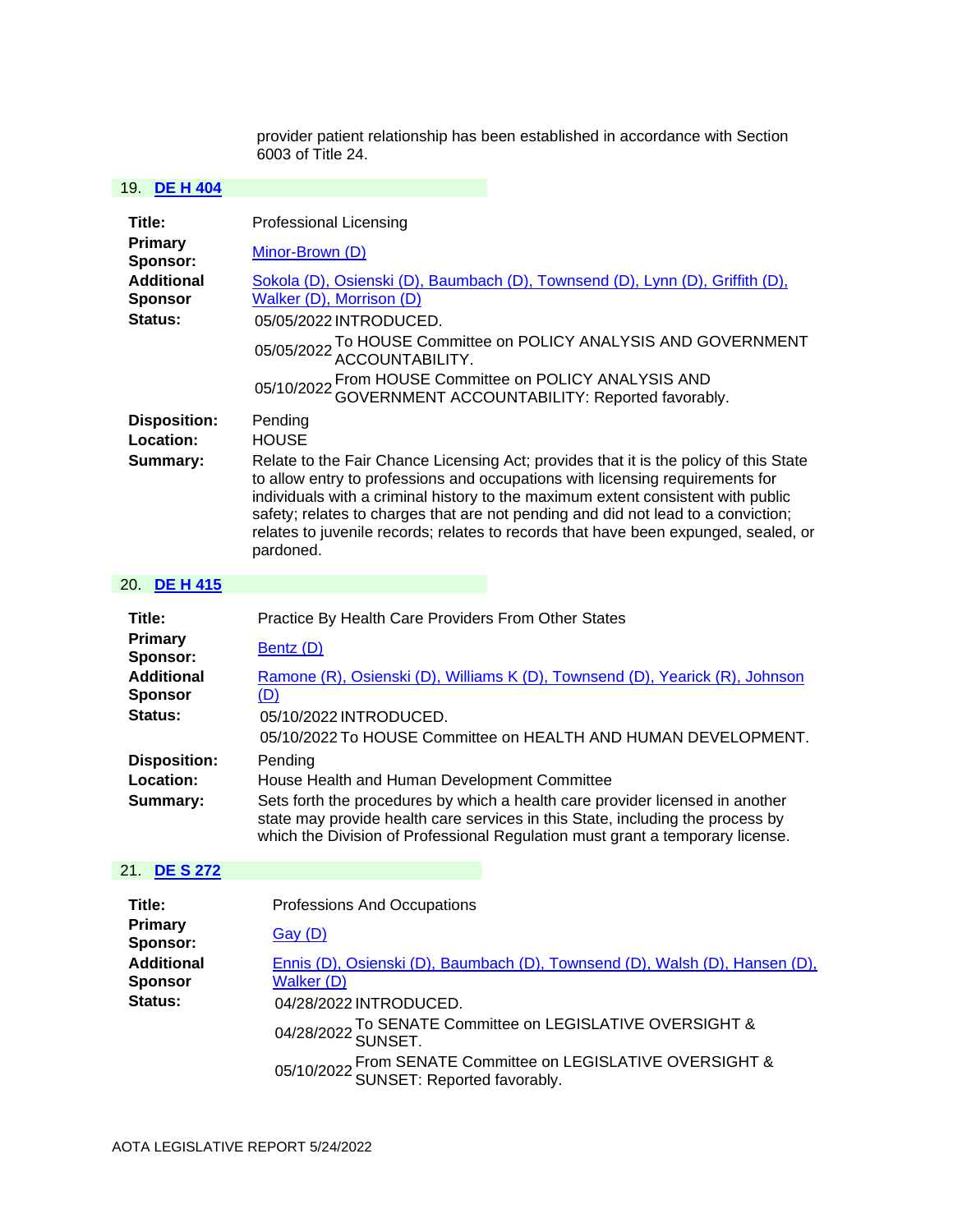|              | 05/17/2022 Laid on table.                                                                                                 |
|--------------|---------------------------------------------------------------------------------------------------------------------------|
| Disposition: | Pending                                                                                                                   |
| Location:    | <b>SENATE</b>                                                                                                             |
| Summary:     | Relates to professions and occupations and Audiology and Speech Language<br>Pathology Interstate Compact (the "Compact"). |

<span id="page-13-1"></span>

| Georgia |  |
|---------|--|
|         |  |

| 22. <b>GA H 1186</b>                                                                     |                                                                                                                                                                                                                                                                                                                                                                                                                                                                                                                                                                                                                                                                                                                                                                                                                                                                                                                                                                                                                                                                                                                                                                                                                                                                                                                                                                                                                                                       |
|------------------------------------------------------------------------------------------|-------------------------------------------------------------------------------------------------------------------------------------------------------------------------------------------------------------------------------------------------------------------------------------------------------------------------------------------------------------------------------------------------------------------------------------------------------------------------------------------------------------------------------------------------------------------------------------------------------------------------------------------------------------------------------------------------------------------------------------------------------------------------------------------------------------------------------------------------------------------------------------------------------------------------------------------------------------------------------------------------------------------------------------------------------------------------------------------------------------------------------------------------------------------------------------------------------------------------------------------------------------------------------------------------------------------------------------------------------------------------------------------------------------------------------------------------------|
| Title:<br>Author:<br>Coauthor<br>Status:<br><b>Disposition:</b><br>Location:<br>Summary: | Speech Language Pathologists and Audiologists<br>Houston (R)<br>Cooper (R), Lott (R), Dubnik (R), Kirkpatrick (R), Erwin (R), Momtahan (R)<br>02/02/2022 INTRODUCED.<br>02/03/2022 To HOUSE Committee on HEALTH AND HUMAN SERVICES.<br>02/07/2022 In HOUSE: Read 2nd time.<br>02/17/2022 From HOUSE Committee on HEALTH AND HUMAN SERVICES:<br>Favorably reported as substituted.<br>02/24/2022 In HOUSE. Read third time. Passed HOUSE. *****To SENATE. (156-0)<br>02/28/2022 To SENATE Committee on HEALTH AND HUMAN SERVICES.<br>03/17/2022 From SENATE Committee on HEALTH AND HUMAN SERVICES:<br>Favorably reported.<br>03/18/2022 In SENATE: Read 2nd time.<br>04/01/2022 In SENATE, Tabled on SENATE floor.<br>04/04/2022 In SENATE. Taken from table.<br>04/04/2022 In SENATE. Read third time. Passed SENATE. (53-0)<br>04/04/2022 Eligible for GOVERNOR'S desk.<br>04/06/2022 *****To GOVERNOR.<br>05/09/2022 Signed by GOVERNOR.<br>05/09/2022 Act No. 838<br>Enacted<br>Chaptered<br>Relates to state speech language pathology and audiology licensing; allows<br>persons who are not licensed audiologists to use otoacoustic emissions or auditory<br>brainstem response technology as part of a screening process for the initial<br>identification of communication disorders in individuals up to certain age, subject to<br>certain conditions; provides for compliance with certain notifiable disease reporting<br>requirements. |
| Louisiana                                                                                |                                                                                                                                                                                                                                                                                                                                                                                                                                                                                                                                                                                                                                                                                                                                                                                                                                                                                                                                                                                                                                                                                                                                                                                                                                                                                                                                                                                                                                                       |

<span id="page-13-0"></span>

| Title:         | Licensing                                                               |
|----------------|-------------------------------------------------------------------------|
| Author:        | Emerson (R)                                                             |
| <b>Status:</b> | 02/15/2022 PREFILED.                                                    |
|                | 02/15/2022 To HOUSE Committee on COMMERCE.                              |
|                | 03/14/2022 INTRODUCED.                                                  |
|                | 03/14/2022 To HOUSE Committee on COMMERCE.                              |
|                | 03/29/2022 From HOUSE Committee on COMMERCE: Reported favorably. (12-0) |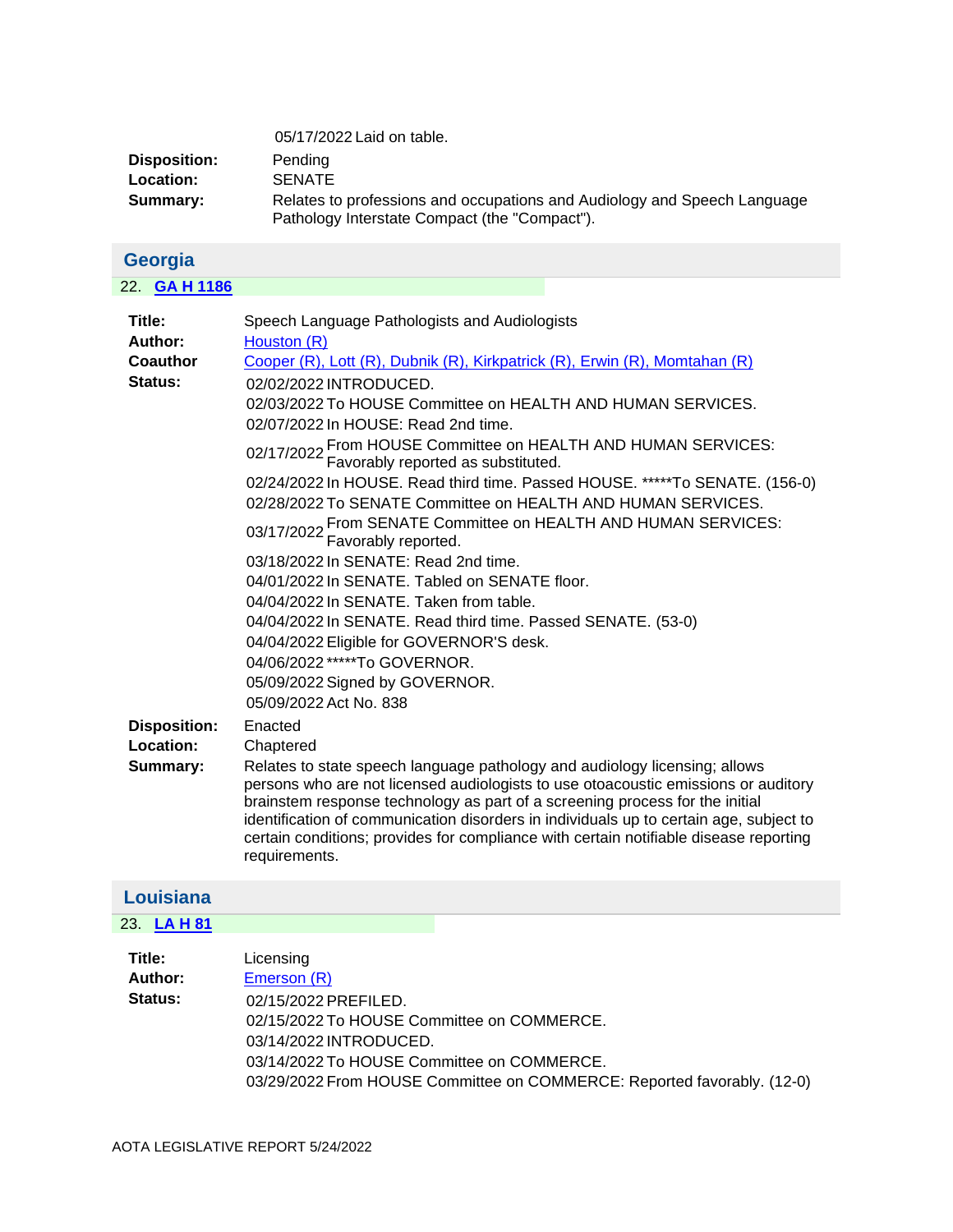|                     | 04/04/2022 Ordered Engrossed.                                                                                       |
|---------------------|---------------------------------------------------------------------------------------------------------------------|
|                     | 04/04/2022 In HOUSE. Scheduled for floor debate on 04/06/2022.                                                      |
|                     | 04/06/2022 Passed HOUSE. *****To SENATE. (99-0)                                                                     |
|                     | 04/07/2022 To SENATE Committee on COMMERCE, CONSUMER PROTECTION<br>04/07/2022 AND INTERNATIONAL AFFAIRS.            |
|                     | 05/04/2022 From SENATE Committee on COMMERCE, CONSUMER<br>PROTECTION AND INTERNATIONAL AFFAIRS: Reported favorably. |
|                     | 05/09/2022 Referred to the Legislative Bureau.                                                                      |
|                     | 05/10/2022 Reported from the Legislative Bureau without amendments.                                                 |
|                     | 05/16/2022 Passed SENATE. (33-0)                                                                                    |
|                     | 05/18/2022 Ordered Enrolled.                                                                                        |
|                     | 05/20/2022 *****To GOVERNOR.                                                                                        |
| <b>Disposition:</b> | <b>To Governor</b>                                                                                                  |
| <b>Location:</b>    | <b>To Governor</b>                                                                                                  |
| Summary:            | Relates to the Occupational Licensing Review Commission; adds additional<br>members to the commission.              |

| Title:              | Physical Therapy Coverage for Telehealth Services                                                                                                                                                                                                                                                                                                                                                                            |
|---------------------|------------------------------------------------------------------------------------------------------------------------------------------------------------------------------------------------------------------------------------------------------------------------------------------------------------------------------------------------------------------------------------------------------------------------------|
| Author:             | Frieman (R)                                                                                                                                                                                                                                                                                                                                                                                                                  |
| Status:             | 03/02/2022 PREFILED.                                                                                                                                                                                                                                                                                                                                                                                                         |
|                     | 03/02/2022 To HOUSE Committee on INSURANCE.                                                                                                                                                                                                                                                                                                                                                                                  |
|                     | 03/14/2022 INTRODUCED.                                                                                                                                                                                                                                                                                                                                                                                                       |
|                     | 03/14/2022 To HOUSE Committee on INSURANCE.                                                                                                                                                                                                                                                                                                                                                                                  |
|                     | 04/12/2022 From HOUSE Committee on INSURANCE: Reported with<br>04/12/2022 amendment. (16-0)                                                                                                                                                                                                                                                                                                                                  |
|                     | 04/13/2022 Committee amendment adopted on HOUSE floor.                                                                                                                                                                                                                                                                                                                                                                       |
|                     | 04/13/2022 Ordered Engrossed.                                                                                                                                                                                                                                                                                                                                                                                                |
|                     | 04/18/2022 In HOUSE. Scheduled for floor debate on 04/20/2022.                                                                                                                                                                                                                                                                                                                                                               |
|                     | 04/20/2022 Amended on HOUSE floor.                                                                                                                                                                                                                                                                                                                                                                                           |
|                     | 04/20/2022 Ordered Reengrossed.                                                                                                                                                                                                                                                                                                                                                                                              |
|                     | 04/20/2022 Passed HOUSE. *****To SENATE. (98-0)                                                                                                                                                                                                                                                                                                                                                                              |
|                     | 04/25/2022 To SENATE Committee on INSURANCE.                                                                                                                                                                                                                                                                                                                                                                                 |
|                     | 05/11/2022 From SENATE Committee on INSURANCE: Reported favorably.                                                                                                                                                                                                                                                                                                                                                           |
|                     | 05/12/2022 Referred to the Legislative Bureau.                                                                                                                                                                                                                                                                                                                                                                               |
|                     | 05/15/2022 Reported from the Legislative Bureau without amendments.                                                                                                                                                                                                                                                                                                                                                          |
|                     | 05/17/2022 Passed SENATE.                                                                                                                                                                                                                                                                                                                                                                                                    |
|                     | 05/18/2022 Ordered Enrolled.                                                                                                                                                                                                                                                                                                                                                                                                 |
|                     | 05/20/2022 *****To GOVERNOR.                                                                                                                                                                                                                                                                                                                                                                                                 |
| <b>Disposition:</b> | <b>To Governor</b>                                                                                                                                                                                                                                                                                                                                                                                                           |
| Location:           | <b>To Governor</b>                                                                                                                                                                                                                                                                                                                                                                                                           |
| Summary:            | Provides that a health coverage plan shall pay for covered physical therapy services<br>provided via telehealth to an insured person; provides that telehealth coverage and<br>payment shall be equivalent to the coverage and payment for the same service<br>provided in person unless the telehealth provider and the health coverage plan<br>contractually agree to an alternative payment rate for telehealth services. |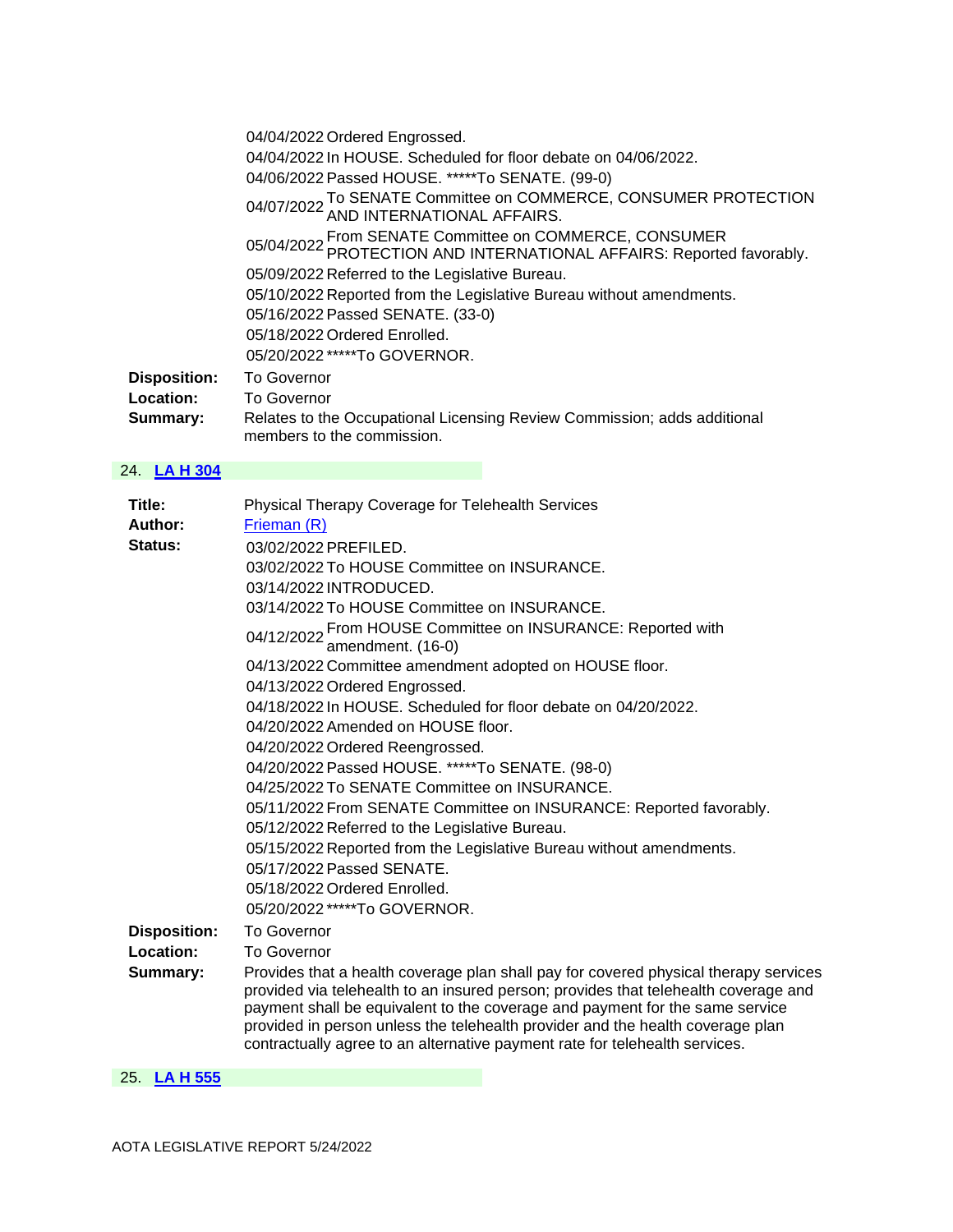| Title:              | Licensing                                                                                     |
|---------------------|-----------------------------------------------------------------------------------------------|
| Author:             | Owen (R)                                                                                      |
| <b>Status:</b>      | 03/03/2022 PREFILED.                                                                          |
|                     | 03/03/2022 To HOUSE Committee on COMMERCE.                                                    |
|                     | 03/14/2022 INTRODUCED.                                                                        |
|                     | 03/14/2022 To HOUSE Committee on COMMERCE.                                                    |
|                     | 04/25/2022 From HOUSE Committee on COMMERCE: Reported with<br>amendment. (20-0)               |
|                     | 04/26/2022 Committee amendment adopted on HOUSE floor.                                        |
|                     | 04/26/2022 Ordered Engrossed.                                                                 |
|                     | 04/28/2022 In HOUSE. Scheduled for floor debate on 05/03/2022.                                |
|                     | 05/03/2022 Passed HOUSE. *****To SENATE. (97-0)                                               |
|                     | 05/09/2022 To SENATE Committee on COMMERCE, CONSUMER PROTECTION<br>AND INTERNATIONAL AFFAIRS. |
| <b>Disposition:</b> | Pending                                                                                       |
| Location:           | Senate Commerce, Consumer Protection and International Affairs Committee                      |
| Summary:            | Provides relative to occupational licenses.                                                   |

| Title:              | <b>Counselors and Mental Health</b>                                                                                                                                                                                                                          |
|---------------------|--------------------------------------------------------------------------------------------------------------------------------------------------------------------------------------------------------------------------------------------------------------|
| Author:             | Stagni (R)                                                                                                                                                                                                                                                   |
| Coauthor            | Larvadain (D), LaFleur V (D), Fisher (D), Schlegel (R), Thompson (D), Selders (D),<br>Pressly (R), Owen (R), Echols (R), Johnson M (R), Gaines (D), McMahen (R),<br>Duplessis (D), Crews (R), Jordan (D), Marcelle (D), Emerson (R), Ivey (R), Harris<br>(R) |
| Status:             | 03/03/2022 PREFILED.                                                                                                                                                                                                                                         |
|                     | 03/03/2022 To HOUSE Committee on HEALTH AND WELFARE.                                                                                                                                                                                                         |
|                     | 03/14/2022 INTRODUCED.                                                                                                                                                                                                                                       |
|                     | 03/14/2022 To HOUSE Committee on HEALTH AND WELFARE.                                                                                                                                                                                                         |
|                     | 03/24/2022 From HOUSE Committee on HEALTH AND WELFARE: Reported with 03/24/2022 amendment. (11-0)                                                                                                                                                            |
|                     | 03/28/2022 Committee amendment adopted on HOUSE floor.                                                                                                                                                                                                       |
|                     | 03/28/2022 Ordered Engrossed.                                                                                                                                                                                                                                |
|                     | 03/28/2022 To HOUSE Committee on HOUSE AND GOVERNMENTAL AFFAIRS.                                                                                                                                                                                             |
|                     | 04/12/2022 From HOUSE Committee on HOUSE AND GOVERNMENTAL<br>AFFAIRS: Reported favorably. (19-0)                                                                                                                                                             |
|                     | 04/18/2022 In HOUSE. Scheduled for floor debate on 04/20/2022.                                                                                                                                                                                               |
|                     | 04/20/2022 Amended on HOUSE floor.                                                                                                                                                                                                                           |
|                     | 04/20/2022 Ordered Reengrossed.                                                                                                                                                                                                                              |
|                     | 04/20/2022 Passed HOUSE. *****To SENATE. (101-0)                                                                                                                                                                                                             |
|                     | 04/25/2022 To SENATE Committee on HEALTH AND WELFARE.                                                                                                                                                                                                        |
|                     | 05/18/2022 From SENATE Committee on HEALTH AND WELFARE: Reported<br>favorably.                                                                                                                                                                               |
|                     | 05/19/2022 Referred to the Legislative Bureau.                                                                                                                                                                                                               |
| <b>Disposition:</b> | Pending                                                                                                                                                                                                                                                      |
| Location:           | <b>SENATE</b>                                                                                                                                                                                                                                                |
| Summary:            | Joins Louisiana to the licensed professional counselors interstate compact.                                                                                                                                                                                  |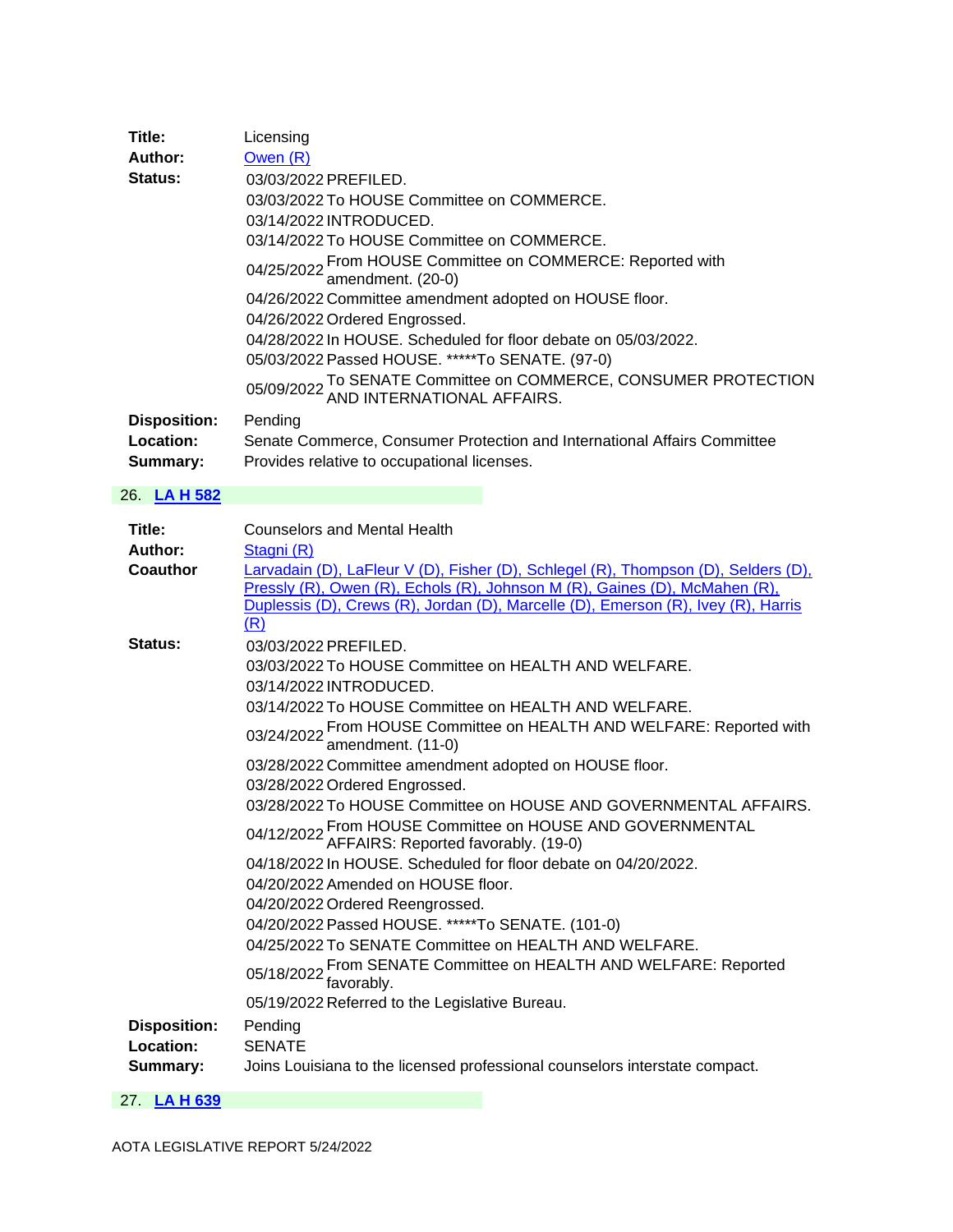| Title:              | Licensing                                                                                     |
|---------------------|-----------------------------------------------------------------------------------------------|
| Author:             | Pressly (R)                                                                                   |
| <b>Status:</b>      | 03/04/2022 PREFILED.                                                                          |
|                     | 03/04/2022 To HOUSE Committee on COMMERCE.                                                    |
|                     | 03/14/2022 INTRODUCED.                                                                        |
|                     | 03/14/2022 To HOUSE Committee on COMMERCE.                                                    |
|                     | 04/25/2022 From HOUSE Committee on COMMERCE: Reported with<br>amendment. (20-0)               |
|                     | 04/26/2022 Committee amendment adopted on HOUSE floor.                                        |
|                     | 04/26/2022 Ordered Engrossed.                                                                 |
|                     | 04/28/2022 In HOUSE. Scheduled for floor debate on 05/03/2022.                                |
|                     | 05/03/2022 Passed HOUSE. *****To SENATE. (99-0)                                               |
|                     | 05/09/2022 To SENATE Committee on COMMERCE, CONSUMER PROTECTION<br>AND INTERNATIONAL AFFAIRS. |
| <b>Disposition:</b> | Pending                                                                                       |
| Location:           | Senate Commerce, Consumer Protection and International Affairs Committee                      |
| Summary:            | Provides relative to occupational licensing for workers with criminal histories.              |

| Title:<br>Author:<br>Status:                 | <b>Education and Personnel</b><br><b>Beaullieu (R)</b><br>03/04/2022 PREFILED.                                                                                                                                                                                   |
|----------------------------------------------|------------------------------------------------------------------------------------------------------------------------------------------------------------------------------------------------------------------------------------------------------------------|
|                                              | 03/04/2022 To HOUSE Committee on EDUCATION.<br>03/14/2022 INTRODUCED.<br>03/14/2022 To HOUSE Committee on EDUCATION.                                                                                                                                             |
|                                              | 04/06/2022 From HOUSE Committee on EDUCATION: Reported favorably. (9-0)<br>04/07/2022 Ordered Engrossed.                                                                                                                                                         |
|                                              | 04/07/2022 To HOUSE Committee on APPROPRIATIONS.<br>04/26/2022 From HOUSE Committee on APPROPRIATIONS: Reported with and amendment. (25-0)                                                                                                                       |
|                                              | 04/27/2022 Committee amendment adopted on HOUSE floor.<br>04/27/2022 Ordered Reengrossed.                                                                                                                                                                        |
|                                              | 04/28/2022 In HOUSE. Scheduled for floor debate on 05/04/2022.<br>05/04/2022 Amended on HOUSE floor.                                                                                                                                                             |
|                                              | 05/04/2022 Ordered Re-reengrossed.<br>05/04/2022 Passed HOUSE. *****To SENATE. (90-0)<br>05/10/2022 To SENATE Committee on EDUCATION.                                                                                                                            |
| <b>Disposition:</b><br>Location:<br>Summary: | Pending<br><b>Senate Education Committee</b><br>Establishes the Athletic Trainer Professional Development Program in the<br>Department of Education; provides for administration, qualification, and<br>implementation of the various components of the program. |

| Title:         | Athletics and Trainers |
|----------------|------------------------|
| Author:        | Thomas(R)              |
| <b>Status:</b> | 04/04/2022 INTRODUCED. |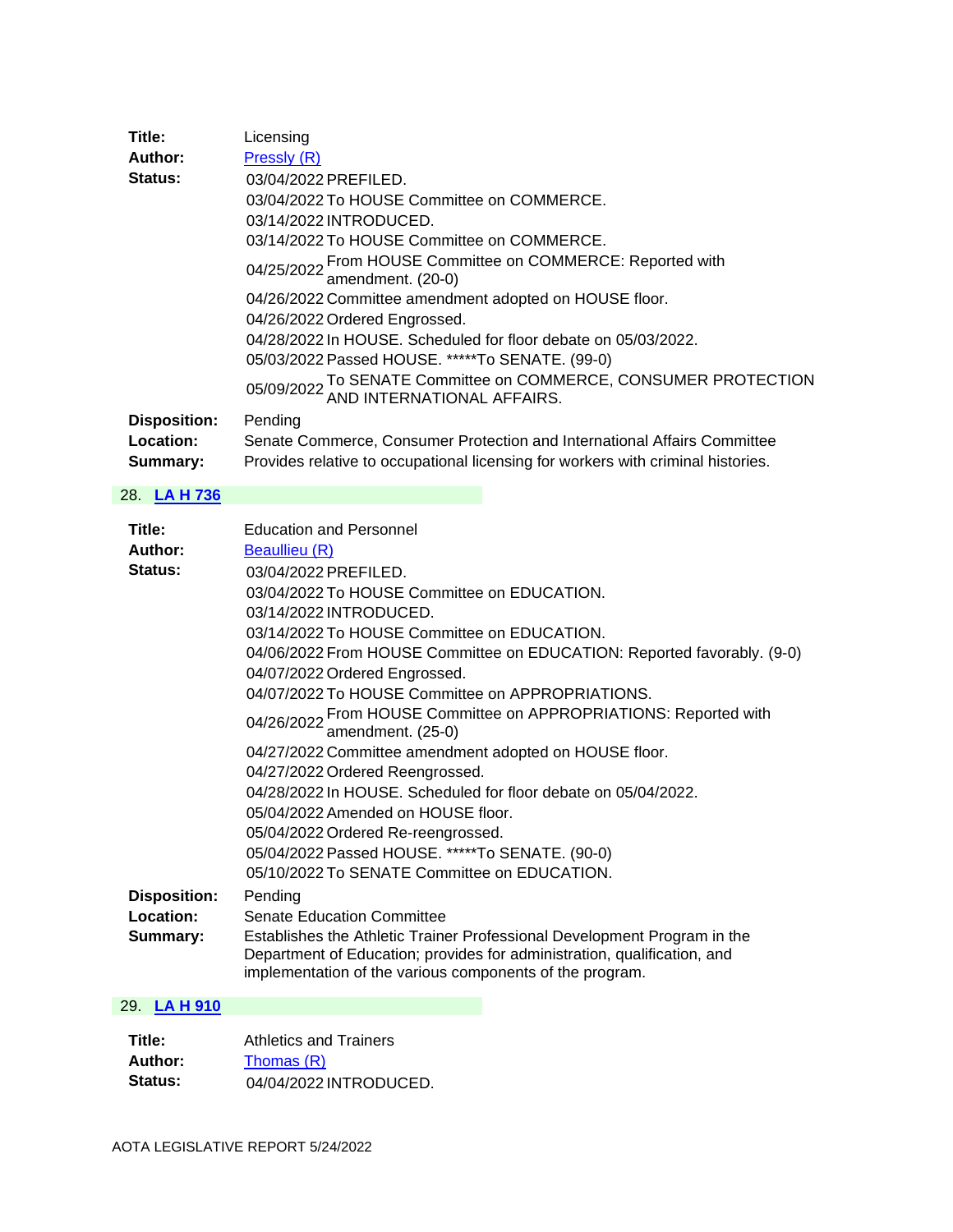|                     | 04/05/2022 To HOUSE Committee on HEALTH AND WELFARE.                                       |
|---------------------|--------------------------------------------------------------------------------------------|
|                     | 05/03/2022 From HOUSE Committee on HEALTH AND WELFARE: Reported with and amendment. (10-0) |
|                     | 05/04/2022 Committee amendment adopted on HOUSE floor.                                     |
|                     | 05/04/2022 Ordered Engrossed.                                                              |
|                     | 05/05/2022 In HOUSE. Scheduled for floor debate on 05/12/2022.                             |
|                     | 05/12/2022 Passed HOUSE. *****To SENATE. (97-0)                                            |
|                     | 05/15/2022 To SENATE Committee on HEALTH AND WELFARE.                                      |
| <b>Disposition:</b> | Pending                                                                                    |
| Location:           | Senate Health and Welfare Committee                                                        |
| Summary:            | Provides relative to athletic training.                                                    |

| Title:              | Special Day and Week and Month                                                              |
|---------------------|---------------------------------------------------------------------------------------------|
| Author:             | Pressly (R)                                                                                 |
| <b>Status:</b>      | 04/27/2022 INTRODUCED.                                                                      |
|                     | 04/27/2022 Passed HOUSE.                                                                    |
| <b>Disposition:</b> | Adopted                                                                                     |
| Location:           | Adopted                                                                                     |
| Summary:            | Designates a specified day as Occupational Therapy Association Day at the<br>state capitol. |

## 31. **[LA S 286](https://protect-us.mimecast.com/s/2tc5CL917xCRwwyRHP3mQXd?domain=custom.statenet.com)**

| Title:              | <b>Occupational Therapists</b>                                                      |
|---------------------|-------------------------------------------------------------------------------------|
| Author:<br>Status:  | Luneau (D)                                                                          |
|                     | 03/03/2022 PREFILED.                                                                |
|                     | 03/03/2022 To SENATE Committee on HEALTH AND WELFARE.                               |
|                     | 03/14/2022 INTRODUCED.                                                              |
|                     | 03/14/2022 To SENATE Committee on HEALTH AND WELFARE.                               |
|                     | 04/20/2022 From SENATE Committee on HEALTH AND WELFARE: Reported with<br>amendment. |
|                     | 04/21/2022 Committee amendment adopted on SENATE floor.                             |
|                     | 04/21/2022 Ordered Engrossed.                                                       |
|                     | 04/26/2022 Passed SENATE. *****To HOUSE. (36-0)                                     |
|                     | 04/27/2022 To HOUSE Committee on COMMERCE.                                          |
|                     | 05/16/2022 From HOUSE Committee on COMMERCE: Reported with<br>amendment. (11-0)     |
|                     | 05/16/2022 Referred to the Legislative Bureau.                                      |
|                     | 05/17/2022 Reported from the Legislative Bureau without amendments.                 |
|                     | 05/18/2022 Committee amendment adopted on HOUSE floor.                              |
| <b>Disposition:</b> | Pending                                                                             |
| <b>Location:</b>    | Third Reading and Final Passage                                                     |
| Summary:            | Provides for licensure and qualifications of massage therapists.                    |

## 32. **[LA S 483](https://protect-us.mimecast.com/s/EGqECNkKLzC0PPD0iRmtFwj?domain=custom.statenet.com)**

| Title:  | Fees and Licenses and Permits |
|---------|-------------------------------|
| Author: | Cathey (R)                    |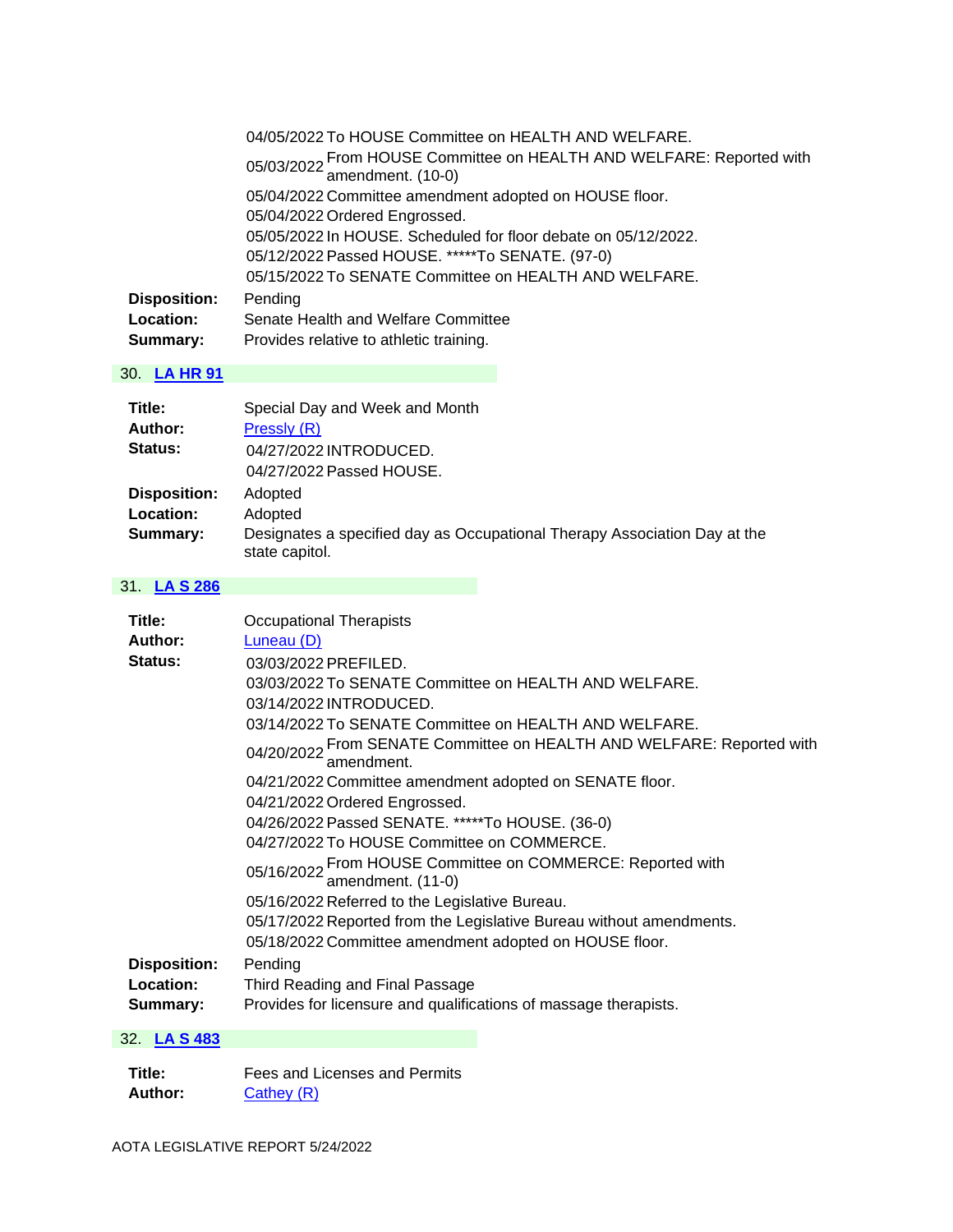| Status:             | 04/05/2022 INTRODUCED.                                                                                                      |
|---------------------|-----------------------------------------------------------------------------------------------------------------------------|
|                     | 04/06/2022 To SENATE Committee on COMMERCE, CONSUMER PROTECTION<br>04/06/2022 AND INTERNATIONAL AFFAIRS.                    |
|                     | From SENATE Committee on COMMERCE, CONSUMER<br>05/04/2022 PROTECTION AND INTERNATIONAL AFFAIRS: Reported with<br>amendment. |
|                     | 05/09/2022 Committee amendment adopted on SENATE floor.                                                                     |
|                     | 05/09/2022 Ordered Engrossed.                                                                                               |
|                     | 05/16/2022 Amended on SENATE floor.                                                                                         |
|                     | 05/16/2022 Ordered Reengrossed.                                                                                             |
|                     | 05/16/2022 Passed SENATE. *****To HOUSE. (37-0)                                                                             |
|                     | 05/18/2022 To HOUSE Committee on COMMERCE.                                                                                  |
| <b>Disposition:</b> | Pending                                                                                                                     |
| <b>Committee:</b>   | <b>House Commerce Committee</b>                                                                                             |
| Hearing:            | 05/23/2022 11:00 am, Room 1                                                                                                 |
| Summary:            | Provides relative to occupational licenses.                                                                                 |

# <span id="page-18-0"></span>**Maryland**

33. **[MD H 155](https://protect-us.mimecast.com/s/D0S4CPNK7BsKNN8KHj1Gars?domain=custom.statenet.com)**

| Title:              | <b>Audiologists Board of Examiners</b>                                                                          |
|---------------------|-----------------------------------------------------------------------------------------------------------------|
| Author:             | Sample-Hughes (D)                                                                                               |
| Status:             | 12/23/2021 PREFILED.                                                                                            |
|                     | 12/23/2021 To HOUSE Committee on HEALTH AND GOVERNMENT<br>0PERATIONS.                                           |
|                     | 01/12/2022 INTRODUCED.                                                                                          |
|                     | 01/12/2022 To HOUSE Committee on HEALTH AND GOVERNMENT<br>01/12/2022 OPERATIONS.                                |
|                     | 01/12/2022 Hearing Scheduled 1/20 at 2:30 p.m.                                                                  |
|                     | 01/19/2022 Hearing Scheduled 1/20 at 4:00 p.m.                                                                  |
|                     | 01/20/2022 Hearing cancelled.                                                                                   |
|                     | 01/20/2022 Hearing Scheduled 1/20 at 4:30 p.m.                                                                  |
|                     | 02/14/2022 From HOUSE Committee on HEALTH AND GOVERNMENT<br>OPERATIONS: Reported favorably.                     |
|                     | 02/15/2022 Committee Report adopted on HOUSE floor.                                                             |
|                     | 02/15/2022 Second reading passed. To third reading.                                                             |
|                     | 02/17/2022 Passed HOUSE. *****To SENATE. (128-0)                                                                |
|                     | 02/18/2022 To SENATE Committee on EDUCATION, HEALTH AND 02/18/2022 ENVIRONMENTAL AFFAIRS.                       |
|                     | 04/01/2022 From SENATE Committee on EDUCATION, HEALTH AND 04/01/2022 ENVIRONMENTAL AFFAIRS: Reported favorably. |
|                     | 04/01/2022 Committee Report adopted on SENATE floor.                                                            |
|                     | 04/01/2022 Second reading passed. To third reading.                                                             |
|                     | 04/04/2022 Passed SENATE.                                                                                       |
|                     | 04/04/2022 Eligible for GOVERNOR'S desk.                                                                        |
|                     | 05/16/2022 Signed by GOVERNOR.                                                                                  |
|                     | 05/16/2022 Chapter No. 400                                                                                      |
| <b>Disposition:</b> | Enacted                                                                                                         |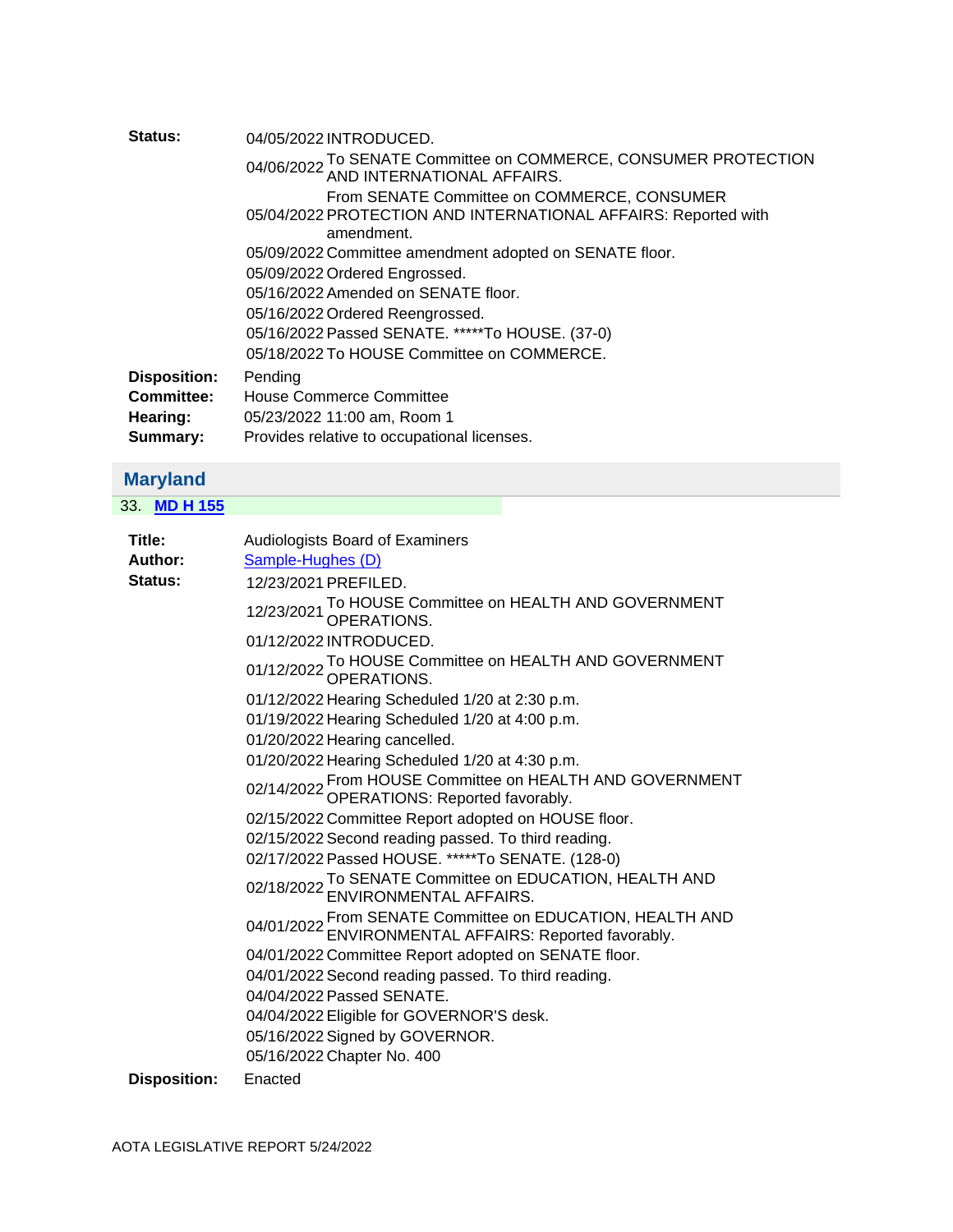#### **Location:** Chaptered

**Summary:** Alters certain requirements for the licensing and regulation of audiologists, hearing aid dispensers, speech language pathologists, and music therapists, including clarifying quorum requirements for the State Board of Examiners for Audiologists, Hearing Aid Dispensers, Speech Language Pathologists, and Music Therapists, license reciprocity, professional disciplinary grounds, and delegation authority for audiologists.

#### 34. **[MD H 660](https://protect-us.mimecast.com/s/1PFLCR6KOEhv00jvIOq8og6?domain=custom.statenet.com)**

| Title:<br>Author:                   | Commission To Study the Division Of Rehabilitation<br>Guyton (D)                                                                                                                                                                                                                                      |
|-------------------------------------|-------------------------------------------------------------------------------------------------------------------------------------------------------------------------------------------------------------------------------------------------------------------------------------------------------|
| Coauthor                            | Valentino-Smith (D), Jackson (D), Metzgar (R), Boyce (D), Lehman (D), Rogers (D),                                                                                                                                                                                                                     |
|                                     | Terrasa (D), Forbes (D), Griffith (R)                                                                                                                                                                                                                                                                 |
| <b>Status:</b>                      | 01/31/2022 INTRODUCED.                                                                                                                                                                                                                                                                                |
|                                     | 01/31/2022 To HOUSE Committee on WAYS AND MEANS.                                                                                                                                                                                                                                                      |
|                                     | 02/08/2022 Hearing Scheduled 2/24 at 1:00 p.m.                                                                                                                                                                                                                                                        |
|                                     | 03/16/2022 From HOUSE Committee on WAYS AND MEANS: Reported as<br>amended. (22-0)                                                                                                                                                                                                                     |
|                                     | 03/16/2022 Second reading passed with amendments. To third reading.                                                                                                                                                                                                                                   |
|                                     | 03/16/2022 Committee amendment adopted on HOUSE floor.                                                                                                                                                                                                                                                |
|                                     | 03/17/2022 Passed HOUSE. *****To SENATE. (134-0)                                                                                                                                                                                                                                                      |
|                                     | 03/17/2022 To SENATE Committee on EDUCATION, HEALTH AND<br>ENVIRONMENTAL AFFAIRS.                                                                                                                                                                                                                     |
|                                     | 03/18/2022 Hearing Scheduled 3/23 at 1:00 p.m.                                                                                                                                                                                                                                                        |
|                                     | 04/08/2022 From SENATE Committee on EDUCATION, HEALTH AND<br>04/08/2022 ENVIRONMENTAL AFFAIRS: Reported as amended. (10-0)                                                                                                                                                                            |
|                                     | 04/08/2022 Committee amendment adopted on SENATE floor.                                                                                                                                                                                                                                               |
|                                     | 04/08/2022 Second reading passed with amendments. To third reading.                                                                                                                                                                                                                                   |
|                                     | 04/09/2022 Passed SENATE. *****To HOUSE for concurrence.                                                                                                                                                                                                                                              |
|                                     | 04/11/2022 HOUSE concurred in SENATE amendments.                                                                                                                                                                                                                                                      |
|                                     | 04/11/2022 Eligible for GOVERNOR'S desk.                                                                                                                                                                                                                                                              |
|                                     | 05/12/2022 Signed by GOVERNOR.                                                                                                                                                                                                                                                                        |
|                                     | 05/12/2022 Chapter No. 331                                                                                                                                                                                                                                                                            |
| <b>Disposition:</b>                 | Enacted                                                                                                                                                                                                                                                                                               |
| Location:                           | Chaptered                                                                                                                                                                                                                                                                                             |
| Summary:                            | Establishes the Commission to Study the Division of Rehabilitation Services to<br>evaluate and make recommendations on improving various aspects of the Division<br>of Rehabilitation Services' programs and services; relates to the Commission to<br>Study the Division of Rehabilitation Services. |
| 35. MD S 386                        |                                                                                                                                                                                                                                                                                                       |
| Title:<br>Author:<br><b>Status:</b> | Interstate Medical Licensure Compact<br>Beidle (D)<br>01/24/2022 INTRODUCED.<br>$T_{\rm s}$ CENATE $Q_{\rm max}$ $\mu_{\rm tot}$ on ENHO ATION LIEALTI                                                                                                                                                |

01/24/2022 To SENATE Committee on EDUCATION, HEALTH AND ENVIRONMENTAL AFFAIRS.

02/01/2022 Hearing Scheduled 2/10 at 1:00 p.m.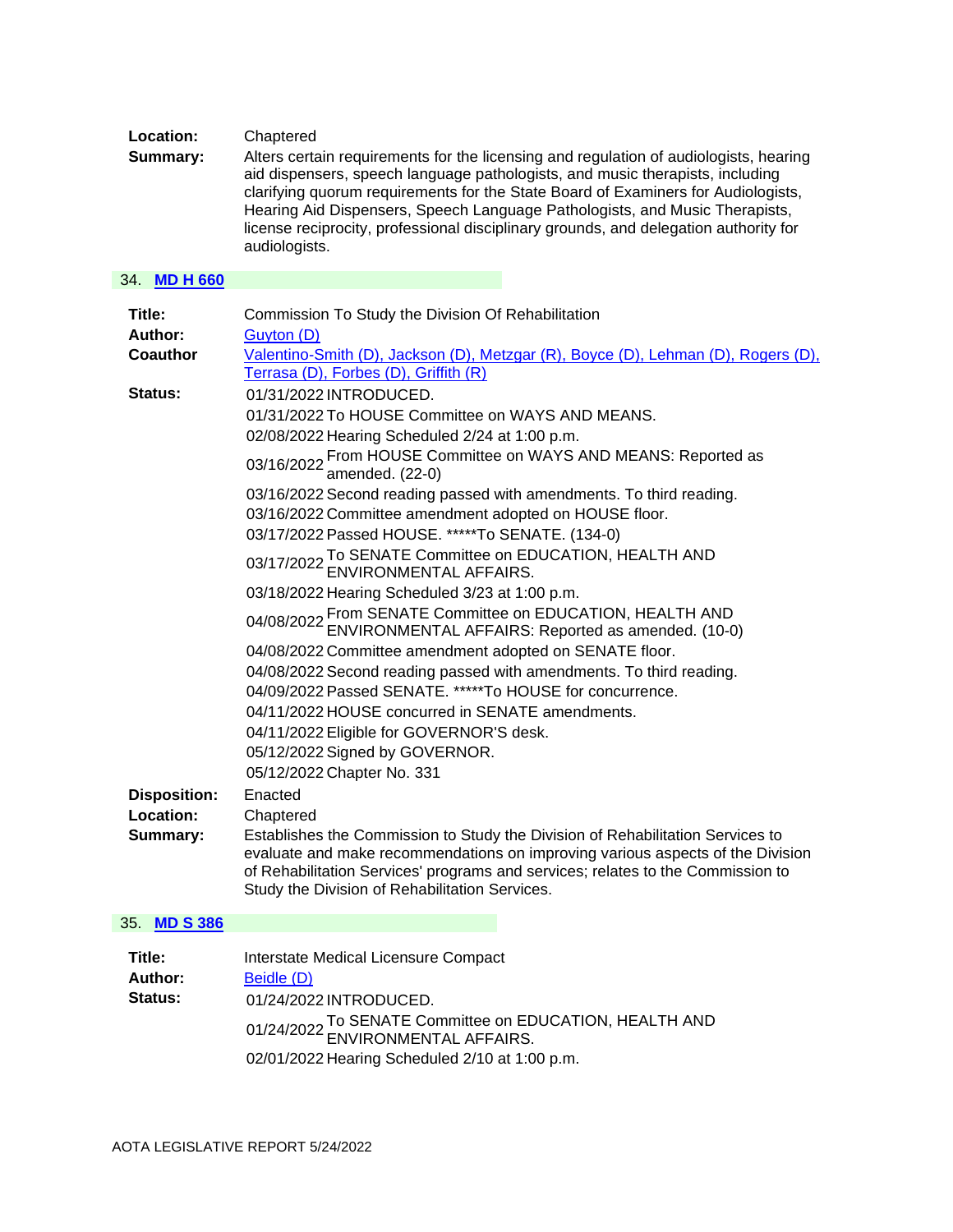|                     | 02/22/2022 From SENATE Committee on EDUCATION, HEALTH AND<br>ENVIRONMENTAL AFFAIRS: Reported as amended. (11-0)                                                                                                                                                                                       |
|---------------------|-------------------------------------------------------------------------------------------------------------------------------------------------------------------------------------------------------------------------------------------------------------------------------------------------------|
|                     | 02/22/2022 Second reading passed with amendments. To third reading.                                                                                                                                                                                                                                   |
|                     | 02/24/2022 Passed SENATE. *****To HOUSE. (45-0)                                                                                                                                                                                                                                                       |
|                     | 02/25/2022 Reassigned To HOUSE Committee on HEALTH AND GOVERNMENT<br>OPERATIONS.                                                                                                                                                                                                                      |
|                     | 03/18/2022 Hearing Scheduled 3/22 at 1:30 p.m.                                                                                                                                                                                                                                                        |
|                     | 03/28/2022 From HOUSE Committee on HEALTH AND GOVERNMENT<br>03/28/2022 OPERATIONS: Reported favorably. (23-0)                                                                                                                                                                                         |
|                     | 03/30/2022 Committee Report adopted on HOUSE floor.                                                                                                                                                                                                                                                   |
|                     | 03/30/2022 Second reading passed. To third reading.                                                                                                                                                                                                                                                   |
|                     | 03/31/2022 Passed HOUSE. (129-0)                                                                                                                                                                                                                                                                      |
|                     | 03/31/2022 Eligible for GOVERNOR'S desk.                                                                                                                                                                                                                                                              |
|                     | 05/12/2022 Signed by GOVERNOR.                                                                                                                                                                                                                                                                        |
|                     | 05/12/2022 Chapter No. 313                                                                                                                                                                                                                                                                            |
| <b>Disposition:</b> | Enacted                                                                                                                                                                                                                                                                                               |
| Location:           | Chaptered                                                                                                                                                                                                                                                                                             |
| Summary:            | Extends from a specified date, to a specified date, the termination date of the<br>Interstate Medical Licensure Compact and other provisions of law related to the<br>Compact; requires the State Board of Physicians to include an update on the status<br>of the Compact in its 2023 annual report. |

# <span id="page-20-0"></span>**Missouri**

36. **[MO H 1561](https://protect-us.mimecast.com/s/A3ZVC82z1RF6PPD6uMZ9pjL?domain=custom.statenet.com)**

| Title:              | Improper Health Care Tort Actions                              |
|---------------------|----------------------------------------------------------------|
| Sponsor:            | Griffith (R)                                                   |
| Status:             | 12/01/2021 PREFILED.                                           |
|                     | 01/05/2022 INTRODUCED.                                         |
|                     | 05/13/2022 To HOUSE Committee on JUDICIARY.                    |
| <b>Disposition:</b> | Pending                                                        |
| Location:           | <b>House Judiciary Committee</b>                               |
| Summary:            | Modifies provisions relating to tort actions based on improper |
|                     | health care.                                                   |

| Title:                  | Home Health Licensure                                                |
|-------------------------|----------------------------------------------------------------------|
| Sponsor:                | Wallingford (R)                                                      |
| Status:                 | 12/01/2021 PREFILED.                                                 |
|                         | 01/05/2022 INTRODUCED.                                               |
|                         | 05/13/2022 To HOUSE Committee on HEALTH AND MENTAL HEALTH<br>POLICY. |
| <b>Disposition:</b>     | Pending                                                              |
| <b>Location:</b>        | House Health and Mental Health Policy Committee                      |
| Summary:                | Modifies provisions relating to home health licensing.               |
| 38.<br><b>MO H 1900</b> |                                                                      |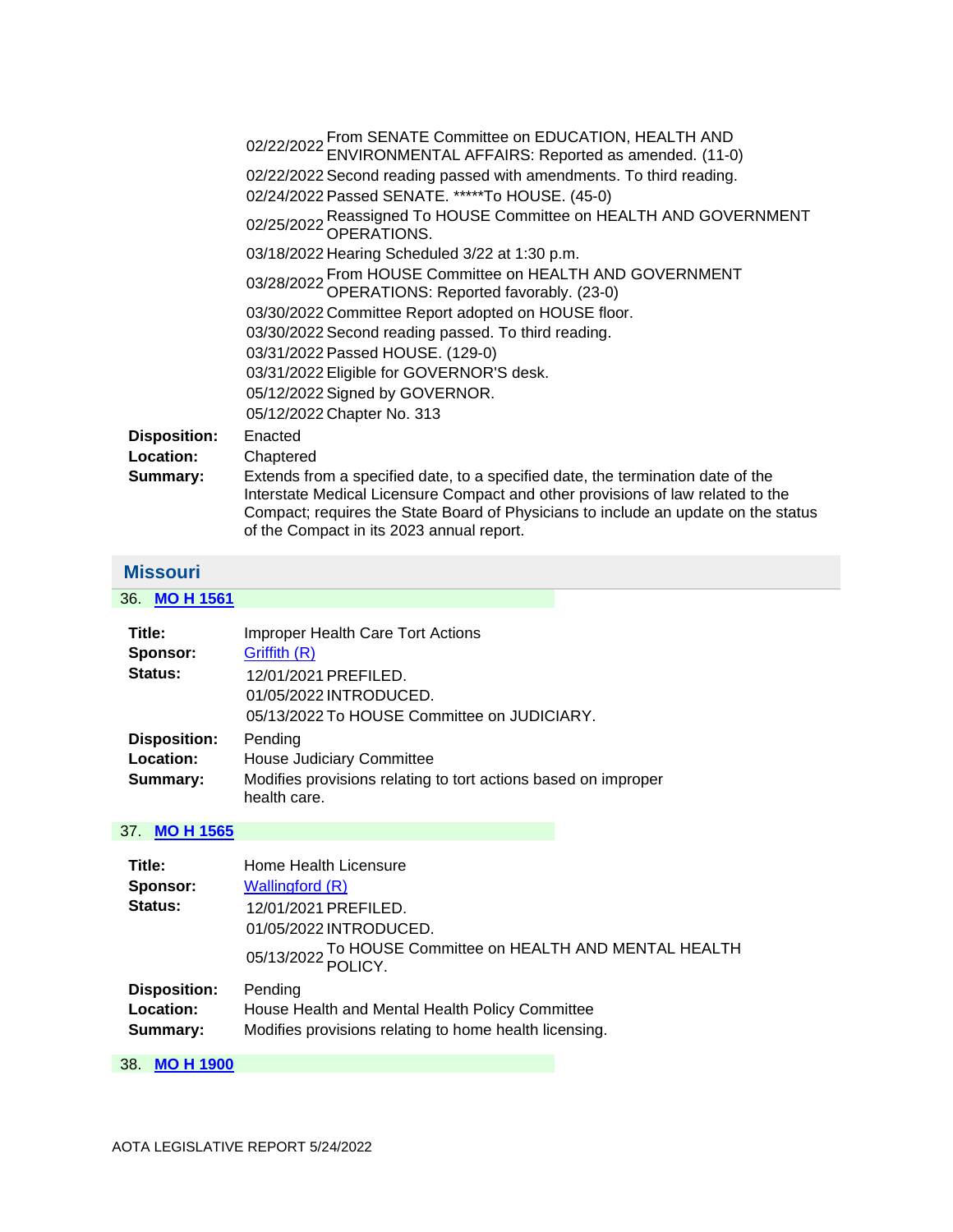| Title:              | Licensure Based on Work Experience                                                             |
|---------------------|------------------------------------------------------------------------------------------------|
| Sponsor:            | Grier (R)                                                                                      |
| Status:             | 12/09/2021 PREFILED.                                                                           |
|                     | 01/05/2022 INTRODUCED.                                                                         |
|                     | 05/13/2022 To HOUSE Committee on PROFESSIONAL REGISTRATION &                                   |
| <b>Disposition:</b> | Pending                                                                                        |
| Location:           | House Professional Registration and Licensing Committee                                        |
| Summary:            | Modifies provisions relating to licensure based on work experience in another<br>jurisdiction. |

| Title:   | Physical Therapists and Physical Therapist Assistants                                                       |
|----------|-------------------------------------------------------------------------------------------------------------|
| Sponsor: | Shields (R)                                                                                                 |
| Status:  | 01/04/2022 PREFILED.                                                                                        |
|          | 01/05/2022 INTRODUCED.                                                                                      |
|          | 01/06/2022 To HOUSE Committee on PROFESSIONAL REGISTRATION &<br>LICENSING.                                  |
|          | 01/12/2022 Public Hearing completed.                                                                        |
|          | 01/19/2022 Executive Session Completed.                                                                     |
|          | 01/19/2022 In HOUSE Committee on PROFESSIONAL REGISTRATION AND<br>01/19/2022 LICENSING: Voted do pass.      |
|          | 01/25/2022 From HOUSE Committee on PROFESSIONAL REGISTRATION AND<br>01/25/2022 LICENSING: Reported do pass. |
|          | 01/25/2022 To HOUSE Committee on RULES - LEGISLATIVE OVERSIGHT.                                             |
|          | 01/27/2022 Executive Session Completed.                                                                     |
|          | 01/27/2022 In HOUSE Committee on RULES - LEGISLATIVE OVERSIGHT: voted<br>do pass.                           |
|          | 01/27/2022 From HOUSE Committee on RULES - LEGISLATIVE OVERSIGHT:<br>Reported do pass.                      |
|          | 02/08/2022 Perfected.                                                                                       |
|          | 02/22/2022 Placed on Informal Calendar.                                                                     |
|          | 02/22/2022 Passed HOUSE. *****To SENATE. (152-0)                                                            |
|          | 02/28/2022 To SENATE Committee on PROFESSIONAL REGISTRATION.                                                |
|          | 03/03/2022 Public Hearing scheduled - 03/07/2022.                                                           |
|          | 03/07/2022 Public Hearing held.                                                                             |
|          | 03/21/2022 Executive Session Held.                                                                          |
|          | 03/21/2022 In SENATE Committee on PROFESSIONAL REGISTRATION: voted<br>do pass.                              |
|          | From SENATE Committee on PROFESSIONAL REGISTRATION:<br>04/05/2022 Reported do pass.                         |
|          | 04/12/2022 Substituted on SENATE floor.                                                                     |
|          | 04/12/2022 Passed SENATE. *****To HOUSE for concurrence. (32-1)                                             |
|          | 04/12/2022 To HOUSE Committee on FISCAL REVIEW.                                                             |
|          | 04/14/2022 Executive Session Completed.                                                                     |
|          | 04/14/2022 In HOUSE Committee on FISCAL REVIEW: Voted do pass.                                              |
|          | 04/21/2022 From HOUSE Committee on FISCAL REVIEW: Reported do pass.                                         |
|          | 04/26/2022 HOUSE refused to concur in SENATE amendments.                                                    |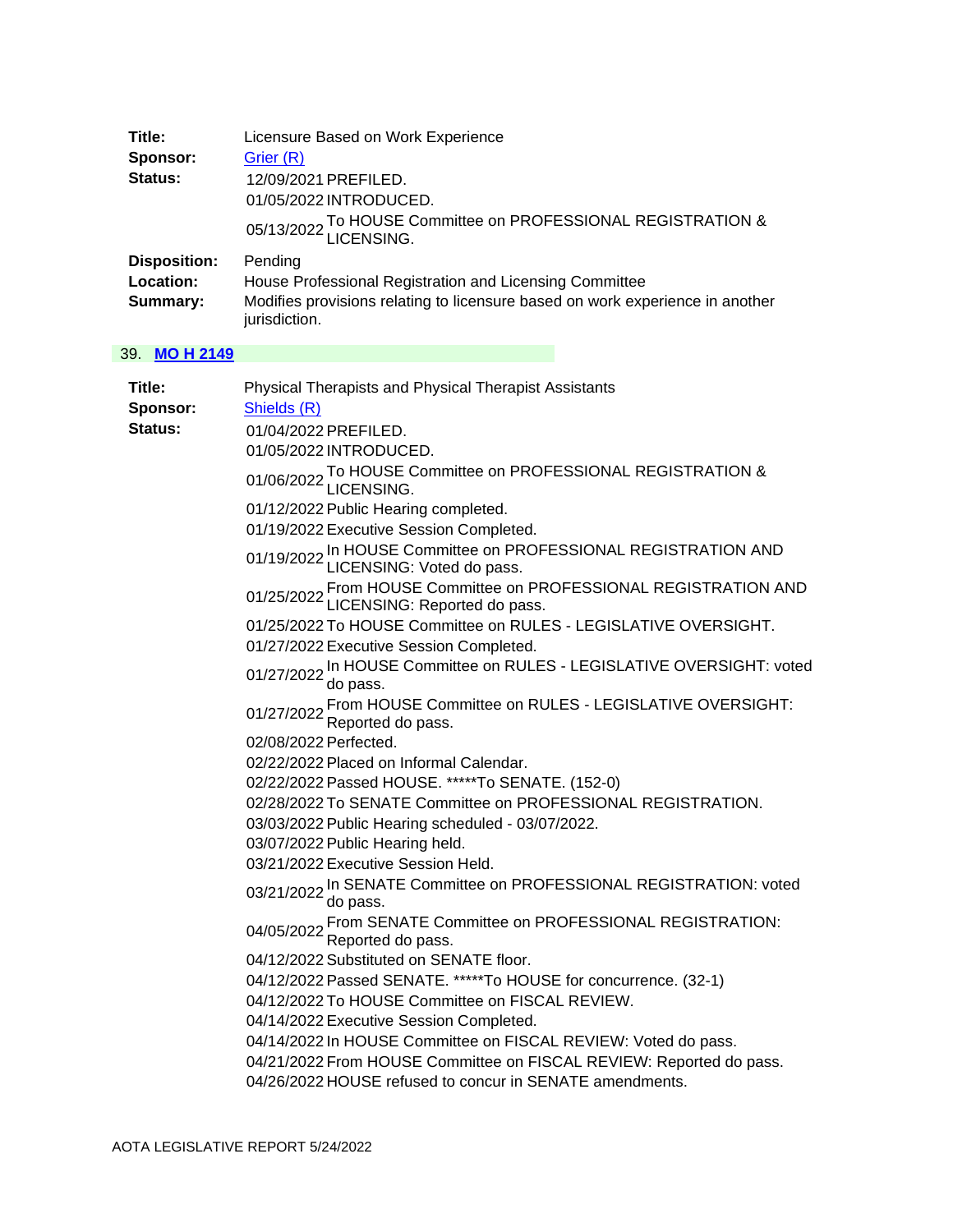|                     | 04/27/2022 SENATE insists on amendments.                                               |
|---------------------|----------------------------------------------------------------------------------------|
|                     | 04/27/2022 *****To CONFERENCE Committee.                                               |
|                     | 05/03/2022 To HOUSE Committee on FISCAL REVIEW.                                        |
|                     | 05/04/2022 Executive Session Completed.                                                |
|                     | 05/04/2022 In HOUSE Committee on FISCAL REVIEW: Voted do pass.                         |
|                     | 05/04/2022 From HOUSE Committee on FISCAL REVIEW: Reported do pass.                    |
|                     | 05/04/2022 HOUSE refused to concur in SENATE amendments.                               |
|                     | 05/04/2022 *****To Second CONFERENCE Committee.                                        |
|                     | 05/05/2022 To HOUSE Committee on FISCAL REVIEW.                                        |
|                     | 05/06/2022 Executive Session Completed.                                                |
|                     | 05/06/2022 In HOUSE Committee on FISCAL REVIEW: Voted do pass.                         |
|                     | 05/06/2022 From HOUSE Committee on FISCAL REVIEW: Reported do pass.                    |
|                     | 05/10/2022 CONFERENCE Committee Report adopted by HOUSE.                               |
|                     | 05/10/2022 CONFERENCE Committee Substitute adopted by HOUSE.                           |
|                     | 05/10/2022 CONFERENCE Committee Substitute adopted by SENATE.                          |
|                     | 05/11/2022 CONFERENCE Committee Report adopted by SENATE.                              |
|                     | 05/11/2022 Truly Agreed To and Finally Passed.                                         |
|                     | 05/18/2022 *****To GOVERNOR.                                                           |
| <b>Disposition:</b> | <b>To Governor</b>                                                                     |
| Location:           | <b>To Governor</b>                                                                     |
| Summary:            | Enacts in lieu thereof seventeen new sections relating to professional licensing, with |

an emergency clause for a certain section.

| Title:<br>Sponsor: | Department Of Health and Senior Services Programs<br>Baker (R)                             |
|--------------------|--------------------------------------------------------------------------------------------|
| Status:            | 01/06/2022 INTRODUCED.                                                                     |
|                    | 02/10/2022 To HOUSE Committee on DOWNSIZING STATE GOVERNMENT.                              |
|                    | 02/16/2022 Public Hearing completed.                                                       |
|                    | 02/23/2022 Executive Session Completed.                                                    |
|                    | 02/23/2022 In HOUSE Committee on DOWNSIZING STATE GOVERNMENT:<br>02/23/2022 Voted do pass. |
|                    | 02/23/2022 From HOUSE Committee on DOWNSIZING STATE GOVERNMENT:<br>Reported do pass.       |
|                    | 02/23/2022 To HOUSE Committee on RULES - ADMINISTRATIVE OVERSIGHT.                         |
|                    | 03/09/2022 Executive Session Completed.                                                    |
|                    | 03/09/2022 In HOUSE Committee on RULES - ADMINISTRATIVE OVERSIGHT:<br>voted do pass.       |
|                    | 03/10/2022 From HOUSE Committee on RULES - ADMINISTRATIVE<br>OVERSIGHT: Reported do pass.  |
|                    | 03/23/2022 Placed on Informal Calendar for Perfection.                                     |
|                    | 04/11/2022 Amended on HOUSE floor.                                                         |
|                    | 04/11/2022 Perfected.                                                                      |
|                    | 04/14/2022 Passed HOUSE. *****To SENATE. (94-46)                                           |
|                    | 04/21/2022 To SENATE Committee on PROFESSIONAL REGISTRATION.                               |
|                    | 04/22/2022 Public Hearing scheduled - 04/25/2022.                                          |
|                    | 04/25/2022 Public Hearing held.                                                            |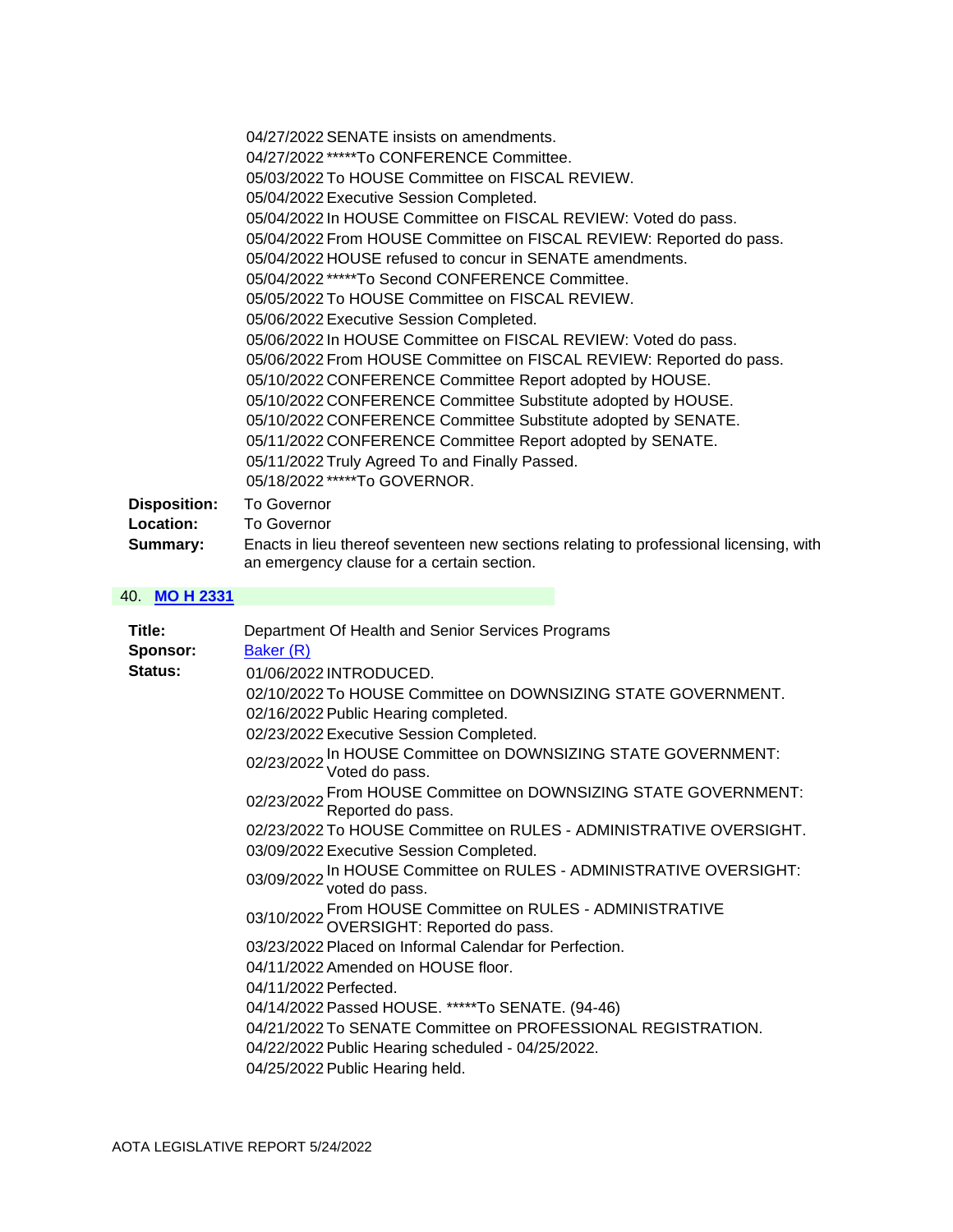|                     | 05/02/2022 In SENATE Committee on PROFESSIONAL REGISTRATION: voted<br>do pass as substituted.                 |
|---------------------|---------------------------------------------------------------------------------------------------------------|
|                     | 05/03/2022 From SENATE Committee on PROFESSIONAL REGISTRATION:<br>Reported do pass as substituted.            |
|                     | 05/11/2022 Substituted on SENATE floor.                                                                       |
|                     | 05/11/2022 Amended on SENATE floor.                                                                           |
|                     | 05/11/2022 Passed SENATE. *****To HOUSE for concurrence. (30-2)                                               |
|                     | 05/12/2022 To HOUSE Committee on FISCAL REVIEW.                                                               |
|                     | 05/13/2022 Executive Session Completed.                                                                       |
|                     | 05/13/2022 In HOUSE Committee on FISCAL REVIEW: Voted do pass.                                                |
|                     | 05/13/2022 From HOUSE Committee on FISCAL REVIEW: Reported do pass.                                           |
|                     | 05/13/2022 HOUSE concurred in SENATE amendments. (103-13)                                                     |
|                     | 05/13/2022 Truly Agreed To and Finally Passed.                                                                |
|                     | 05/18/2022 *****To GOVERNOR.                                                                                  |
| <b>Disposition:</b> | <b>To Governor</b>                                                                                            |
| Location:           | <b>To Governor</b>                                                                                            |
| Summary:            | Relates to programs administered by the Department of Health and Senior<br>Services, with penalty provisions. |

## 41. **[MO H 2343](https://protect-us.mimecast.com/s/uCQSC4xvQNFB99MBfWYdXX1?domain=custom.statenet.com)**

| Title:              | Licensure Reciprocity for Health Care Professionals                                     |
|---------------------|-----------------------------------------------------------------------------------------|
| Sponsor:            | Derges (R)                                                                              |
| Status:             | 01/06/2022 INTRODUCED.                                                                  |
|                     | 05/13/2022 To HOUSE Committee on PROFESSIONAL REGISTRATION &                            |
| <b>Disposition:</b> | Pending                                                                                 |
| Location:           | House Professional Registration and Licensing Committee                                 |
| Summary:            | Modifies provisions relating to licensure reciprocity for health care<br>professionals. |

| Title:   | <b>Business Entities</b>                                                                     |
|----------|----------------------------------------------------------------------------------------------|
| Sponsor: | Riley A (R)                                                                                  |
| Status:  | 01/27/2022 INTRODUCED.                                                                       |
|          | 02/10/2022 To HOUSE Committee on ECONOMIC DEVELOPMENT.                                       |
|          | 02/24/2022 Public Hearing completed.                                                         |
|          | 03/03/2022 Executive Session Completed.                                                      |
|          | 03/03/2022 In HOUSE Committee on ECONOMIC DEVELOPMENT: Voted do<br>pass as substituted.      |
|          | 03/07/2022 From HOUSE Committee on ECONOMIC DEVELOPMENT: Reported<br>do pass as substituted. |
|          | 03/07/2022 To HOUSE Committee on RULES - LEGISLATIVE OVERSIGHT.                              |
|          | 03/09/2022 Executive Session Completed.                                                      |
|          | 03/09/2022 In HOUSE Committee on RULES - LEGISLATIVE OVERSIGHT: voted<br>do pass.            |
|          | 03/10/2022 From HOUSE Committee on RULES - LEGISLATIVE OVERSIGHT:<br>Reported do pass.       |
|          | 03/23/2022 Placed on Informal Calendar for Perfection.                                       |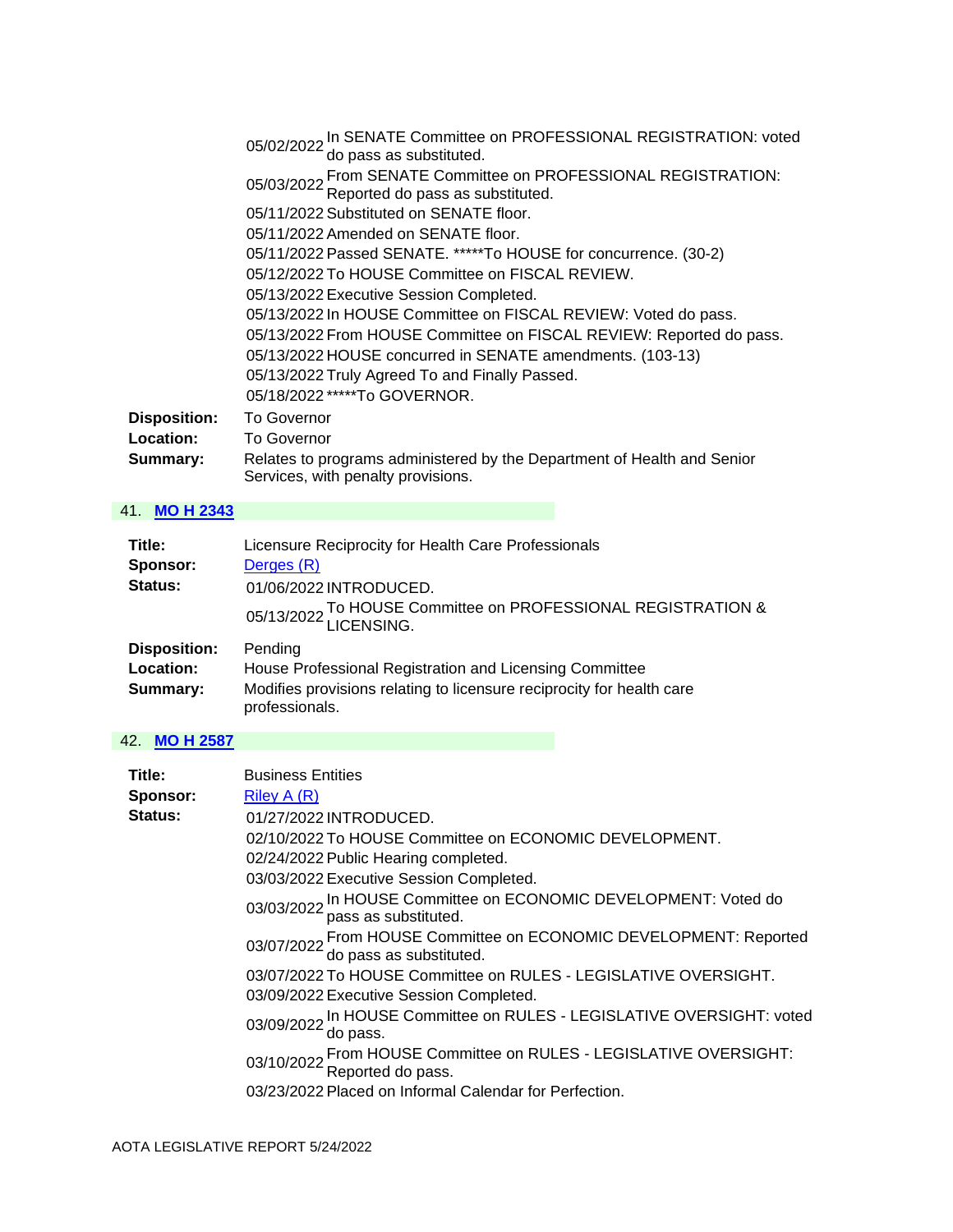|                                              | 03/30/2022 Committee substitute adopted on HOUSE floor.<br>03/30/2022 Amended on HOUSE floor.<br>03/30/2022 Perfected.<br>03/31/2022 To HOUSE Committee on FISCAL REVIEW.<br>04/04/2022 Executive Session Completed.<br>04/04/2022 In HOUSE Committee on FISCAL REVIEW: Voted do pass.<br>04/04/2022 From HOUSE Committee on FISCAL REVIEW: Reported do pass.<br>04/06/2022 Passed HOUSE. *****To SENATE. (100-41)<br>04/14/2022 To SENATE Committee on ECONOMIC DEVELOPMENT.<br>04/14/2022 Public Hearing scheduled - 04/19/2022.<br>04/19/2022 Public Hearing held.<br>04/26/2022 Executive Session Held.<br>04/26/2022 In SENATE Committee on ECONOMIC DEVELOPMENT: Voted do<br>pass.<br>04/27/2022 From SENATE Committee on ECONOMIC DEVELOPMENT: Reported<br>do pass.<br>05/02/2022 To SENATE Committee on GOVERNMENTAL ACCOUNTABILITY and<br>FISCAL OVERSIGHT.<br>05/05/2022 Executive Session Scheduled - 05/6/2022.<br>05/06/2022 Executive Session Held.<br>05/06/2022 In SENATE Committee on GOVERNMENTAL ACCOUNTABILITY and<br>05/06/2022 FISCAL OVERSIGHT: Voted do pass.<br>05/06/2022 From SENATE Committee on GOVERNMENTAL ACCOUNTABILITY<br>and FISCAL OVERSIGHT: Reported do pass.<br>05/11/2022 Placed on Informal Calendar. |
|----------------------------------------------|------------------------------------------------------------------------------------------------------------------------------------------------------------------------------------------------------------------------------------------------------------------------------------------------------------------------------------------------------------------------------------------------------------------------------------------------------------------------------------------------------------------------------------------------------------------------------------------------------------------------------------------------------------------------------------------------------------------------------------------------------------------------------------------------------------------------------------------------------------------------------------------------------------------------------------------------------------------------------------------------------------------------------------------------------------------------------------------------------------------------------------------------------------------------------------------------------------------------------------------------|
|                                              | 05/11/2022 Substituted on SENATE floor.<br>05/11/2022 To SENATE Committee on GOVERNMENTAL ACCOUNTABILITY and<br>FISCAL OVERSIGHT.                                                                                                                                                                                                                                                                                                                                                                                                                                                                                                                                                                                                                                                                                                                                                                                                                                                                                                                                                                                                                                                                                                              |
| <b>Disposition:</b><br>Location:<br>Summary: | Pending<br>Senate Governmental Accountability and Fiscal Oversight Committee<br>Relates to Right to Start Act; relates to home based work; defines terms; relates to<br>zoning ordinance or regulation.                                                                                                                                                                                                                                                                                                                                                                                                                                                                                                                                                                                                                                                                                                                                                                                                                                                                                                                                                                                                                                        |
| $2$ MO H 2757                                |                                                                                                                                                                                                                                                                                                                                                                                                                                                                                                                                                                                                                                                                                                                                                                                                                                                                                                                                                                                                                                                                                                                                                                                                                                                |

# 43. **[MO H 2757](https://protect-us.mimecast.com/s/Tog4C82z1RF6PPD6uMrtmin?domain=custom.statenet.com)**

| Title:<br>Sponsor:<br>Status: | <b>Athletic Trainers</b><br>Gregory (R)<br>02/23/2022 INTRODUCED.<br>05/13/2022 To HOUSE Committee on PROFESSIONAL REGISTRATION & |
|-------------------------------|-----------------------------------------------------------------------------------------------------------------------------------|
| <b>Disposition:</b>           | Pending                                                                                                                           |
| Location:                     | House Professional Registration and Licensing Committee                                                                           |
| Summary:                      | Modifies provisions relating to athletic trainers.                                                                                |

# <span id="page-24-0"></span>**New Hampshire**

## 44. **[NH H 1446](https://protect-us.mimecast.com/s/kiVUC0RoYJcGggqGfWvLxHx?domain=custom.statenet.com)**

**Title:** Governing Board of Recreational Therapists Author: **Schuett** (D)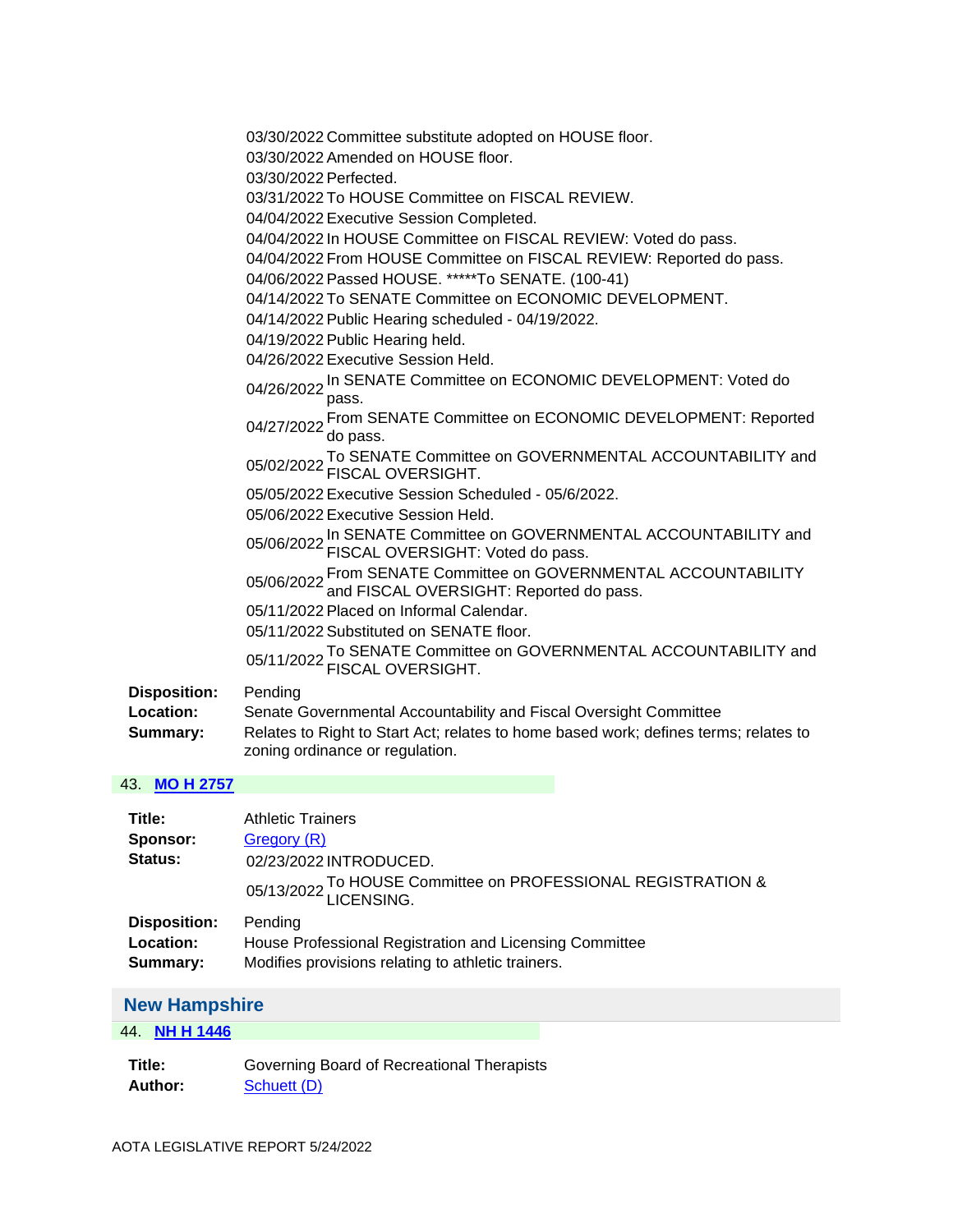| Status:             | 12/02/2021 PREFILED.                                                                                                                                                                                                                                                                                 |
|---------------------|------------------------------------------------------------------------------------------------------------------------------------------------------------------------------------------------------------------------------------------------------------------------------------------------------|
|                     | 12/02/2021 Filed as LSR 2006.                                                                                                                                                                                                                                                                        |
|                     | 01/05/2022 Introduced                                                                                                                                                                                                                                                                                |
|                     | 01/05/2022 To HOUSE Committee on EXECUTIVE DEPARTMENTS AND 01/05/2022 ADMINISTRATION.                                                                                                                                                                                                                |
|                     | 01/20/2022 Public Hearing: 02/01/2022.                                                                                                                                                                                                                                                               |
|                     | 03/10/2022 From HOUSE Committee on EXECUTIVE DEPARTMENTS AND 03/10/2022 ADMINISTRATION: Ought to pass.                                                                                                                                                                                               |
|                     | 03/10/2022 Passed HOUSE. *****To SENATE.                                                                                                                                                                                                                                                             |
|                     | 03/15/2022 To SENATE Committee on EXECUTIVE DEPARTMENTS AND 03/15/2022 ADMINISTRATION.                                                                                                                                                                                                               |
|                     | 03/16/2022 Hearing: 03/23/2022.                                                                                                                                                                                                                                                                      |
|                     | 03/24/2022 From SENATE Committee on EXECUTIVE DEPARTMENTS AND ADMINISTRATION: Ought to pass.                                                                                                                                                                                                         |
|                     | 03/31/2022 Passed SENATE.                                                                                                                                                                                                                                                                            |
|                     | 05/12/2022 Ordered Enrolled.                                                                                                                                                                                                                                                                         |
| <b>Disposition:</b> | <b>To Governor</b>                                                                                                                                                                                                                                                                                   |
| Location:           | <b>Eligible for Governor</b>                                                                                                                                                                                                                                                                         |
| Summary:            | Converts the governing boards of recreational therapists and respiratory care<br>practitioners to advisory boards under the authority of the executive director of the<br>office of professional licensure and certification; requests of the office of<br>professional licensure and certification. |
|                     |                                                                                                                                                                                                                                                                                                      |

## 45. **[NH H 1653](https://protect-us.mimecast.com/s/xkytCjRgZocnGGKns70STEW?domain=custom.statenet.com)**

| Title:              | Military Families and Dependents                                                                                                                                            |
|---------------------|-----------------------------------------------------------------------------------------------------------------------------------------------------------------------------|
| Author:             | Row(R)                                                                                                                                                                      |
| Status:             | 12/30/2021 PREFILED.                                                                                                                                                        |
|                     | 12/30/2021 Filed as LSR 2792.                                                                                                                                               |
|                     | 01/05/2022 Introduced                                                                                                                                                       |
|                     | 01/05/2022 To HOUSE Committee on STATE-FEDERAL RELATIONS AND VETERANS AFFAIRS.                                                                                              |
|                     | 01/13/2022 Public Hearing: 01/21/2022.                                                                                                                                      |
|                     | 01/31/2022 From HOUSE Committee on STATE-FEDERAL RELATIONS AND VETERANS AFFAIRS: Ought to pass.                                                                             |
|                     | 02/01/2022 Executive Session: 01/21/2022.                                                                                                                                   |
|                     | 02/16/2022 Passed HOUSE. *****To SENATE.                                                                                                                                    |
|                     | 02/24/2022 To SENATE Committee on EDUCATION.                                                                                                                                |
|                     | 03/03/2022 Hearing: 03/08/2022.                                                                                                                                             |
|                     | 04/07/2022 From SENATE Committee on EDUCATION: Ought to pass with and amendment.                                                                                            |
|                     | 04/21/2022 Committee amendment adopted on SENATE floor.                                                                                                                     |
|                     | 04/21/2022 Amended on SENATE floor.                                                                                                                                         |
|                     | 04/21/2022 Passed SENATE. *****To HOUSE for concurrence.                                                                                                                    |
|                     | 05/12/2022 HOUSE concurred in SENATE amendments.                                                                                                                            |
| <b>Disposition:</b> | <b>To Governor</b>                                                                                                                                                          |
| Location:           | <b>Eligible for Governor</b>                                                                                                                                                |
| Summary:            | Establishes residency and enrollment rights and procedures for military-connected<br>students; provides for temporary occupational licensing for qualified military service |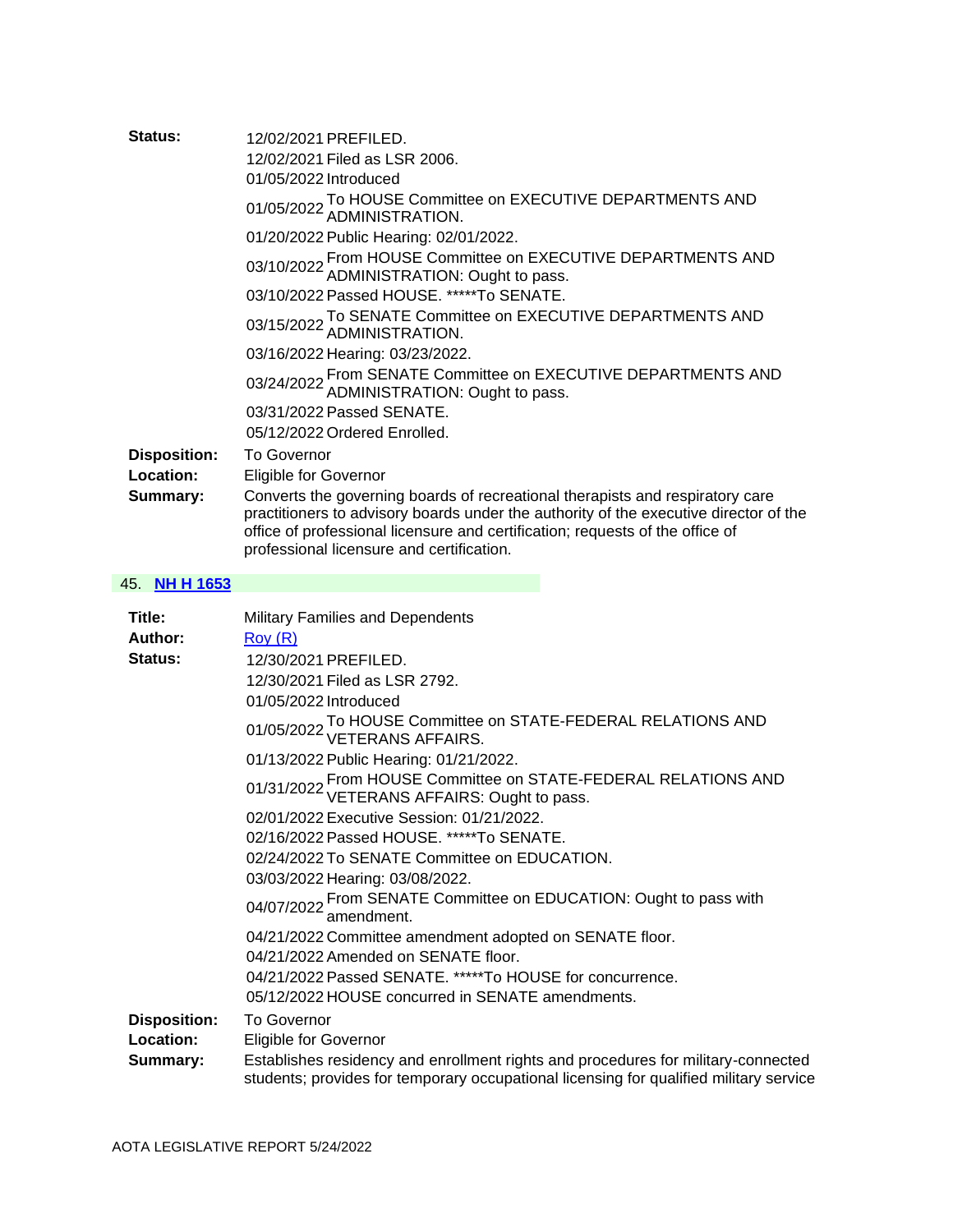members and their spouses; provides for in-state tuition at any university system or community college system institution for military-connected students.

#### 46. **[NH S 277](https://protect-us.mimecast.com/s/M_6pClYkxqC2PP02sqoG59u?domain=custom.statenet.com)**

| Title:              | <b>Emergency or Temporary Health Care Licenses</b>                                                                                                                                                                                                                    |
|---------------------|-----------------------------------------------------------------------------------------------------------------------------------------------------------------------------------------------------------------------------------------------------------------------|
| Author:             | Senator Erin Hennessy                                                                                                                                                                                                                                                 |
| Status:             | 12/14/2021 PREFILED.                                                                                                                                                                                                                                                  |
|                     | 12/14/2021 Filed as LSR 2939.                                                                                                                                                                                                                                         |
|                     | 01/05/2022 Introduced                                                                                                                                                                                                                                                 |
|                     | 01/05/2022 To SENATE Committee on FINANCE.                                                                                                                                                                                                                            |
|                     | 01/05/2022 Hearing: 01/11/2022.                                                                                                                                                                                                                                       |
|                     | 01/12/2022 From SENATE Committee on FINANCE: Ought to pass.                                                                                                                                                                                                           |
|                     | 02/03/2022 Passed SENATE. *****To HOUSE.                                                                                                                                                                                                                              |
|                     | 03/23/2022 To HOUSE Committee on EXECUTIVE DEPARTMENTS AND 03/23/2022 ADMINISTRATION.                                                                                                                                                                                 |
|                     | 03/30/2022 Public Hearing: 04/11/2022.                                                                                                                                                                                                                                |
|                     | 04/13/2022 Subcommittee Work Session: 04/19/2022.                                                                                                                                                                                                                     |
|                     | 04/19/2022 Subcommittee Work Session: 04/25/2022.                                                                                                                                                                                                                     |
|                     | 04/26/2022 Executive Session: 04/25/2022.                                                                                                                                                                                                                             |
|                     | 04/26/2022 From HOUSE Committee on EXECUTIVE DEPARTMENTS AND<br>ADMINISTRATION: Ought to pass with amendment.                                                                                                                                                         |
|                     | 05/04/2022 Committee amendment adopted on HOUSE floor.                                                                                                                                                                                                                |
|                     | 05/04/2022 Passed HOUSE, *****To SENATE for concurrence.                                                                                                                                                                                                              |
|                     | 05/12/2022 SENATE concurred in HOUSE amendments.                                                                                                                                                                                                                      |
| <b>Disposition:</b> | To Governor                                                                                                                                                                                                                                                           |
| Location:           | <b>Eligible for Governor</b>                                                                                                                                                                                                                                          |
| Summary:            | Extends the expiration date for the emergency licensing process, the licensing of<br>out-of-state pharmacies as temporary mail-order facilities, and the emergency or<br>temporary licensing of health care workers; extends the repeal dates of those<br>provisions. |
| 47. NH S 313        |                                                                                                                                                                                                                                                                       |
|                     |                                                                                                                                                                                                                                                                       |
| Title:              | Office of Professional Licensure and Certification                                                                                                                                                                                                                    |
| Author:             | Office of Giuda                                                                                                                                                                                                                                                       |
| Status:             | 12/14/2021 PREFILED.                                                                                                                                                                                                                                                  |
|                     | 12/14/2021 Filed as LSR 2924.                                                                                                                                                                                                                                         |
|                     | 01/05/2022 Introduced                                                                                                                                                                                                                                                 |
|                     | 01/05/2022 To SENATE Committee on WAYS AND MEANS.                                                                                                                                                                                                                     |
|                     | 01/05/2022 Hearing: 01/12/2022.                                                                                                                                                                                                                                       |
|                     | 03/16/2022 From SENATE Committee on WAYS AND MEANS: Ought to pass with<br>amendment.                                                                                                                                                                                  |
|                     | 03/24/2022 Committee amendment adopted on SENATE floor.                                                                                                                                                                                                               |
|                     | 03/24/2022 Passed SENATE. *****To HOUSE.                                                                                                                                                                                                                              |

03/28/2022 To HOUSE Committee on EXECUTIVE DEPARTMENTS AND ADMINISTRATION. 03/30/2022 Public Hearing: 04/05/2022.

04/04/2022 Hearing Cancelled.

04/04/2022 Public Hearing: 04/08/2022.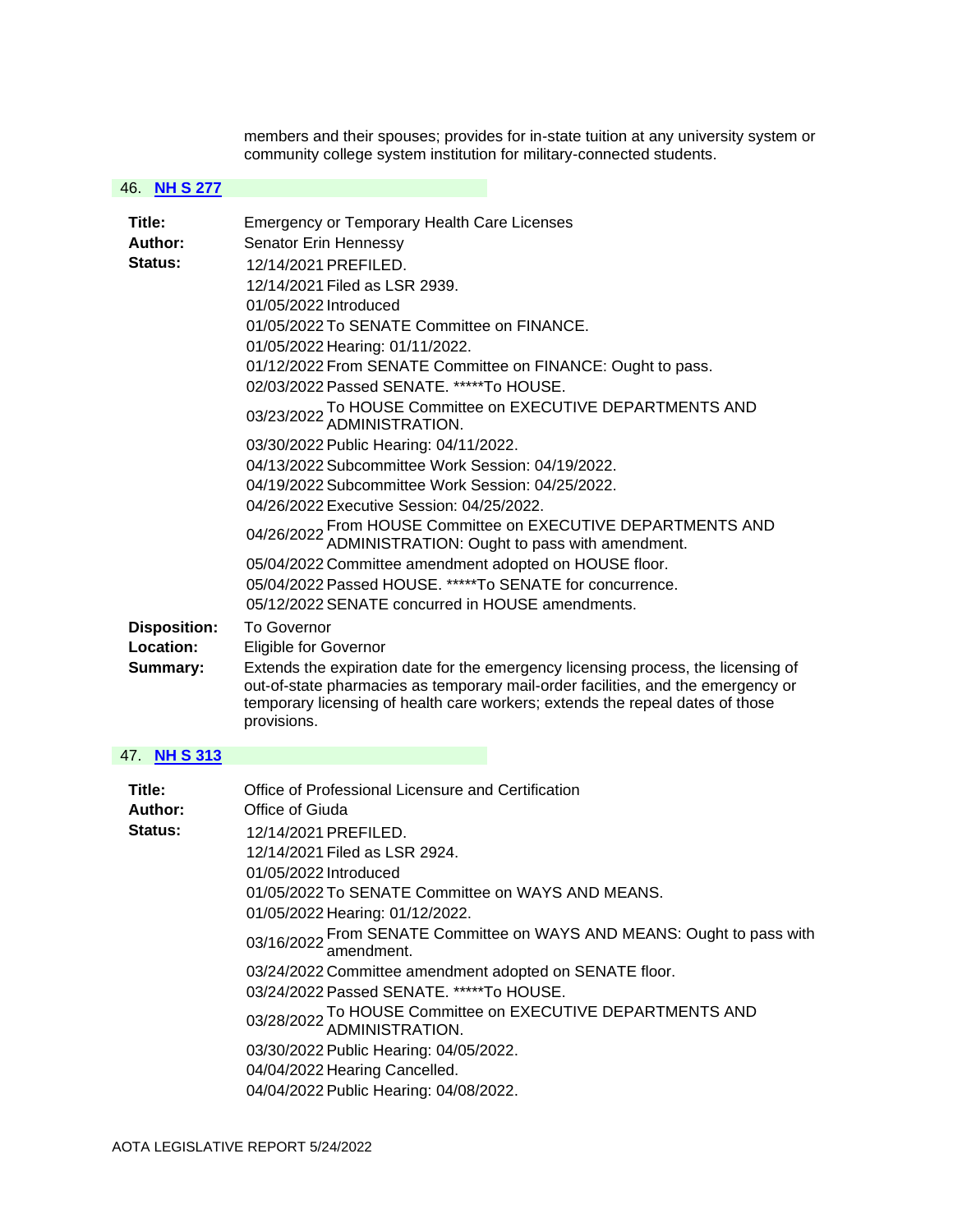|                     | 04/04/2022 CANCELLED Public Hearing.                                                                                                                                                                                                                                    |
|---------------------|-------------------------------------------------------------------------------------------------------------------------------------------------------------------------------------------------------------------------------------------------------------------------|
|                     | 04/04/2022 Public Hearing: 04/08/2022.                                                                                                                                                                                                                                  |
|                     | 04/12/2022 From HOUSE Committee on EXECUTIVE DEPARTMENTS AND 04/12/2022 ADMINISTRATION: Ought to pass with amendment.                                                                                                                                                   |
|                     | 04/21/2022 Committee amendment adopted on HOUSE floor.                                                                                                                                                                                                                  |
|                     | 04/21/2022 To HOUSE Committee on WAYS AND MEANS.                                                                                                                                                                                                                        |
|                     | 04/22/2022 Full Committee Work Session: 04/26/2022.                                                                                                                                                                                                                     |
|                     | 04/27/2022 From HOUSE Committee on WAYS AND MEANS: Ought to pass with and amendment.                                                                                                                                                                                    |
|                     | 05/04/2022 Committee amendment adopted on HOUSE floor.                                                                                                                                                                                                                  |
|                     | 05/04/2022 Passed HOUSE. *****To SENATE for concurrence.                                                                                                                                                                                                                |
|                     | 05/12/2022 SENATE refused to concur in HOUSE amendments.                                                                                                                                                                                                                |
|                     | 05/12/2022 *****To CONFERENCE Committee.                                                                                                                                                                                                                                |
|                     | 05/12/2022 HOUSE accedes to SENATE request for CONFERENCE Committee.<br>05/18/2022 Committee of Conference Meeting: 05/18/2022.                                                                                                                                         |
| <b>Disposition:</b> | Pending                                                                                                                                                                                                                                                                 |
| Location:           | <b>Conference Committee</b>                                                                                                                                                                                                                                             |
| Summary:            | Clarifies that the executive director of the office of professional licensure and<br>certification has authority to establish fees on behalf of certain boards,<br>commissions, and councils administered by the office of professional licensure and<br>certification. |

### 48. **[NH S 330](https://protect-us.mimecast.com/s/SI1hCn5mxvH733A7iZWgXUd?domain=custom.statenet.com)**

| Title:<br>Author:   | Professional Licensure and Certification<br>Office of Giuda                                                            |
|---------------------|------------------------------------------------------------------------------------------------------------------------|
| Status:             | 12/16/2021 PREFILED.                                                                                                   |
|                     | 12/16/2021 Filed as LSR 3069.                                                                                          |
|                     | 01/05/2022 Introduced                                                                                                  |
|                     | 01/05/2022 To SENATE Committee on EXECUTIVE DEPARTMENTS AND 01/05/2022 ADMINISTRATION.                                 |
|                     | 01/05/2022 Hearing: 01/19/2022.                                                                                        |
|                     | 02/25/2022 From SENATE Committee on EXECUTIVE DEPARTMENTS AND 02/25/2022 ADMINISTRATION: Ought to pass with amendment. |
|                     | 03/17/2022 Committee amendment adopted on SENATE floor.                                                                |
|                     | 03/17/2022 Passed SENATE. *****To HOUSE.                                                                               |
|                     | 03/23/2022 To HOUSE Committee on EXECUTIVE DEPARTMENTS AND<br>03/23/2022 ADMINISTRATION.                               |
|                     | 03/30/2022 Public Hearing: 04/11/2022.                                                                                 |
|                     | 04/13/2022 Public Hearing: 04/19/2022.                                                                                 |
|                     | 04/26/2022 Executive Session: 04/19/2022.                                                                              |
|                     | 04/26/2022 From HOUSE Committee on EXECUTIVE DEPARTMENTS AND<br>ADMINISTRATION: Ought to pass with amendment.          |
|                     | 05/04/2022 Committee amendment adopted on HOUSE floor.                                                                 |
|                     | 05/04/2022 Amended on HOUSE floor.                                                                                     |
|                     | 05/04/2022 Passed HOUSE. *****To SENATE for concurrence.                                                               |
|                     | 05/12/2022 SENATE concurred in HOUSE amendments.                                                                       |
| <b>Disposition:</b> | <b>To Governor</b>                                                                                                     |
| Location:           | <b>Eligible for Governor</b>                                                                                           |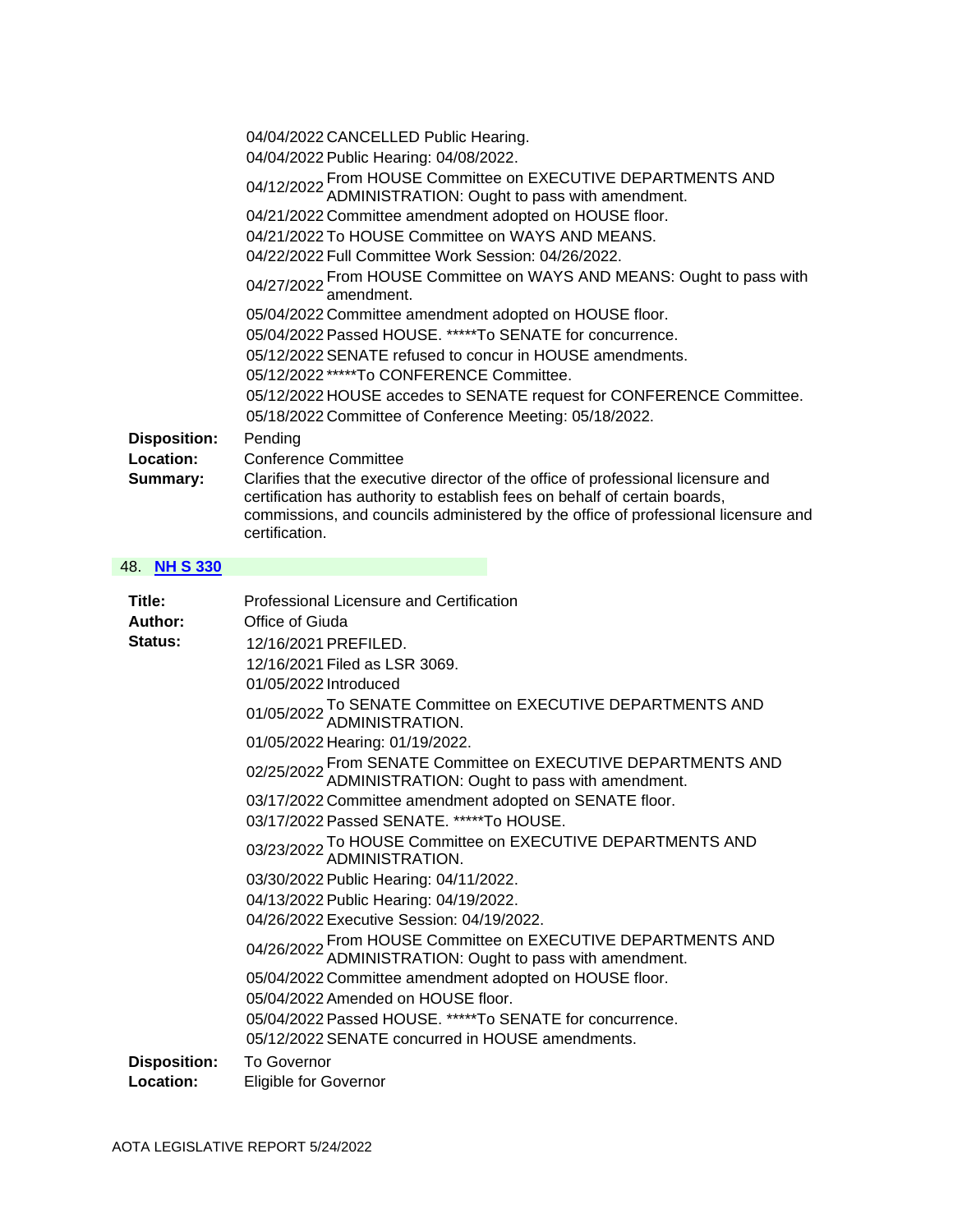**Summary:** Establishes a committee to study and make recommendations relative to the office of professional licensure and certification, and the licensure of professions under boards, councils, and commissions within the office; creates a statutory oversight committee for the office of professional licensure and certification which shall be effective for 5 years.

#### 49. **[NH S 390](https://protect-us.mimecast.com/s/RUm_Co2nVwFrPPjrI6ygOns?domain=custom.statenet.com)**

| Title:<br>Author:   | Telemedicine and Telehealth<br>Office of Avard                                                                          |
|---------------------|-------------------------------------------------------------------------------------------------------------------------|
| Status:             | 12/23/2021 PREFILED.                                                                                                    |
|                     | 12/23/2021 Filed as LSR 3005.                                                                                           |
|                     | 01/05/2022 Introduced                                                                                                   |
|                     | 01/05/2022 To SENATE Committee on HEALTH AND HUMAN SERVICES.                                                            |
|                     | 02/01/2022 Hearing: 02/09/2022.                                                                                         |
|                     | 02/23/2022 From SENATE Committee on HEALTH AND HUMAN SERVICES:<br>O2/23/2022 Ought to pass with amendment.              |
|                     | 03/17/2022 Committee amendment adopted on SENATE floor.                                                                 |
|                     | 03/17/2022 Passed SENATE. *****To HOUSE.                                                                                |
|                     | 03/23/2022 To HOUSE Committee on HEALTH, HUMAN SERVICES AND 03/23/2022 ELDERLY AFFAIRS.                                 |
|                     | 03/29/2022 Public Hearing: 04/12/2022.                                                                                  |
|                     | 04/13/2022 Public Hearing: 04/19/2022.                                                                                  |
|                     | 04/22/2022 Executive Session: 04/19/2022.                                                                               |
|                     | 04/22/2022 From HOUSE Committee on HEALTH, HUMAN SERVICES AND 04/22/2022 ELDERLY AFFAIRS: Ought to pass with amendment. |
|                     | 05/04/2022 Committee amendment adopted on HOUSE floor.                                                                  |
|                     | 05/04/2022 Passed HOUSE, *****To SENATE for concurrence.                                                                |
|                     | 05/12/2022 SENATE concurred in HOUSE amendments.                                                                        |
| <b>Disposition:</b> | <b>To Governor</b>                                                                                                      |
| Location:           | <b>Eligible for Governor</b>                                                                                            |
| Summary:            | Revises the definition of telemedicine and telehealth in the context of the<br>practitioner patient relationship.       |

## 50. **[NH S 397](https://protect-us.mimecast.com/s/Zxq0CpYo8xCnOO1nsGKzkm7?domain=custom.statenet.com)**

| Title:  | <b>Mental Health Counseling Compact</b>                                                                     |
|---------|-------------------------------------------------------------------------------------------------------------|
| Author: | Office of Kahn                                                                                              |
| Status: | 12/23/2021 PREFILED.                                                                                        |
|         | 12/23/2021 Filed as LSR 3080.                                                                               |
|         | 01/05/2022 Introduced                                                                                       |
|         | 01/05/2022 To SENATE Committee on EXECUTIVE DEPARTMENTS AND 01/05/2022 ADMINISTRATION.                      |
|         | 01/13/2022 Hearing: 01/26/2022.                                                                             |
|         | 01/27/2022 From SENATE Committee on EXECUTIVE DEPARTMENTS AND ADMINISTRATION: Ought to pass with amendment. |
|         | 02/03/2022 Committee amendment adopted on SENATE floor.                                                     |
|         | 02/03/2022 Amended on SENATE floor.                                                                         |
|         | 02/03/2022 Passed SENATE. *****To HOUSE.                                                                    |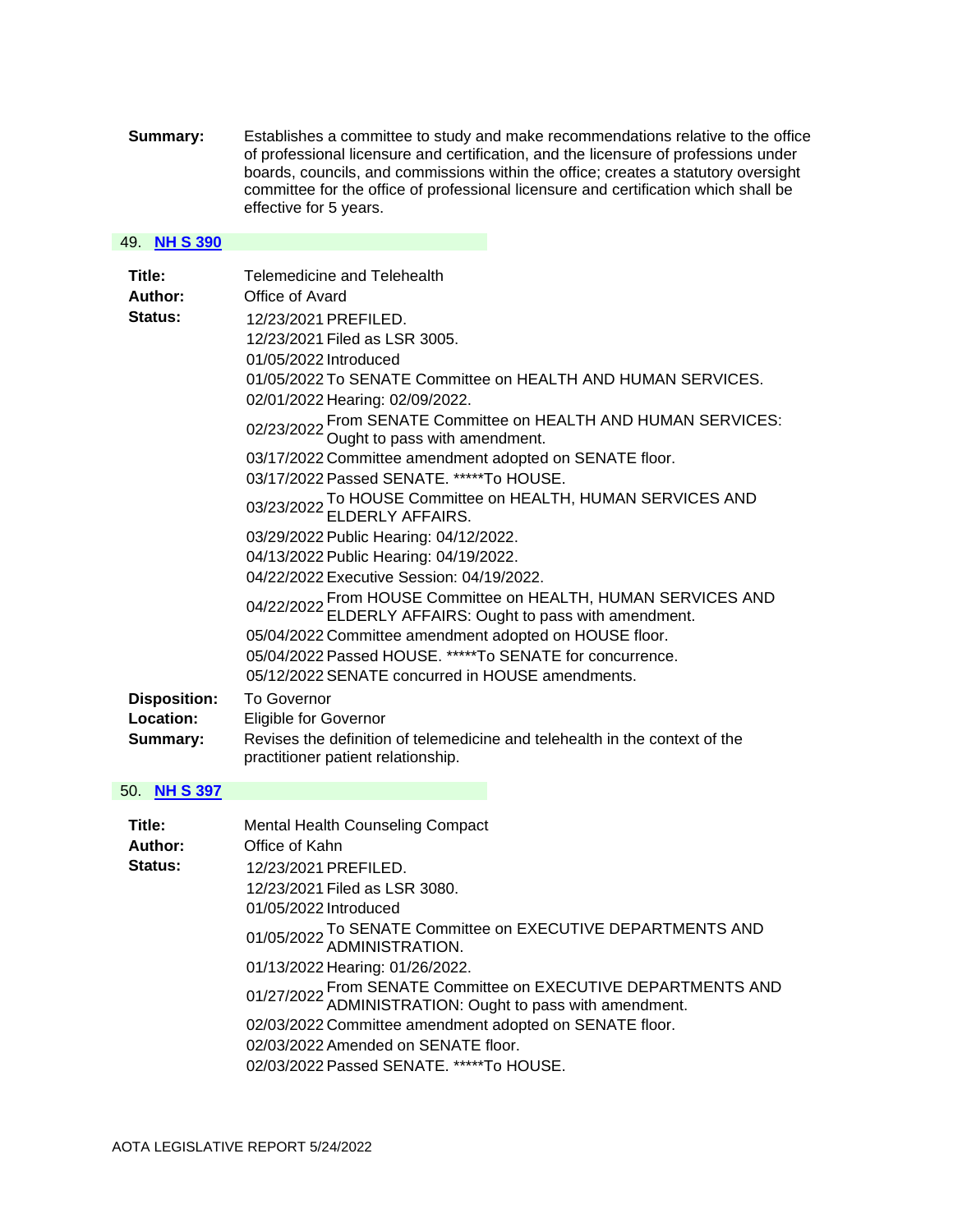03/23/2022 To HOUSE Committee on EXECUTIVE DEPARTMENTS AND ADMINISTRATION. 03/28/2022 Public Hearing: 04/05/2022. 04/20/2022 Subcommittee Work Session: 04/22/2022. 04/20/2022 Subcommittee Work Session: 04/25/2022. 04/27/2022 Executive Session: 04/25/2022. 04/27/2022 From HOUSE Committee on EXECUTIVE DEPARTMENTS AND ADMINISTRATION: Ought to pass with amendment. 05/04/2022 Committee amendment adopted on HOUSE floor. 05/04/2022 Passed HOUSE. \*\*\*\*\*To SENATE for concurrence. (202-132) 05/12/2022 SENATE concurred in HOUSE amendments. **Disposition:** To Governor **Location:** Eligible for Governor **Summary:** Adopts the mental health counseling compact as well as the 2009 edition of the interstate compact for the placement of children.

#### 51. **[NH S 416](https://protect-us.mimecast.com/s/-VZzCqxp7yF8kkK8HEnVLJL?domain=custom.statenet.com)**

| Behavioral Health Assessment and Treatment for Children                                                                                                                                             |
|-----------------------------------------------------------------------------------------------------------------------------------------------------------------------------------------------------|
| Office of Whitley                                                                                                                                                                                   |
| 12/23/2021 PREFILED.                                                                                                                                                                                |
| 12/23/2021 Filed as LSR 2967.                                                                                                                                                                       |
| 01/05/2022 Introduced                                                                                                                                                                               |
| 01/05/2022 To SENATE Committee on HEALTH AND HUMAN SERVICES.                                                                                                                                        |
| 01/06/2022 Hearing: 01/26/2022.                                                                                                                                                                     |
| 03/16/2022 From SENATE Committee on HEALTH AND HUMAN SERVICES:<br>03/16/2022 Ought to pass with amendment.                                                                                          |
| 03/24/2022 Committee amendment adopted on SENATE floor.                                                                                                                                             |
| 03/24/2022 Passed SENATE. *****To HOUSE.                                                                                                                                                            |
| 03/28/2022 To HOUSE Committee on HEALTH, HUMAN SERVICES AND<br>ELDERLY AFFAIRS.                                                                                                                     |
| 04/14/2022 Public Hearing: 04/12/2022.                                                                                                                                                              |
| 04/19/2022 Withdrawn from HOUSE Committee on HEALTH, HUMAN SERVICES<br>AND ELDERLY AFFAIRS.                                                                                                         |
| 04/21/2022 Amended on HOUSE floor.                                                                                                                                                                  |
| 04/21/2022 To HOUSE Committee on FINANCE.                                                                                                                                                           |
| 04/22/2022 Division I Work Session: 04/25/2022.                                                                                                                                                     |
| 04/22/2022 Division I Work Session: 04/26/2022.                                                                                                                                                     |
| 04/22/2022 Executive Session: 04/27/2022.                                                                                                                                                           |
| 04/28/2022 From HOUSE Committee on FINANCE: Ought to pass with<br>amendment.                                                                                                                        |
| 05/04/2022 Committee amendment adopted on HOUSE floor.                                                                                                                                              |
| 05/04/2022 Passed HOUSE. *****To SENATE for concurrence.                                                                                                                                            |
| 05/12/2022 SENATE concurred in HOUSE amendments.                                                                                                                                                    |
| <b>To Governor</b>                                                                                                                                                                                  |
| <b>Eligible for Governor</b>                                                                                                                                                                        |
| Requires children's behavioral health assessments to include a functional<br>behavioral assessment, and a behavioral intervention plan if clinically indicated,<br>prior to the placement decision. |
|                                                                                                                                                                                                     |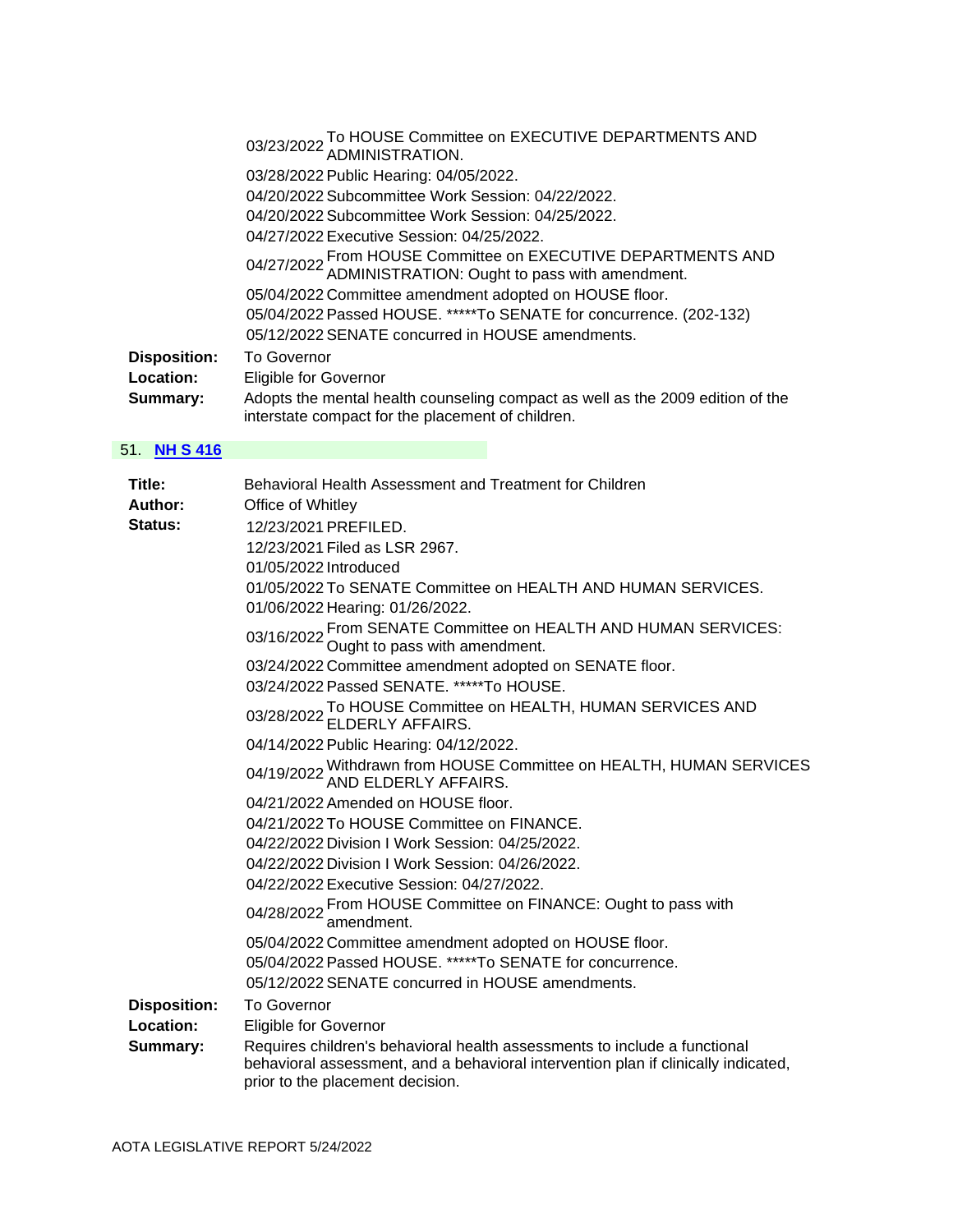### 52. **[NH S 430](https://protect-us.mimecast.com/s/FRb0Crkq8zC8nnP8HjKlpa9?domain=custom.statenet.com)**

| Title:<br>Author:<br>Status:                 | <b>Health and Human Services</b><br>Senator Jeb Bradley<br>12/30/2021 PREFILED.<br>12/30/2021 Filed as LSR 2972.<br>01/05/2022 Introduced<br>01/05/2022 To SENATE Committee on HEALTH AND HUMAN SERVICES.<br>01/14/2022 Hearing: 01/27/2022.<br>02/10/2022 From SENATE Committee on HEALTH AND HUMAN SERVICES:<br>Ought to pass with amendment.<br>02/16/2022 Committee amendment adopted on SENATE floor.<br>02/16/2022 Committee report adopted on SENATE floor.<br>02/16/2022 To SENATE Committee on FINANCE.<br>03/29/2022 From SENATE Committee on FINANCE: Ought to pass with<br>amendment.<br>03/31/2022 Committee amendment adopted on SENATE floor.<br>03/31/2022 Passed SENATE. *****To HOUSE.<br>04/01/2022 To HOUSE Committee on HEALTH, HUMAN SERVICES AND <b>CALCULTY AFFAIRS</b> .<br>04/04/2022 Public Hearing: 04/12/2022.<br>04/14/2022 Executive Session: 04/12/2022.<br>04/14/2022 From HOUSE Committee on HEALTH, HUMAN SERVICES AND<br>ELDERLY AFFAIRS: Ought to pass with amendment.<br>04/21/2022 Committee amendment adopted on HOUSE floor. |
|----------------------------------------------|-----------------------------------------------------------------------------------------------------------------------------------------------------------------------------------------------------------------------------------------------------------------------------------------------------------------------------------------------------------------------------------------------------------------------------------------------------------------------------------------------------------------------------------------------------------------------------------------------------------------------------------------------------------------------------------------------------------------------------------------------------------------------------------------------------------------------------------------------------------------------------------------------------------------------------------------------------------------------------------------------------------------------------------------------------------------------|
| <b>Disposition:</b><br>Location:<br>Summary: | 04/22/2022 Division I Work Session: 04/25/2022.<br>04/22/2022 Division I Work Session: 04/26/2022.<br>04/22/2022 Executive Session: 04/27/2022.<br>04/28/2022 From HOUSE Committee on FINANCE: Ought to pass with<br>amendment.<br>05/04/2022 Committee amendment adopted on HOUSE floor.<br>05/04/2022 Amended on HOUSE floor.<br>05/04/2022 Passed HOUSE. *****To SENATE for concurrence.<br>05/12/2022 SENATE refused to concur in HOUSE amendments.<br>Pending<br>Concurrence<br>Establishes a special fund for administration of opioid treatment programs;<br>establishes a pilot program plan for individuals with developmental disabilities;<br>requires approval of the fiscal committee for implementation of the program; makes<br>an appropriation for this purpose; revises the department's authority to recover<br>unauthorized payments by the state; establishes investigatory procedures and<br>licensing criteria for recreational camps.                                                                                                         |
| <b>New Jersey</b>                            |                                                                                                                                                                                                                                                                                                                                                                                                                                                                                                                                                                                                                                                                                                                                                                                                                                                                                                                                                                                                                                                                       |

<span id="page-30-0"></span>53. **[NJ A 3290](https://protect-us.mimecast.com/s/HfwWCv2xlEF7LLp7ioQzx8o?domain=custom.statenet.com)**

**Title:** Outside Jurisdiction Licensure **Sponsor:** McKnight (D)<br>**Cosponsor** Wimberly (D) **Wimberly (D)**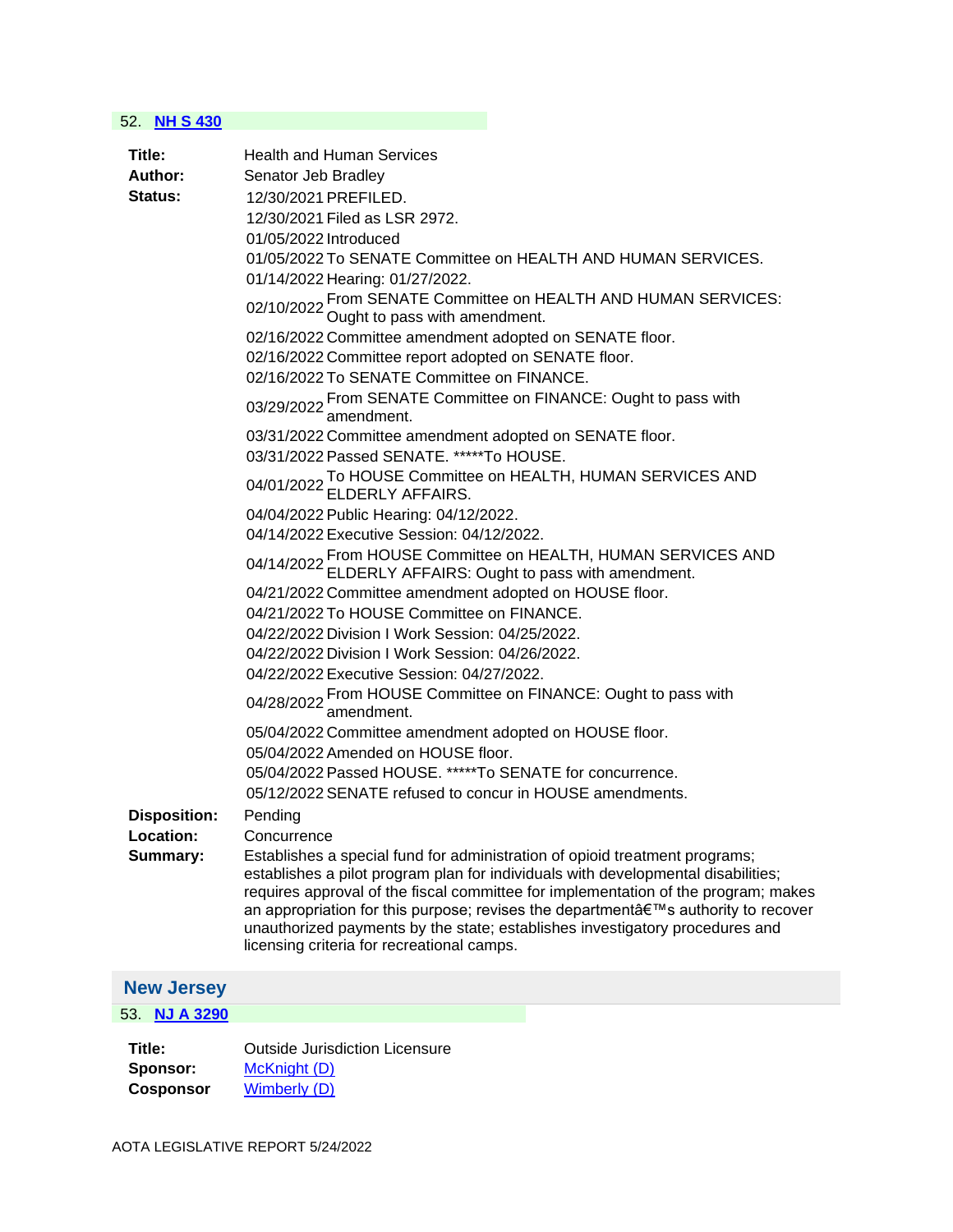<span id="page-31-0"></span>

| Status:<br><b>Disposition:</b><br>Location:<br>Summary: | 02/28/2022 FILED.<br>03/07/2022 INTRODUCED.<br>03/07/2022 To ASSEMBLY Committee on REGULATED PROFESSIONS.<br>Transferred to ASSEMBLY Committee on MILITARY AND VETERANS<br>05/16/2022 AFFAIRS.<br>05/19/2022 From ASSEMBLY Committee on MILITARY AND VETERANS<br>AFFAIRS. (5-0)<br>Pending<br><b>ASSEMBLY</b><br>Requires professional licensing boards to issue licenses for certain individuals with<br>good standing licenses or certification in other jurisdictions under certain<br>circumstances.                                                                                                                                                                                                                                        |
|---------------------------------------------------------|-------------------------------------------------------------------------------------------------------------------------------------------------------------------------------------------------------------------------------------------------------------------------------------------------------------------------------------------------------------------------------------------------------------------------------------------------------------------------------------------------------------------------------------------------------------------------------------------------------------------------------------------------------------------------------------------------------------------------------------------------|
| 54. NJ S 2703                                           |                                                                                                                                                                                                                                                                                                                                                                                                                                                                                                                                                                                                                                                                                                                                                 |
| Title:<br>Sponsor:<br>Status:                           | Health Care Professionals and Out of State Telemedicine<br>Zwicker (D)<br>05/16/2022 FILED.<br>05/19/2022 INTRODUCED.<br>To SENATE Committee on HEALTH, HUMAN SERVICES AND<br>05/19/2022 SENIOR CITIZENS.                                                                                                                                                                                                                                                                                                                                                                                                                                                                                                                                       |
| <b>Disposition:</b><br>Location:<br>Summary:            | Pending<br>Senate Health, Human Services and Senior Citizens Committee<br>Expressly allows health care professionals located outside New Jersey to provide<br>services telemedicine and telehealth to patients in New Jersey.                                                                                                                                                                                                                                                                                                                                                                                                                                                                                                                   |
| <b>New York</b>                                         |                                                                                                                                                                                                                                                                                                                                                                                                                                                                                                                                                                                                                                                                                                                                                 |
| 55. NY A 6727                                           |                                                                                                                                                                                                                                                                                                                                                                                                                                                                                                                                                                                                                                                                                                                                                 |
| Title:<br>Sponsor:<br><b>Cosponsor</b><br>Status:       | <b>Physical Therapist Assistants</b><br>Zebrowski (D)<br>Paulin (D), Zebrowski (D), Abinanti (D), Carroll (D), Miller B (R)<br>03/29/2021 INTRODUCED.<br>03/29/2021 To ASSEMBLY Committee on HIGHER EDUCATION.<br>01/05/2022 To ASSEMBLY Committee on HIGHER EDUCATION.<br>04/28/2022 Amended in ASSEMBLY Committee on HIGHER<br>EDUCATION.<br>05/11/2022 From ASSEMBLY Committee on HIGHER<br>EDUCATION.<br>05/11/2022 To ASSEMBLY Committee on RULES.<br>05/16/2022 From ASSEMBLY Committee on RULES.<br>05/16/2022 Passed ASSEMBLY. *****To SENATE. (145-0)<br>05/17/2022 To SENATE Committee on HIGHER EDUCATION.<br>05/17/2022 From SENATE Committee on HIGHER EDUCATION.<br>05/17/2022 Substituted for S8746<br>05/17/2022 Passed SENATE. |
| <b>Disposition:</b><br>Location:<br>Summary:            | <b>To Governor</b><br><b>Eligible for Governor</b><br>Relates to physical therapist assistants.                                                                                                                                                                                                                                                                                                                                                                                                                                                                                                                                                                                                                                                 |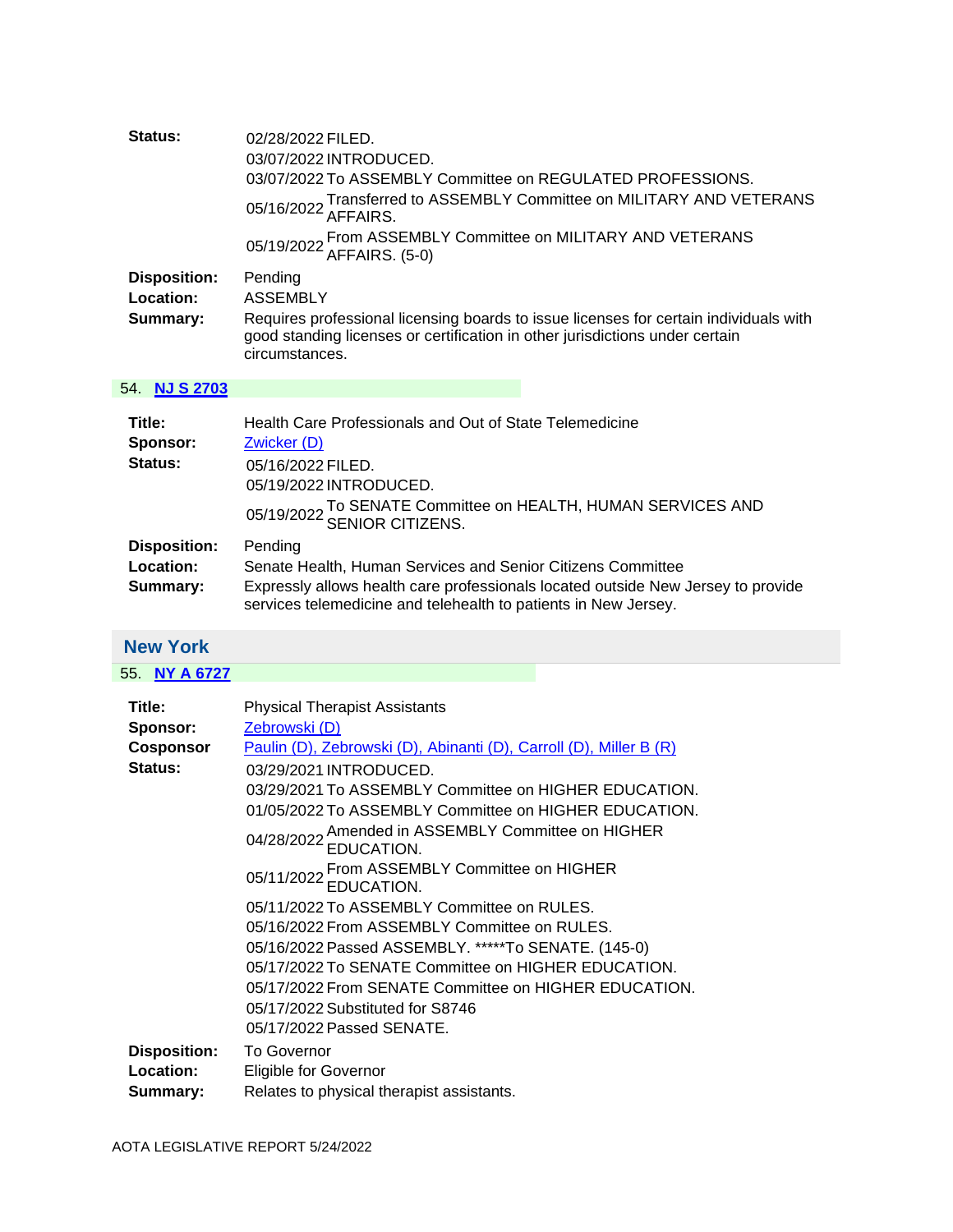### 56. **[NY A 9467](https://protect-us.mimecast.com/s/kM-_CKr71wF2MMz2sprxIM_?domain=custom.statenet.com)**

| Title:              | Definition of Telehealth Provider                                                                                                                                                                                                                                                                                                                    |
|---------------------|------------------------------------------------------------------------------------------------------------------------------------------------------------------------------------------------------------------------------------------------------------------------------------------------------------------------------------------------------|
| Sponsor:            | Gottfried (D)                                                                                                                                                                                                                                                                                                                                        |
| <b>Cosponsor</b>    | Gottfried (D)                                                                                                                                                                                                                                                                                                                                        |
| Status:             | 03/07/2022 INTRODUCED.                                                                                                                                                                                                                                                                                                                               |
|                     | 03/07/2022 To ASSEMBLY Committee on HEALTH.                                                                                                                                                                                                                                                                                                          |
|                     | 05/12/2022 Amended in ASSEMBLY Committee on HEALTH.                                                                                                                                                                                                                                                                                                  |
| <b>Disposition:</b> | Pending                                                                                                                                                                                                                                                                                                                                              |
| Location:           | <b>Assembly Health Committee</b>                                                                                                                                                                                                                                                                                                                     |
| Summary:            | Modifies the definition of telehealth provider to include any health care provider who<br>possesses the requisite license, certification, registration, authorization or<br>credentialing to provide a health care service in New York state and determines that<br>it is clinically appropriate to deliver such health care service via telehealth. |

## 57. **[NY S 3763](https://protect-us.mimecast.com/s/-tHACM8KwysqkkMqHQ3_5FQ?domain=custom.statenet.com)**

| Title:                       | Licensing of Vision Specialists                                                                                                                                                                                                                           |
|------------------------------|-----------------------------------------------------------------------------------------------------------------------------------------------------------------------------------------------------------------------------------------------------------|
| Sponsor:<br><b>Cosponsor</b> | Persaud (D)<br>Griffo (R), Gallivan (R), Persaud (D), Akshar (R), Jordan (R)                                                                                                                                                                              |
| Status:                      | 01/30/2021 INTRODUCED.                                                                                                                                                                                                                                    |
|                              | 01/30/2021 To SENATE Committee on HIGHER EDUCATION.                                                                                                                                                                                                       |
|                              | 05/18/2021 From SENATE Committee on HIGHER EDUCATION. (11-0)                                                                                                                                                                                              |
|                              | 06/07/2021 Passed SENATE. *****To ASSEMBLY. (63-0)                                                                                                                                                                                                        |
|                              | 06/07/2021 To ASSEMBLY Committee on HIGHER EDUCATION.                                                                                                                                                                                                     |
|                              | 01/05/2022 Recalled from ASSEMBLY. *****Returned to SENATE.                                                                                                                                                                                               |
|                              | 01/05/2022 To SENATE Committee on HIGHER EDUCATION.                                                                                                                                                                                                       |
|                              | 04/19/2022 Amended in SENATE Committee on HIGHER EDUCATION.                                                                                                                                                                                               |
|                              | 04/26/2022 From SENATE Committee on HIGHER EDUCATION.                                                                                                                                                                                                     |
|                              | 05/17/2022 Passed SENATE. *****To ASSEMBLY.                                                                                                                                                                                                               |
|                              | 05/17/2022 To ASSEMBLY Committee on HIGHER EDUCATION.                                                                                                                                                                                                     |
| <b>Disposition:</b>          | Pending                                                                                                                                                                                                                                                   |
| Location:                    | <b>Assembly Higher Education Committee</b>                                                                                                                                                                                                                |
| Summary:                     | Amends the education law, the social services law, the limited liability company law<br>and the partnership law, in relation to the licensing of vision impairment specialists;<br>provides for the repeal of certain provisions upon expiration thereof. |

## 58. **[NY S 5129](https://protect-us.mimecast.com/s/myTqCVO2ALtxkkNxHQmv_xk?domain=custom.statenet.com)**

| Title:           | <b>Treatment of Workers Compensation Injuries</b>           |
|------------------|-------------------------------------------------------------|
| Sponsor:         | Kennedy (D)                                                 |
| <b>Cosponsor</b> | Kennedy (D), Stec (R), Gaughran (D), Myrie (D), Mannion (D) |
| Status:          | 02/24/2021 INTRODUCED.                                      |
|                  | 02/24/2021 To SENATE Committee on LABOR.                    |
|                  | 03/16/2021 From SENATE Committee on LABOR. (13-0)           |
|                  | 06/10/2021 To SENATE Committee on RULES.                    |
|                  | 01/05/2022 To SENATE Committee on LABOR.                    |
|                  | 05/04/2022 From SENATE Committee on LABOR.                  |
|                  | 05/10/2022 Passed SENATE. *****To ASSEMBLY.                 |
|                  | 05/10/2022 To ASSEMBLY Committee on LABOR.                  |
|                  |                                                             |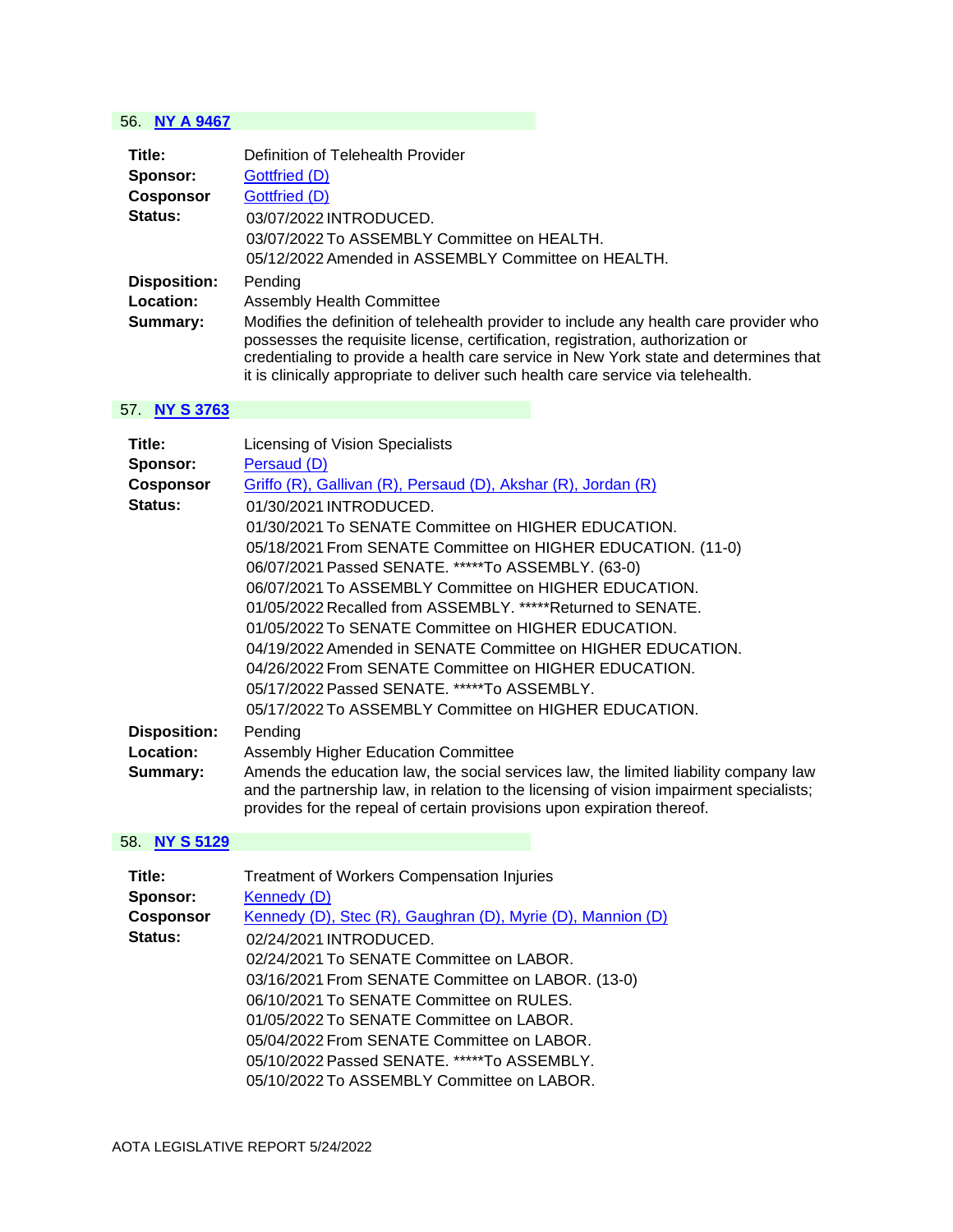| <b>Disposition:</b> | Pendina                                                                                                                            |
|---------------------|------------------------------------------------------------------------------------------------------------------------------------|
| <b>Location:</b>    | Assembly Labor Committee                                                                                                           |
| Summary:            | Authorizes treatment of workers' compensation injuries by an occupational therapy<br>assistant and a physical therapist assistant. |

## 59. **[NY S 5663](https://protect-us.mimecast.com/s/EcBOC2kqxLCpZZPpS9lXDvK?domain=custom.statenet.com)**

| Title:              | Patient Visits With an Occupational Therapist                                                                                                                                                                                                                                             |
|---------------------|-------------------------------------------------------------------------------------------------------------------------------------------------------------------------------------------------------------------------------------------------------------------------------------------|
| Sponsor:            | Kennedy (D)                                                                                                                                                                                                                                                                               |
| <b>Cosponsor</b>    | Kennedy (D), Gaughran (D), Myrie (D)                                                                                                                                                                                                                                                      |
| Status:             | 03/15/2021 INTRODUCED.                                                                                                                                                                                                                                                                    |
|                     | 03/15/2021 To SENATE Committee on HIGHER EDUCATION.                                                                                                                                                                                                                                       |
|                     | 05/21/2021 Amended in SENATE Committee on HIGHER EDUCATION.                                                                                                                                                                                                                               |
|                     | 01/05/2022 To SENATE Committee on HIGHER EDUCATION.                                                                                                                                                                                                                                       |
|                     | 05/10/2022 From SENATE Committee on HIGHER EDUCATION.                                                                                                                                                                                                                                     |
| <b>Disposition:</b> | Pending                                                                                                                                                                                                                                                                                   |
| Location:           | Senate Third Reading                                                                                                                                                                                                                                                                      |
| Summary:            | Amends the education law in relation to allowing patients to receive certain<br>treatment by an occupational therapist without a referral from a physician or nurse<br>practitioner; amends the insurance law in relation to eliminating the need for<br>referrals for certain treatment. |

## 60. **[NY S 5676](https://protect-us.mimecast.com/s/q7CFC68xXPsr00jrIxZowhh?domain=custom.statenet.com)**

| Title:<br>Sponsor:<br><b>Cosponsor</b><br>Status: | Commissioner of Health<br>Rivera G (D)<br>Rivera G (D), Myrie (D), Mannion (D)<br>03/16/2021 INTRODUCED.<br>03/16/2021 To SENATE Committee on DISABILITIES.<br>04/27/2021 From SENATE Committee on DISABILITIES. (7-0)<br>06/01/2021 Passed SENATE. *****To ASSEMBLY. (63-0)<br>06/01/2021 To ASSEMBLY Committee on WAYS AND MEANS.<br>01/05/2022 Recalled from ASSEMBLY. *****Returned to SENATE.<br>01/05/2022 To SENATE Committee on DISABILITIES.<br>04/26/2022 From SENATE Committee on DISABILITIES. |
|---------------------------------------------------|------------------------------------------------------------------------------------------------------------------------------------------------------------------------------------------------------------------------------------------------------------------------------------------------------------------------------------------------------------------------------------------------------------------------------------------------------------------------------------------------------------|
|                                                   | 05/16/2022 Passed SENATE. *****To ASSEMBLY.<br>05/16/2022 To ASSEMBLY Committee on WAYS AND MEANS.                                                                                                                                                                                                                                                                                                                                                                                                         |
| Disposition:<br>Location:<br>Summary:             | Pending<br>Assembly Ways and Means Committee<br>Directs the commissioner of health to do a comprehensive assessment of the<br>existing methodology used to determine payment for early intervention screenings,<br>evaluations, services and service coordination; directs recommendations on<br>reimbursement methodology as well as needs under the program.                                                                                                                                             |

# 61. **[NY S 6846](https://protect-us.mimecast.com/s/2V8KC0RoYJcGggqGfOvmmPZ?domain=custom.statenet.com)**

| Title:           | Health Care Service Via Telehealth |
|------------------|------------------------------------|
| Sponsor:         | Rivera G (D)                       |
| <b>Cosponsor</b> | Krueger (D), Rivera G (D)          |
| <b>Status:</b>   | 05/19/2021 INTRODUCED.             |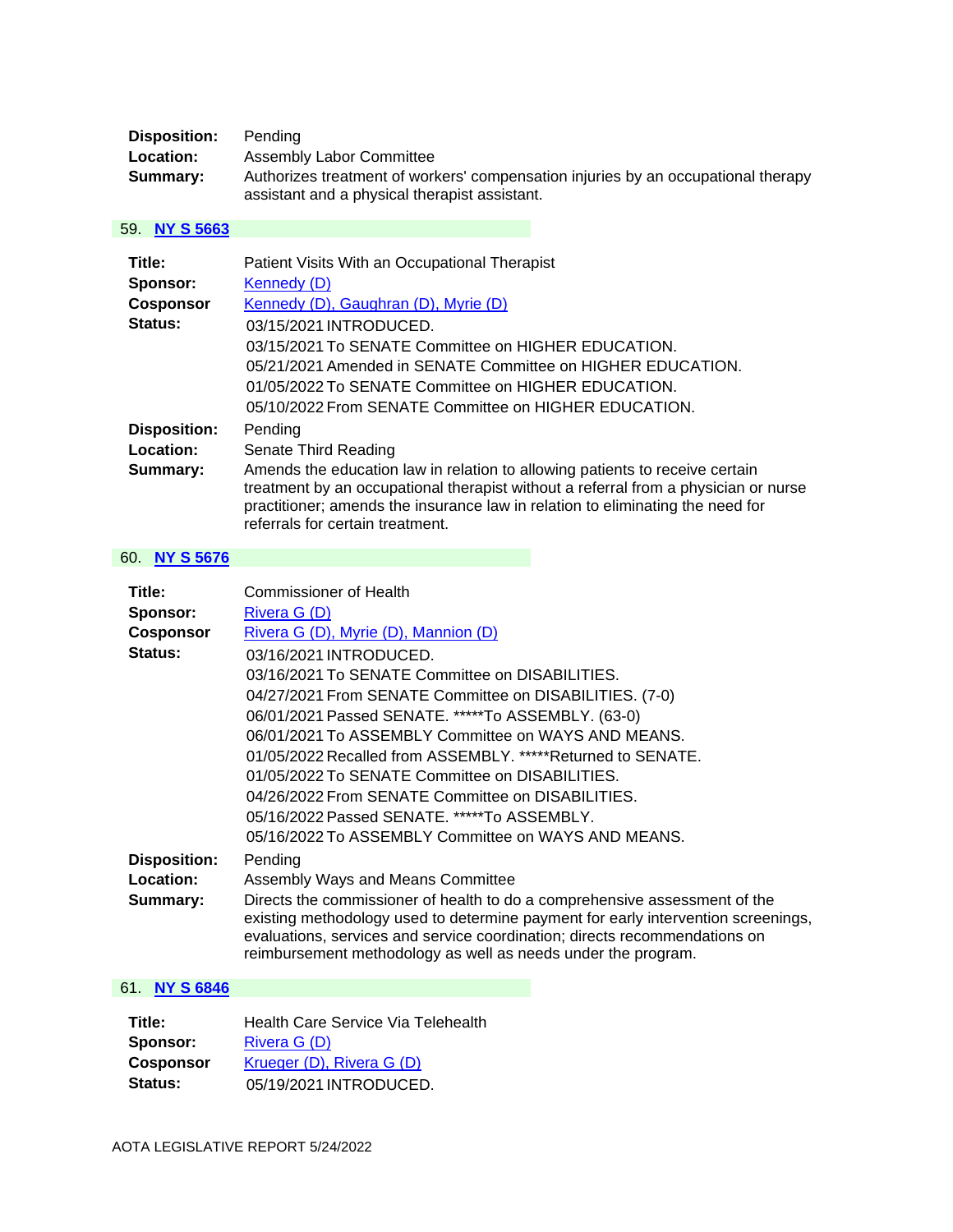|                                              | 05/19/2021 To SENATE Committee on HEALTH.<br>01/05/2022 To SENATE Committee on HEALTH.<br>02/18/2022 Amended in SENATE Committee on HEALTH.<br>05/11/2022 From SENATE Committee on HEALTH. |
|----------------------------------------------|--------------------------------------------------------------------------------------------------------------------------------------------------------------------------------------------|
| <b>Disposition:</b><br>Location:<br>Summary: | Pending<br>Senate Third Reading<br>Amend the Public Health Law; relates to modifying the definition of<br>telehealth provider.                                                             |

## 62. **[NY S 9234](https://protect-us.mimecast.com/s/oJe-CkRj8pcOXX8OCJOaAGk?domain=custom.statenet.com)**

| Title:              | Psychology Interjurisdictional Compact                                                                                                                                                                                                                                                                              |
|---------------------|---------------------------------------------------------------------------------------------------------------------------------------------------------------------------------------------------------------------------------------------------------------------------------------------------------------------|
| Sponsor:            | Ortt $(R)$                                                                                                                                                                                                                                                                                                          |
| <b>Cosponsor</b>    | Ortt $(R)$                                                                                                                                                                                                                                                                                                          |
| Status:             | 05/12/2022 INTRODUCED.                                                                                                                                                                                                                                                                                              |
|                     | 05/12/2022 To SENATE Committee on HIGHER EDUCATION.                                                                                                                                                                                                                                                                 |
| <b>Disposition:</b> | Pending                                                                                                                                                                                                                                                                                                             |
| Location:           | Senate Higher Education Committee                                                                                                                                                                                                                                                                                   |
| Summary:            | Adopts the psychology interjurisdictional compact; adopts the recognition of<br>emergency medical services personnel licensure interstate compact; adopts the<br>counseling compact model legislation, approved on a specified date by the advisory<br>group formed by the national center for interstate compacts. |

### 63. **[NY S 9235](https://protect-us.mimecast.com/s/YIIQCmZ0OrhjPPBjTQy4lLc?domain=custom.statenet.com)**

| Title:              | Physical Therapy Licensure Compact Model Language                                                                                                                                                            |
|---------------------|--------------------------------------------------------------------------------------------------------------------------------------------------------------------------------------------------------------|
| Sponsor:            | Ortt(R)                                                                                                                                                                                                      |
| <b>Cosponsor</b>    | Ortt(R)                                                                                                                                                                                                      |
| Status:             | 05/12/2022 INTRODUCED.                                                                                                                                                                                       |
|                     | 05/12/2022 To SENATE Committee on HIGHER EDUCATION.                                                                                                                                                          |
| <b>Disposition:</b> | Pending                                                                                                                                                                                                      |
| Location:           | <b>Senate Higher Education Committee</b>                                                                                                                                                                     |
| Summary:            | Adopts the Physical Therapy Licensure Compact model language; adopts the<br>Occupational Therapy Licensure Compact model language; adopts the Audiology<br>and Speech Language Pathology Interstate Compact. |

### 64. **[NY S 9236](https://protect-us.mimecast.com/s/rqBfCo2nVwFrPPjrIOyhiab?domain=custom.statenet.com)**

| Title:                                       | Interstate Nurse Licensure Compact                                                                                                                       |
|----------------------------------------------|----------------------------------------------------------------------------------------------------------------------------------------------------------|
| Sponsor:                                     | Ortt $(R)$                                                                                                                                               |
| <b>Cosponsor</b>                             | Ortt(R)                                                                                                                                                  |
| Status:                                      | 05/12/2022 INTRODUCED.<br>05/12/2022 To SENATE Committee on HIGHER EDUCATION.                                                                            |
| <b>Disposition:</b><br>Location:<br>Summary: | Pending<br>Senate Higher Education Committee<br>Adopts the interstate nurse licensure compact; adopts the advanced practice<br>registered nurse compact. |

## <span id="page-34-0"></span>**Oklahoma**

65. **[OK H 4227](https://protect-us.mimecast.com/s/YowzCqxp7yF8kkK8HNng3cq?domain=custom.statenet.com)**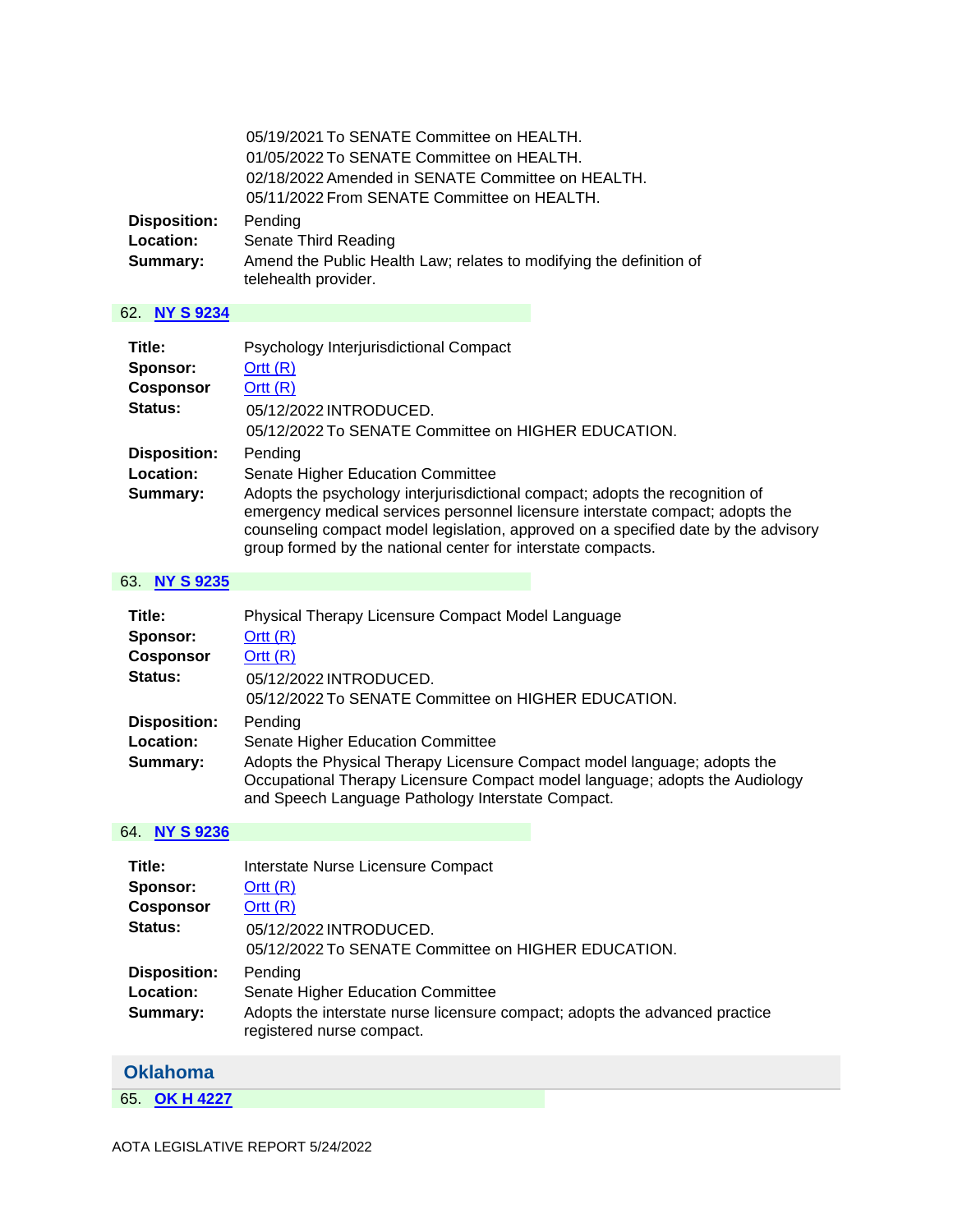| Title:              | <b>Mental Health</b>                                                                                                                                                                                                                                                                                                                                                                                                                                           |
|---------------------|----------------------------------------------------------------------------------------------------------------------------------------------------------------------------------------------------------------------------------------------------------------------------------------------------------------------------------------------------------------------------------------------------------------------------------------------------------------|
| Author:             | Boatman (R)                                                                                                                                                                                                                                                                                                                                                                                                                                                    |
| <b>Status:</b>      | 01/20/2022 PREFILED.                                                                                                                                                                                                                                                                                                                                                                                                                                           |
|                     | 02/07/2022 INTRODUCED.                                                                                                                                                                                                                                                                                                                                                                                                                                         |
|                     | 02/08/2022 To HOUSE Committee on RULES.                                                                                                                                                                                                                                                                                                                                                                                                                        |
|                     | 02/21/2022 Withdrawn from HOUSE Committee on RULES.                                                                                                                                                                                                                                                                                                                                                                                                            |
|                     | 02/21/2022 To HOUSE Committee on PUBLIC HEALTH.                                                                                                                                                                                                                                                                                                                                                                                                                |
|                     | 03/02/2022 From HOUSE Committee on PUBLIC HEALTH: Do pass as<br>03/02/2022 substituted. (10-0)                                                                                                                                                                                                                                                                                                                                                                 |
|                     | 03/15/2022 Passed HOUSE. *****To SENATE. (82-3)                                                                                                                                                                                                                                                                                                                                                                                                                |
|                     | 03/29/2022 To SENATE Committee on HEALTH AND HUMAN SERVICES.                                                                                                                                                                                                                                                                                                                                                                                                   |
|                     | 04/11/2022 From SENATE Committee on HEALTH AND HUMAN SERVICES: Do<br>04/11/2022 Pass. (9-0)                                                                                                                                                                                                                                                                                                                                                                    |
|                     | 04/27/2022 Substituted on SENATE floor.                                                                                                                                                                                                                                                                                                                                                                                                                        |
|                     | 04/27/2022 Passed SENATE. *****To HOUSE for concurrence. (46-0)                                                                                                                                                                                                                                                                                                                                                                                                |
|                     | 05/12/2022 HOUSE concurred in SENATE amendments.                                                                                                                                                                                                                                                                                                                                                                                                               |
|                     | 05/12/2022 Referred for Enrollment.                                                                                                                                                                                                                                                                                                                                                                                                                            |
|                     | 05/16/2022 *****To GOVERNOR.                                                                                                                                                                                                                                                                                                                                                                                                                                   |
| <b>Disposition:</b> | <b>To Governor</b>                                                                                                                                                                                                                                                                                                                                                                                                                                             |
| Location:           | <b>To Governor</b>                                                                                                                                                                                                                                                                                                                                                                                                                                             |
| Summary:            | Relates to mental health; adds and modifies definitions; tolls emergency detention<br>time limit under specified condition; relates to immediate emergency action; tolls<br>emergency detention time limit under specified condition; relates to emergency<br>detention; relates to the status of informal patient; relates to private centers; relates<br>to records; creating exemption; relates to the review status of persons involuntarily<br>committed. |
| 66. OK S 399        |                                                                                                                                                                                                                                                                                                                                                                                                                                                                |
|                     |                                                                                                                                                                                                                                                                                                                                                                                                                                                                |

#### 66. **[OK S 399](https://protect-us.mimecast.com/s/Ti3gCv2xlEF7LLp7i5QA_K-?domain=custom.statenet.com)**

| Title:              | <b>Physical Therapy</b>                                                                                                                                                     |
|---------------------|-----------------------------------------------------------------------------------------------------------------------------------------------------------------------------|
| Author:             | Rosino (R)                                                                                                                                                                  |
| <b>Status:</b>      | 01/14/2021 PREFILED.                                                                                                                                                        |
|                     | 02/01/2021 INTRODUCED.                                                                                                                                                      |
|                     | 02/02/2021 To SENATE Committee on HEALTH AND HUMAN SERVICES.                                                                                                                |
|                     | 02/14/2022 From SENATE Committee on HEALTH AND HUMAN SERVICES: Do<br>pass as substituted. (9-0)                                                                             |
|                     | 03/08/2022 Passed SENATE. *****To HOUSE. (46-0)                                                                                                                             |
|                     | 03/31/2022 To HOUSE Committee on PUBLIC HEALTH.                                                                                                                             |
|                     | 04/06/2022 From HOUSE Committee on PUBLIC HEALTH: Do pass. (8-0)                                                                                                            |
|                     | 04/27/2022 Passed HOUSE. (81-1)                                                                                                                                             |
|                     | 04/27/2022 Referred for Enrollment.                                                                                                                                         |
|                     | 04/28/2022 *****To GOVERNOR.                                                                                                                                                |
|                     | 05/02/2022 Signed by GOVERNOR.                                                                                                                                              |
|                     | 05/03/2022 Chapter No. 149                                                                                                                                                  |
| <b>Disposition:</b> | Enacted                                                                                                                                                                     |
| Location:           | Chaptered                                                                                                                                                                   |
| Summary:            | Relates to the healing arts; relates to professions and occupations; authorizes<br>certain physical therapists to use certain titles; updates statutory references; relates |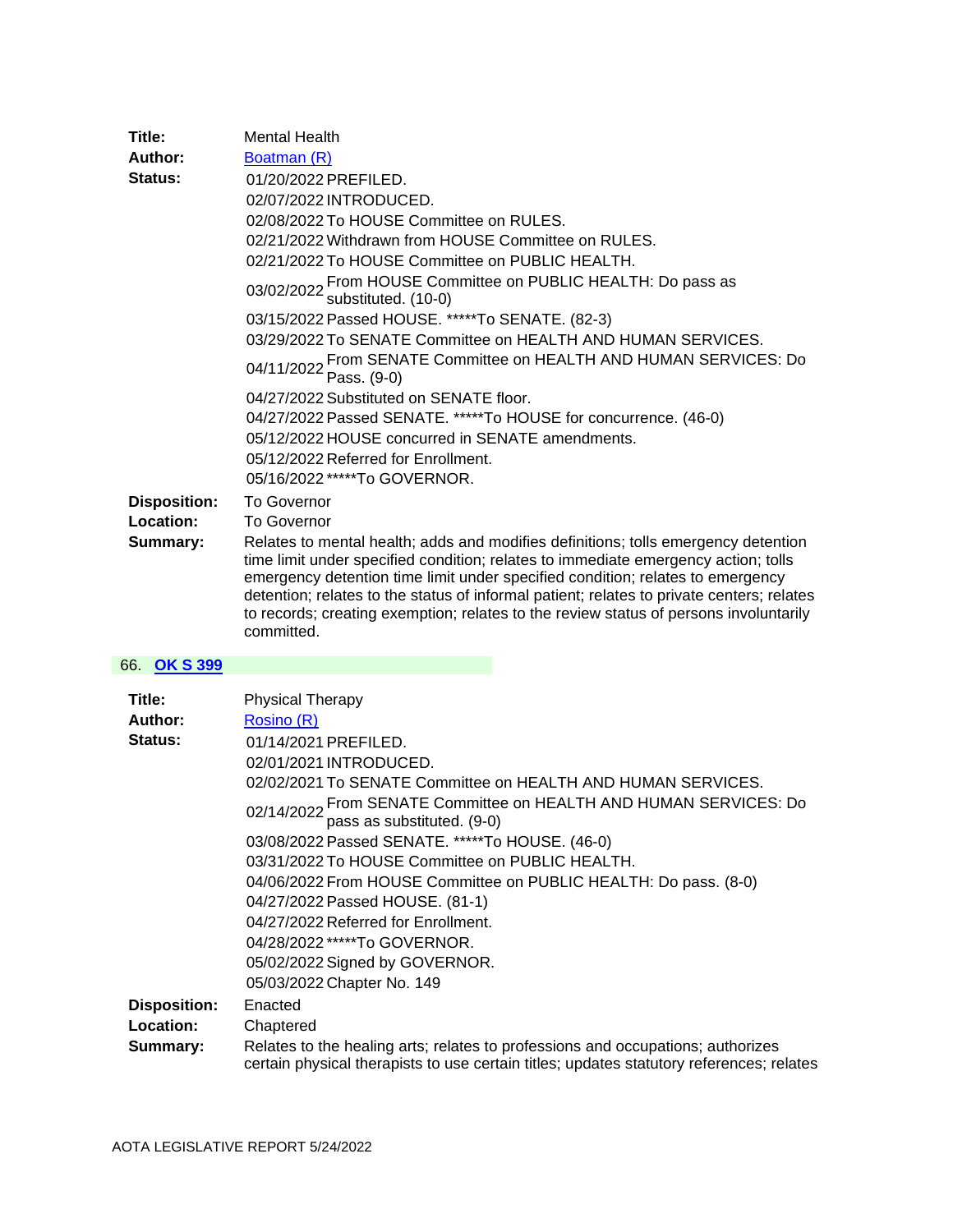to definitions used in the Oklahoma Health Care Information System Act; clarifies applicability of certain definition.

#### 67. **[OK S 1240](https://protect-us.mimecast.com/s/RBAdCxkznJC1RRn1tWYx3vY?domain=custom.statenet.com)**

| Title:                                       | <b>Insurance Matters</b>                                                                                                                                                                                                                                                                                                                                                                                                                                                                                                                                  |
|----------------------------------------------|-----------------------------------------------------------------------------------------------------------------------------------------------------------------------------------------------------------------------------------------------------------------------------------------------------------------------------------------------------------------------------------------------------------------------------------------------------------------------------------------------------------------------------------------------------------|
| Author:<br><b>Status:</b>                    | Quinn (R)<br>01/11/2022 PREFILED.<br>02/07/2022 INTRODUCED.<br>02/08/2022 To SENATE Committee on RETIREMENT AND INSURANCE.<br>02/09/2022 From SENATE Committee on RETIREMENT AND INSURANCE: Do<br>pass. (9-0)<br>03/07/2022 Passed SENATE. *****To HOUSE. (42-2)<br>03/28/2022 To HOUSE Committee on INSURANCE.<br>04/06/2022 From HOUSE Committee on INSURANCE: Do pass. (7-0)<br>04/27/2022 Passed HOUSE. (88-0)<br>04/27/2022 Referred for Enrollment.<br>04/28/2022 *****To GOVERNOR.<br>05/02/2022 Signed by GOVERNOR.<br>05/03/2022 Chapter No. 154 |
| <b>Disposition:</b><br>Location:<br>Summary: | Enacted<br>Chaptered<br>Relates to insurance; relates to consumer price index, motor service clubs, policy<br>and membership fees, Credit for Reinsurance Act, coverage for individuals with<br>autism spectrum disorder, State Risk Retention Act, State Captive Insurance<br>Company Act, and Uniform Health Carrier External Review Act; updates definition to<br>statutory requirement; conforms definitions; conforms language; updates statutory<br>reference; deletes obsolete language.                                                           |
| 68. OK S 1691                                |                                                                                                                                                                                                                                                                                                                                                                                                                                                                                                                                                           |
| Title:<br>Author:<br>Status:                 | Occupational Licensing and Certification<br>Taylor (R)<br>01/20/2022 PREFILED.<br>02/07/2022 INTRODUCED.<br>02/08/2022 To SENATE Committee on BUSINESS, COMMERCE AND TOURISM.<br>02/10/2022 From SENATE Committee on BUSINESS, COMMERCE AND<br>TOURISM: Do pass as amended. (12-0)<br>02/22/2022 Passed SENATE. *****To HOUSE. (47-0)<br>03/28/2022 To HOUSE Committee on JUDICIARY - CRIMINAL.<br>04/13/2022 From HOUSE Committee on JUDICIARY - CRIMINAL: Do pass as<br>substituted. (8-1)                                                              |

04/20/2022 Passed HOUSE. \*\*\*\*\*To SENATE for concurrence. (81-4)

05/10/2022 SENATE concurred in HOUSE amendments.

05/10/2022 Referred for Enrollment.

05/11/2022 \*\*\*\*\*To GOVERNOR.

05/16/2022 Signed by GOVERNOR.

05/17/2022 Chapter No. 279

**Disposition:** Enacted **Location:** Chaptered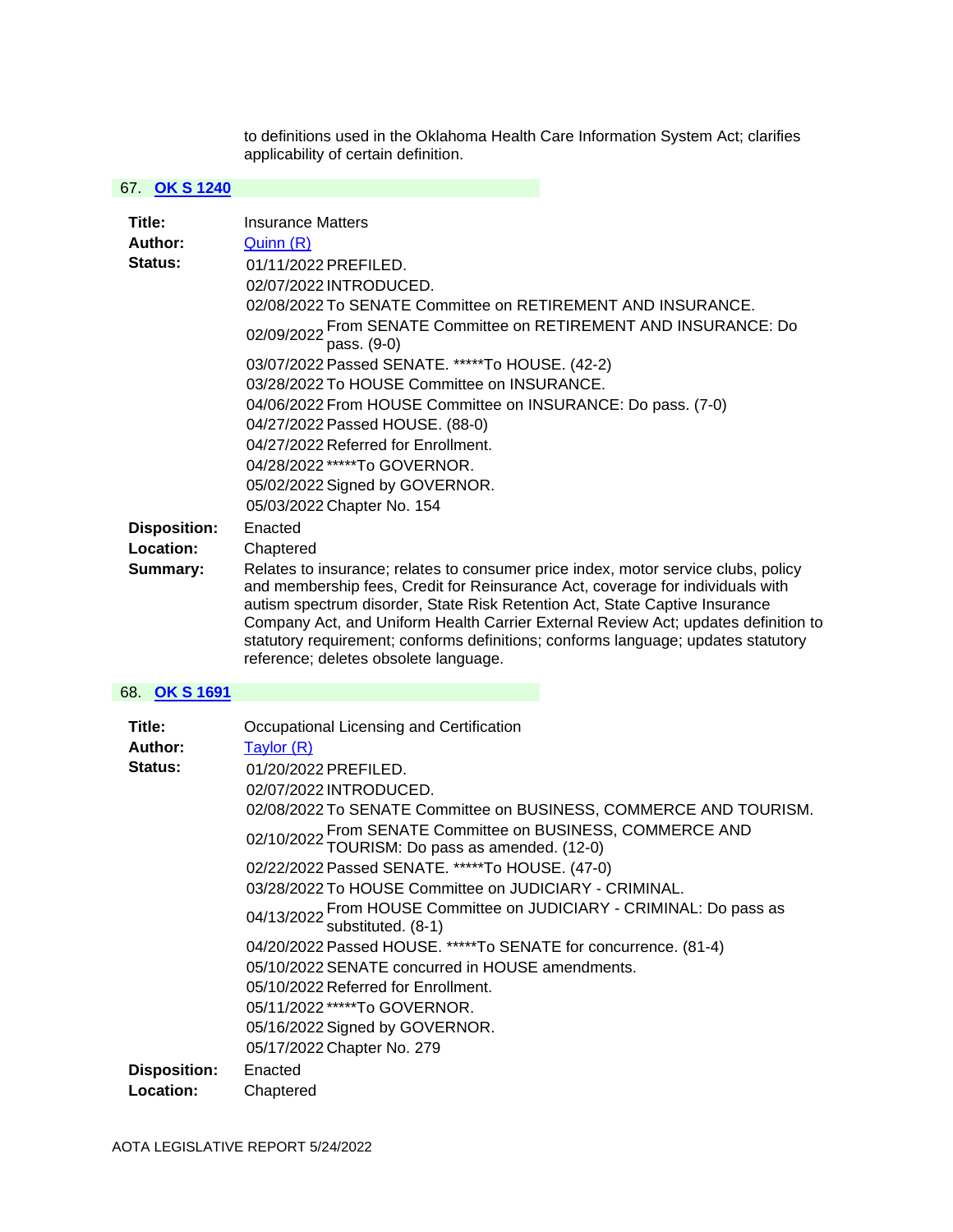**Summary:** Provides that a conviction, plea of guilty or nolo contendere, or pending criminal charge of a crime may be grounds for the denial of an applicant for a state license or state certification to practice an occupation only if the underlying offense substantially relates to the duties and responsibilities of the occupation and poses a reasonable threat to public safety, health, or welfare; provides that when making a determination, a licensing or certification authority shall consider specified information.

#### 69. **[OK S 1725](https://protect-us.mimecast.com/s/4XtiCBBXNkc7RRp7i1vr-p3?domain=custom.statenet.com)**

| Title:<br>Author:<br><b>Status:</b> | Occupational Licensing Review Act<br>Pugh $(R)$<br>01/20/2022 PREFILED.                |
|-------------------------------------|----------------------------------------------------------------------------------------|
|                                     | 02/07/2022 INTRODUCED.                                                                 |
|                                     | 02/08/2022 To SENATE Committee on RULES.                                               |
|                                     | 02/08/2022 Withdrawn from SENATE Committee on RULES.                                   |
|                                     | 02/08/2022 To SENATE JOINT Committee on ADMINISTRATIVE RULES.                          |
|                                     | 02/28/2022 Withdrawn from SENATE JOINT Committee on<br>ADMINISTRATIVE RULES.           |
|                                     | 02/28/2022 To SENATE Committee on RULES.                                               |
|                                     | 03/02/2022 From SENATE Committee on RULES: Do pass as amended. (10-<br>03/02/2022 2)   |
|                                     | 03/02/2022 Title Stricken.                                                             |
|                                     | 03/23/2022 Passed SENATE. *****To HOUSE. (33-9)                                        |
|                                     | 03/30/2022 To HOUSE Committee on RULES.                                                |
|                                     | 04/11/2022 Withdrawn from HOUSE Committee on ADMINISTRATIVE RULE<br>REVIEW             |
|                                     | 04/11/2022 To HOUSE Committee on RULES.                                                |
|                                     | 04/13/2022 From HOUSE Committee on RULES: Do pass as substituted. (9-<br>04/13/2022 0) |
|                                     | 04/13/2022 Title restored.                                                             |
|                                     | 04/20/2022 Passed HOUSE. *****To SENATE for concurrence. (91-0)                        |
|                                     | 05/20/2022 SENATE concurred in HOUSE amendments.                                       |
|                                     | 05/20/2022 Referred for Enrollment.                                                    |
| <b>Disposition:</b>                 | <b>To Governor</b>                                                                     |
| Location:                           | <b>Eligible for Governor</b>                                                           |
| Summary:                            | Creates the Occupational Licensing Advisory Commission.                                |

## <span id="page-37-0"></span>**Pennsylvania**

### 70. **[PA H 2573](https://protect-us.mimecast.com/s/q9PVCERX8nc300V3HQyvRlt?domain=custom.statenet.com)**

| <b>PN</b> | 3087                                                                                                                                                                                                                                                                                                                                                                                                                                                                                      |
|-----------|-------------------------------------------------------------------------------------------------------------------------------------------------------------------------------------------------------------------------------------------------------------------------------------------------------------------------------------------------------------------------------------------------------------------------------------------------------------------------------------------|
| Title:    | Music Therapy                                                                                                                                                                                                                                                                                                                                                                                                                                                                             |
| Author:   | Pashinski (D)                                                                                                                                                                                                                                                                                                                                                                                                                                                                             |
| Coauthor  | Malagari (D), Kulik (D), Madden (D), Rabb (D), Ciresi (D), Isaacson (D), Kail (R),<br>Kenyatta (D), Lee (D), Hill-Evans (D), Mullins (D), Sanchez (D), Webster (D),<br>Williams (D), Guenst (D), Kinkead (D), Parker (D), Welby (D), Davis (D), Frankel<br>(D), Samuelson (D), Boback (R), Harkins (D), Helm (R), Longietti (D), Briggs (D),<br>Matzie (D), DeLuca (D), Culver (R), Neilson (D), Daley M (D), Harris J (D),<br>Schlossberg (D), Ortitay (R), Schweyer (D), Fitzgerald (D) |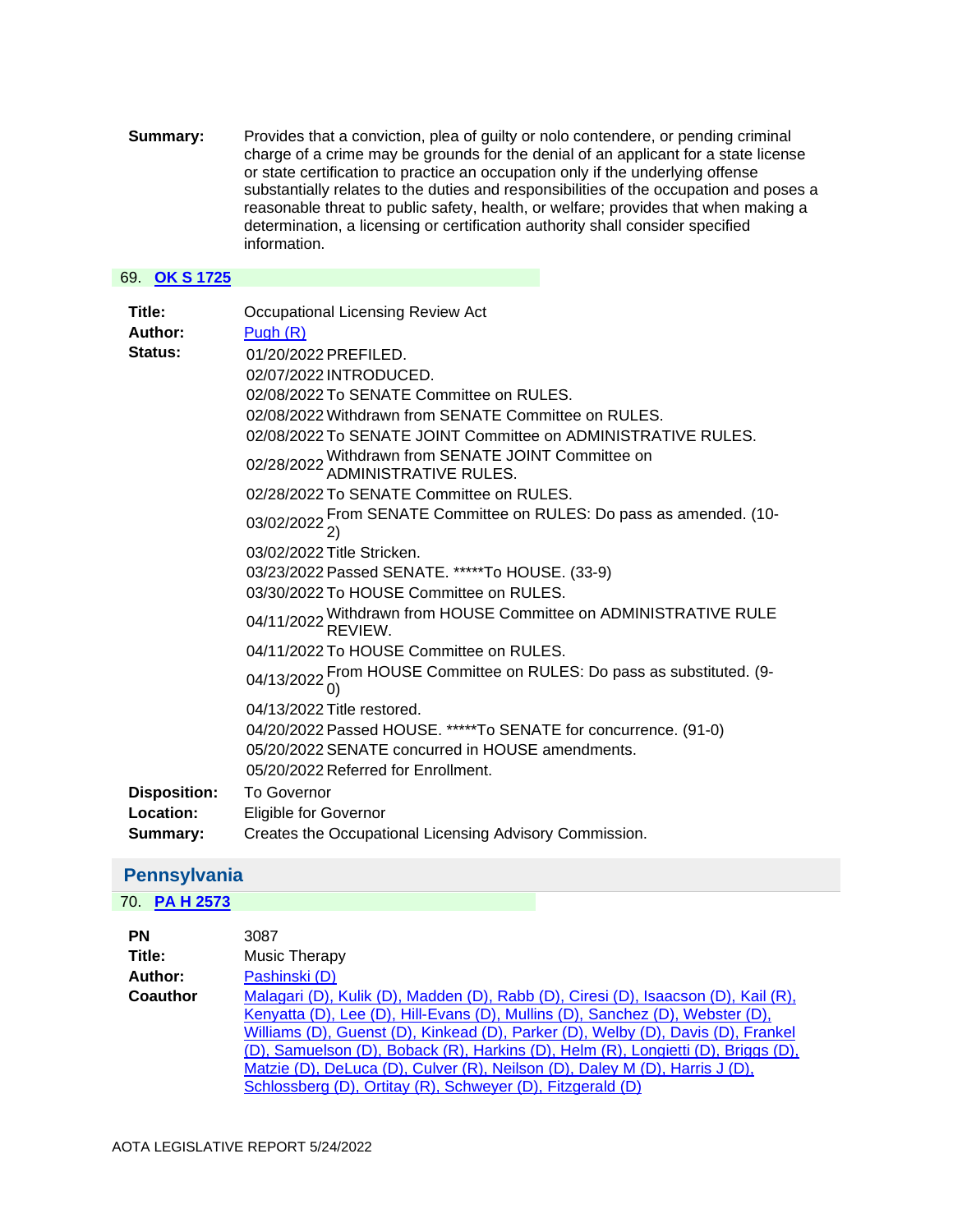| Status:                          | 05/03/2022 FILED.<br>05/04/2022 INTRODUCED.<br>05/04/2022 To HOUSE Committee on PROFESSIONAL LICENSURE.          |
|----------------------------------|------------------------------------------------------------------------------------------------------------------|
| <b>Disposition:</b><br>Location: | Pending<br>House Professional Licensure Committee                                                                |
| Summary:                         | Amends the Social Workers, Marriage and Family Therapists and Professional                                       |
|                                  | Counselors Act; provides for licensing and regulating the practice of music therapy;<br>makes editorial changes. |

## 71. **[PA H 2603](https://protect-us.mimecast.com/s/cubHC9rA1VFkNNLki039xJw?domain=custom.statenet.com)**

| <b>PN</b>           | 3118                                                                                                                     |
|---------------------|--------------------------------------------------------------------------------------------------------------------------|
| Title:              | Occupational Therapy Licensure                                                                                           |
| Author:             | Fee $(R)$                                                                                                                |
| Coauthor            | Saylor (R), Hickernell (R), Longietti (D), Brown R (R), Mentzer (R), Zimmerman (R),                                      |
|                     | Ciresi (D), Polinchock (R)                                                                                               |
| Status:             | 05/16/2022 FILED.                                                                                                        |
|                     | 05/19/2022 INTRODUCED.                                                                                                   |
|                     | 05/19/2022 To HOUSE Committee on PROFESSIONAL LICENSURE.                                                                 |
| <b>Disposition:</b> | Pending                                                                                                                  |
| Location:           | House Professional Licensure Committee                                                                                   |
| Summary:            | Authorizes the Commonwealth to join the Occupational Therapy Licensure<br>Compact; provides for the form of the compact. |

## <span id="page-38-0"></span>**Rhode Island**

72. **[RI H 6669](https://protect-us.mimecast.com/s/EQwSCqxp7yF8kkK8HqW9ugl?domain=custom.statenet.com)**

| Title:                           | <b>Physical Therapy Services for Students</b>                                                                                                                                                    |
|----------------------------------|--------------------------------------------------------------------------------------------------------------------------------------------------------------------------------------------------|
| Author:                          | Shallcross-Smit (D)                                                                                                                                                                              |
| Status:                          | 01/06/2022 INTRODUCED.                                                                                                                                                                           |
|                                  | 01/06/2022 To HOUSE Committee on HEALTH AND HUMAN SERVICES.                                                                                                                                      |
|                                  | 05/13/2022 Scheduled for hearing and/or consideration 05/18/2022.                                                                                                                                |
|                                  | 05/18/2022 From HOUSE Committee on HEALTH AND HUMAN SERVICES:<br>Recommended passage.                                                                                                            |
|                                  | 05/20/2022 Placed on House Calendar 05/25/2022.                                                                                                                                                  |
| <b>Disposition:</b><br>Location: | Pending<br><b>HOUSE</b>                                                                                                                                                                          |
| Summary:                         | Authorizes a licensed physical therapist to perform physical therapy services to a<br>student while in school without a prescription or referral, in accordance with the<br>student IEP or IFSP. |

## 73. **[RI H 7180](https://protect-us.mimecast.com/s/HRBOCv2xlEF7LLp7iyrrls-?domain=custom.statenet.com)**

| Title:         | Rate Review and Rate Setting Process                              |
|----------------|-------------------------------------------------------------------|
| Author:        | Casimiro (D)                                                      |
| <b>Status:</b> | 01/26/2022 INTRODUCED.                                            |
|                | 01/26/2022 To HOUSE Committee on FINANCE.                         |
|                | 05/06/2022 Scheduled for hearing and/or consideration 05/12/2022. |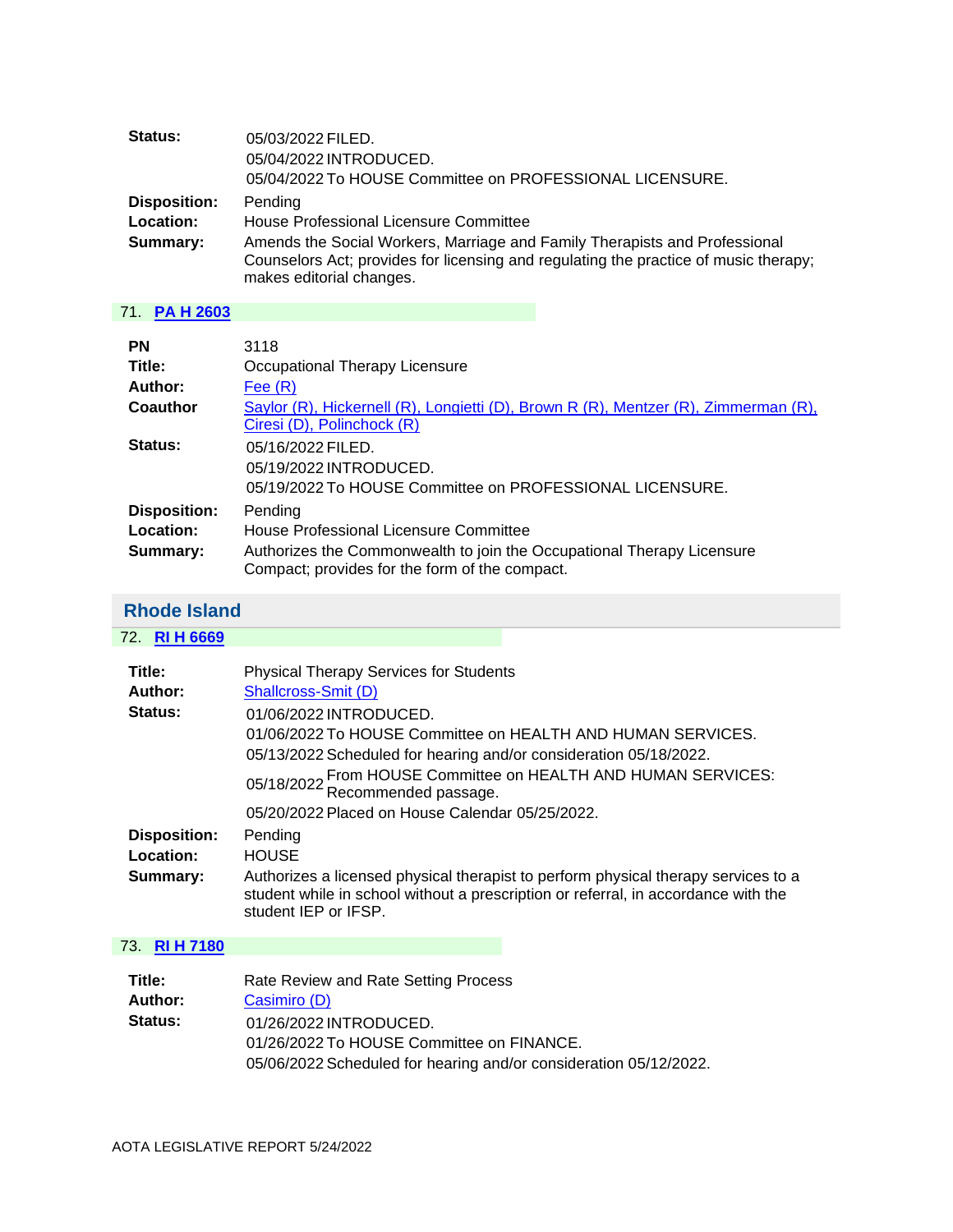| <b>Disposition:</b><br>Location:<br>Summary: | 05/12/2022 In HOUSE Committee on FINANCE: Committee recommends measure to be held for further study.<br>Pending<br>House Finance Committee<br>Requires the Executive Office of Health and Human Services (EOHHS) with the<br>assistance of a twenty four (24) person advisory committee to provide expert review<br>and recommendations for the process for rate setting and ongoing review of rate<br>setting for all social and human service programs with a contract with or licensed by<br>the state or any department of the state as well as Medicaid. |
|----------------------------------------------|---------------------------------------------------------------------------------------------------------------------------------------------------------------------------------------------------------------------------------------------------------------------------------------------------------------------------------------------------------------------------------------------------------------------------------------------------------------------------------------------------------------------------------------------------------------|
| 74. RIH 7489                                 |                                                                                                                                                                                                                                                                                                                                                                                                                                                                                                                                                               |
| Title:<br>Author:<br>Status:                 | Rate Setting and Review for Licensed Medical Program<br>Casimiro (D)<br>02/16/2022 INTRODUCED.<br>02/16/2022 To HOUSE Committee on FINANCE.<br>05/06/2022 Scheduled for hearing and/or consideration 05/12/2022.<br>05/12/2022 In HOUSE Committee on FINANCE: Committee recommends measure to be held for further study.                                                                                                                                                                                                                                      |
| <b>Disposition:</b><br>Location:<br>Summary: | Pending<br>House Finance Committee<br>Requires the executive office of health and human services (EOHHS) with the<br>assistance of a twenty-four person advisory committee to provide expert review and<br>recommendations for the process for rate setting and ongoing review of rate setting<br>for all medical and clinical service programs contracted by, or with or licensed by the<br>state or any department of the state as well as Medicaid.                                                                                                        |

## 75. **[RI S 2137](https://protect-us.mimecast.com/s/6hRuCzp4vLsMwwQMtBr1NIH?domain=custom.statenet.com)**

| Title:              | Military Spouse Occupational Licensure                                                                                                                                                                                                                                                                                                                   |
|---------------------|----------------------------------------------------------------------------------------------------------------------------------------------------------------------------------------------------------------------------------------------------------------------------------------------------------------------------------------------------------|
| Author:             | Felag (D)                                                                                                                                                                                                                                                                                                                                                |
| <b>Coauthor</b>     | Raptakis (D), Gallo (D), Lombardo (D), Euer (D), Murray (D)                                                                                                                                                                                                                                                                                              |
| Status:             | 01/25/2022 INTRODUCED.                                                                                                                                                                                                                                                                                                                                   |
|                     | 01/25/2022 To SENATE Committee on SPECIAL LEGISLATION and VETERANS                                                                                                                                                                                                                                                                                       |
|                     | 03/04/2022 Scheduled for hearing and/or consideration 03/09/2022.                                                                                                                                                                                                                                                                                        |
|                     | 03/09/2022 In SENATE Committee on SPECIAL LEGISLATION and VETERANS 03/09/2022 AFFAIRS: Committee recommends measure - held for further study.                                                                                                                                                                                                            |
|                     | 05/13/2022 Scheduled for hearing and/or consideration 05/17/2022.                                                                                                                                                                                                                                                                                        |
|                     | 05/17/2022 From SENATE Committee on SPECIAL LEGISLATION and<br>VETERANS AFFAIRS: Recommended as Substituted. (6-0)                                                                                                                                                                                                                                       |
|                     | 05/17/2022 Placed on Senate Calendar 05/19/2022.                                                                                                                                                                                                                                                                                                         |
|                     | 05/19/2022 Passed SENATE. *****To HOUSE. (35-0)                                                                                                                                                                                                                                                                                                          |
|                     | 05/20/2022 To HOUSE Committee on CORPORATIONS.                                                                                                                                                                                                                                                                                                           |
| <b>Disposition:</b> | Pending                                                                                                                                                                                                                                                                                                                                                  |
| Location:           | <b>House Corporations Committee</b>                                                                                                                                                                                                                                                                                                                      |
| Summary:            | Provides issuance of an occupational license, certificate and permit for military<br>service members and their spouses licensed in other states and relocated to Rhode<br>Island pursuant to military change of station orders or is in the process, or has been<br>honorably discharged, qualifications for issuance include having been issued the out |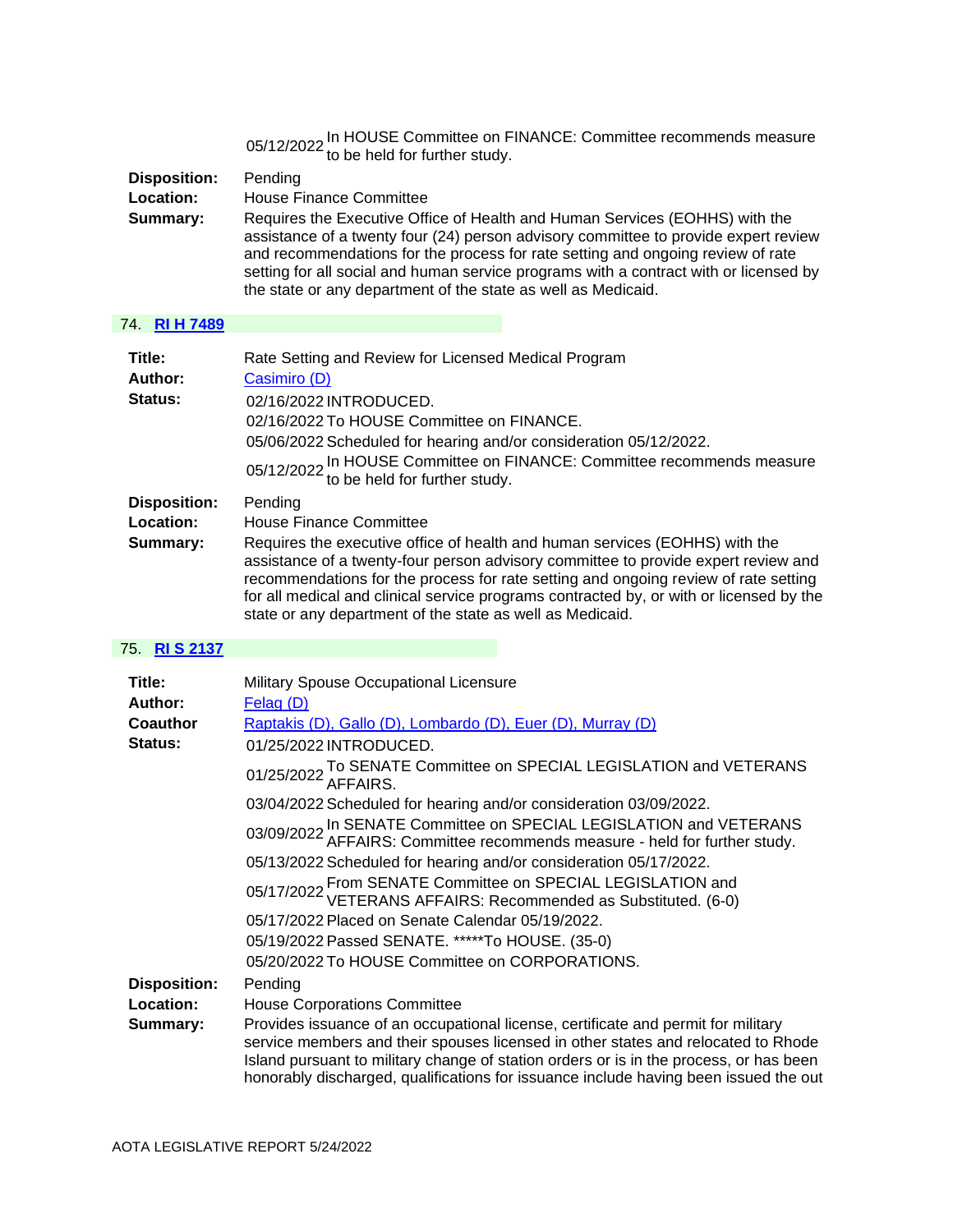of state license at least one year previously and holding the license in good standing with no pending complaints or investigations for misconduct.

### 76. **[RI S 2606](https://protect-us.mimecast.com/s/h6xuCKr71wF2MMz2soYuqNS?domain=custom.statenet.com)**

| Title:              | Interstate Medical Licensure Compact                                                                                                                                                               |
|---------------------|----------------------------------------------------------------------------------------------------------------------------------------------------------------------------------------------------|
| Author:             | Valverde (D)                                                                                                                                                                                       |
| <b>Coauthor</b>     | Miller (D), Euer (D), Lawson (D), DiMario (D)                                                                                                                                                      |
| Status:             | 03/10/2022 INTRODUCED.                                                                                                                                                                             |
|                     | 03/10/2022 To SENATE Committee on HEALTH AND HUMAN SERVICES.                                                                                                                                       |
|                     | 04/01/2022 Scheduled for hearing and/or consideration 04/05/2022.                                                                                                                                  |
|                     | 04/05/2022 In SENATE Committee on HEALTH AND HUMAN SERVICES:<br>Committee recommends measure to be held for further study.                                                                         |
|                     | 05/13/2022 Scheduled for hearing and/or consideration 05/17/2022.                                                                                                                                  |
|                     | 05/17/2022 From SENATE Committee on HEALTH AND HUMAN SERVICES:<br>Recommended passage. (5-2)                                                                                                       |
|                     | 05/18/2022 Placed on Senate Calendar 05/24/2022.                                                                                                                                                   |
| <b>Disposition:</b> | Pending                                                                                                                                                                                            |
| Location:           | <b>SENATE</b>                                                                                                                                                                                      |
| Summary:            | Creates the Interstate Medical Licensure Compact allowing physicians to become<br>licensed in multiple states and practice under the jurisdiction of the state in which<br>the patient is located. |

## <span id="page-40-0"></span>**South Carolina**

| 77. <b>SC H 3599</b> |                                                                                                                                                                                                                                                                                                                                              |
|----------------------|----------------------------------------------------------------------------------------------------------------------------------------------------------------------------------------------------------------------------------------------------------------------------------------------------------------------------------------------|
|                      |                                                                                                                                                                                                                                                                                                                                              |
| Title:               | Occupational Therapy Licensure Compact                                                                                                                                                                                                                                                                                                       |
| Author:              | Newton $B(R)$                                                                                                                                                                                                                                                                                                                                |
| Coauthor             | Govan (D), Howard (D), Jefferson (D), Erickson (R), Gilliard (D), King (D), Brawley<br>(D), Williams (D), Carter (R), Dabney (R), McGarry (R)                                                                                                                                                                                                |
| <b>Status:</b>       | 01/12/2021 INTRODUCED.                                                                                                                                                                                                                                                                                                                       |
|                      | 01/12/2021 To HOUSE Committee on MEDICAL, MILITARY, PUBLIC AND 01/12/2021 MUNICIPAL AFFAIRS.                                                                                                                                                                                                                                                 |
|                      | 02/17/2022 From HOUSE Committee on MEDICAL, MILITARY, PUBLIC AND<br>02/17/2022 MUNICIPAL AFFAIRS: Reported favorably with amendment.                                                                                                                                                                                                         |
|                      | 02/23/2022 Committee amendment adopted on HOUSE floor.                                                                                                                                                                                                                                                                                       |
|                      | 02/24/2022 Passed HOUSE. *****To SENATE.                                                                                                                                                                                                                                                                                                     |
|                      | 02/24/2022 To SENATE Committee on LABOR, COMMERCE AND INDUSTRY.                                                                                                                                                                                                                                                                              |
|                      | 05/04/2022 From SENATE Committee on LABOR, COMMERCE AND INDUSTRY:<br>Reported favorably.                                                                                                                                                                                                                                                     |
|                      | 05/11/2022 Passed SENATE.                                                                                                                                                                                                                                                                                                                    |
|                      | 05/12/2022 *****To GOVERNOR.                                                                                                                                                                                                                                                                                                                 |
|                      | 05/13/2022 Signed by GOVERNOR.                                                                                                                                                                                                                                                                                                               |
| <b>Disposition:</b>  | Enacted                                                                                                                                                                                                                                                                                                                                      |
| Location:            | <b>To Governor</b>                                                                                                                                                                                                                                                                                                                           |
| Summary:             | Enacts the occupational therapy licensure compact which enters the State into a<br>multistate occupational licensure compact to provide for the reciprocal practice of<br>occupational therapy among the states that are parties to the compact; relates to<br>applicants for licensure as occupational therapists or occupational therapist |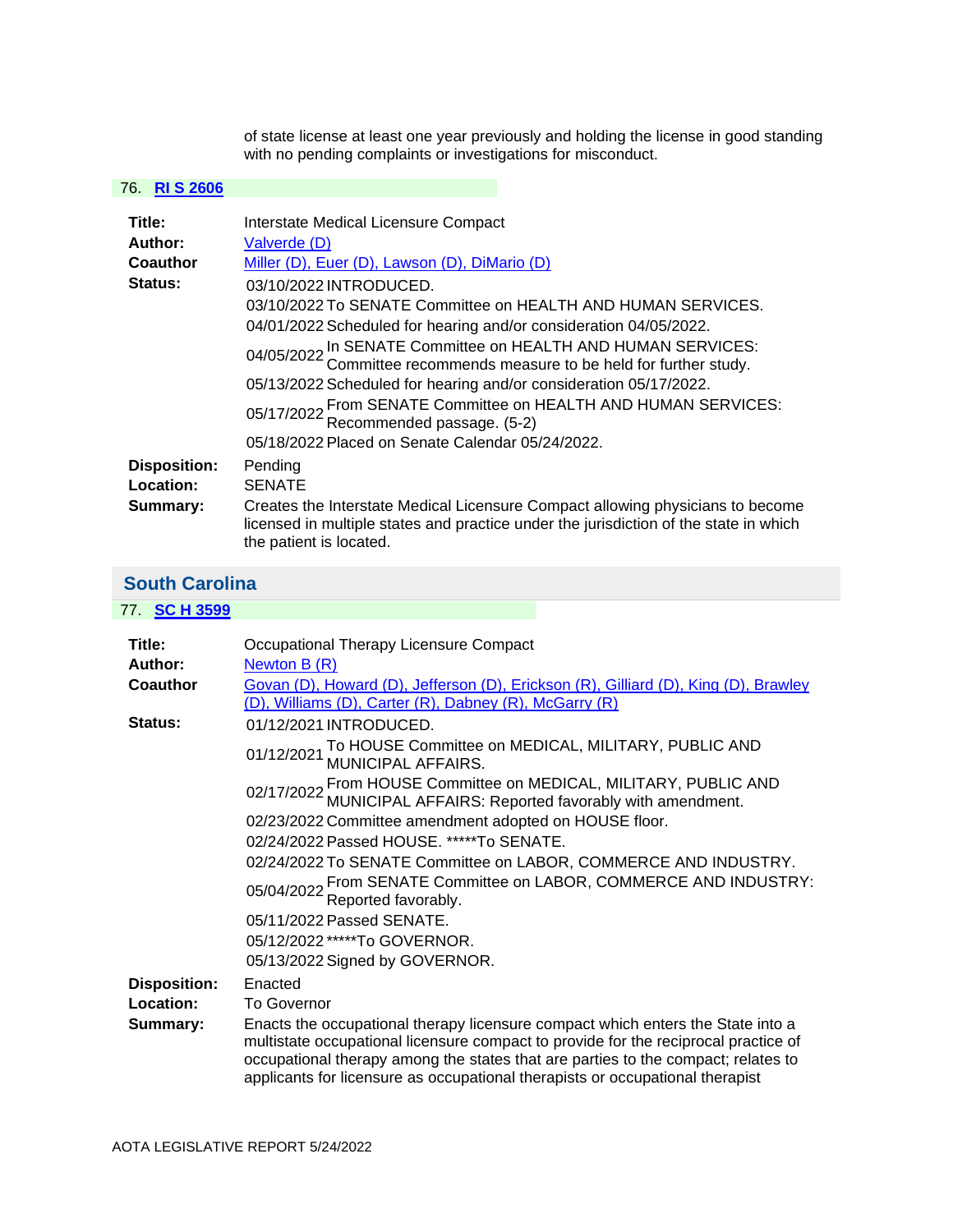assistants, so as to require certain criminal background checks for applications made pursuant to the compact; designates the existing sections entitled general provisions.

#### 78. **[SC H 3840](https://protect-us.mimecast.com/s/03onC73y1QUAVV4Af289JS1?domain=custom.statenet.com)**

| Title:              | Audiology and Speech Language Interstate Compact                                                                                                                                                                                                                                                                                                                                                                                                                                                                                                  |
|---------------------|---------------------------------------------------------------------------------------------------------------------------------------------------------------------------------------------------------------------------------------------------------------------------------------------------------------------------------------------------------------------------------------------------------------------------------------------------------------------------------------------------------------------------------------------------|
| Author:             | Erickson (R)                                                                                                                                                                                                                                                                                                                                                                                                                                                                                                                                      |
| Coauthor            | Howard (D), Huggins (R), Smith Ga (R), Jefferson (D), King (D), Blackwell (R),<br>Rivers M (D), Brawley (D), Williams (D), Dabney (R), Murray (D)                                                                                                                                                                                                                                                                                                                                                                                                 |
| Status:             | 02/09/2021 INTRODUCED.                                                                                                                                                                                                                                                                                                                                                                                                                                                                                                                            |
|                     | 02/09/2021 To HOUSE Committee on MEDICAL, MILITARY, PUBLIC AND 02/09/2021 MUNICIPAL AFFAIRS.                                                                                                                                                                                                                                                                                                                                                                                                                                                      |
|                     | 04/05/2022 From HOUSE Committee on MEDICAL, MILITARY, PUBLIC AND 04/05/2022 MUNICIPAL AFFAIRS: Reported favorably with amendment.                                                                                                                                                                                                                                                                                                                                                                                                                 |
|                     | 04/06/2022 Committee amendment adopted on HOUSE floor.                                                                                                                                                                                                                                                                                                                                                                                                                                                                                            |
|                     | 04/07/2022 Passed HOUSE. *****To SENATE.                                                                                                                                                                                                                                                                                                                                                                                                                                                                                                          |
|                     | 04/07/2022 To SENATE Committee on MEDICAL AFFAIRS.                                                                                                                                                                                                                                                                                                                                                                                                                                                                                                |
|                     | 05/05/2022 From SENATE Committee on MEDICAL AFFAIRS: Reported<br>favorably.                                                                                                                                                                                                                                                                                                                                                                                                                                                                       |
|                     | 05/11/2022 Passed SENATE.                                                                                                                                                                                                                                                                                                                                                                                                                                                                                                                         |
|                     | 05/12/2022 *****To GOVERNOR.                                                                                                                                                                                                                                                                                                                                                                                                                                                                                                                      |
|                     | 05/13/2022 Signed by GOVERNOR.                                                                                                                                                                                                                                                                                                                                                                                                                                                                                                                    |
| <b>Disposition:</b> | Enacted                                                                                                                                                                                                                                                                                                                                                                                                                                                                                                                                           |
| Location:           | <b>To Governor</b>                                                                                                                                                                                                                                                                                                                                                                                                                                                                                                                                |
| Summary:            | Establishes the Audiology and Speech Language Interstate Compact Act; states the<br>purpose of the act; provides definitions; outlines state participation; outlines<br>privileges for audiologists and speech language pathologists resulting from the<br>compact; allows for the practice of telehealth; provides accommodations for active<br>duty military personnel and their spouses; provides a mechanism for taking adverse<br>actions against licensees, to establish the audiology and speech-language<br>pathology compact commission. |
| 79. SC S 1328       |                                                                                                                                                                                                                                                                                                                                                                                                                                                                                                                                                   |
| ·Title              | Meditation Renefits                                                                                                                                                                                                                                                                                                                                                                                                                                                                                                                               |

| Title:              | <b>Meditation Benefits</b>                                                                                                                                                                                                                                           |
|---------------------|----------------------------------------------------------------------------------------------------------------------------------------------------------------------------------------------------------------------------------------------------------------------|
| Author:             | McLeod (D)                                                                                                                                                                                                                                                           |
| <b>Status:</b>      | 05/10/2022 INTRODUCED.                                                                                                                                                                                                                                               |
|                     | 05/11/2022 Passed SENATE.                                                                                                                                                                                                                                            |
| <b>Disposition:</b> | Adopted                                                                                                                                                                                                                                                              |
| Location:           | Adopted                                                                                                                                                                                                                                                              |
| Summary:            | (Senate Resolution) Encourages public awareness about the continuing benefits<br>and value of meditation, integrative occupational therapy, and self-care and to<br>declare May 10, 2022, as peace, harmony, wellness, and occupational therapy day<br>in the state. |

<span id="page-41-0"></span>

| <b>Tennessee</b> |  |
|------------------|--|
| 80. TN S 2694    |  |
|                  |  |

**Title:** Professions and Occupations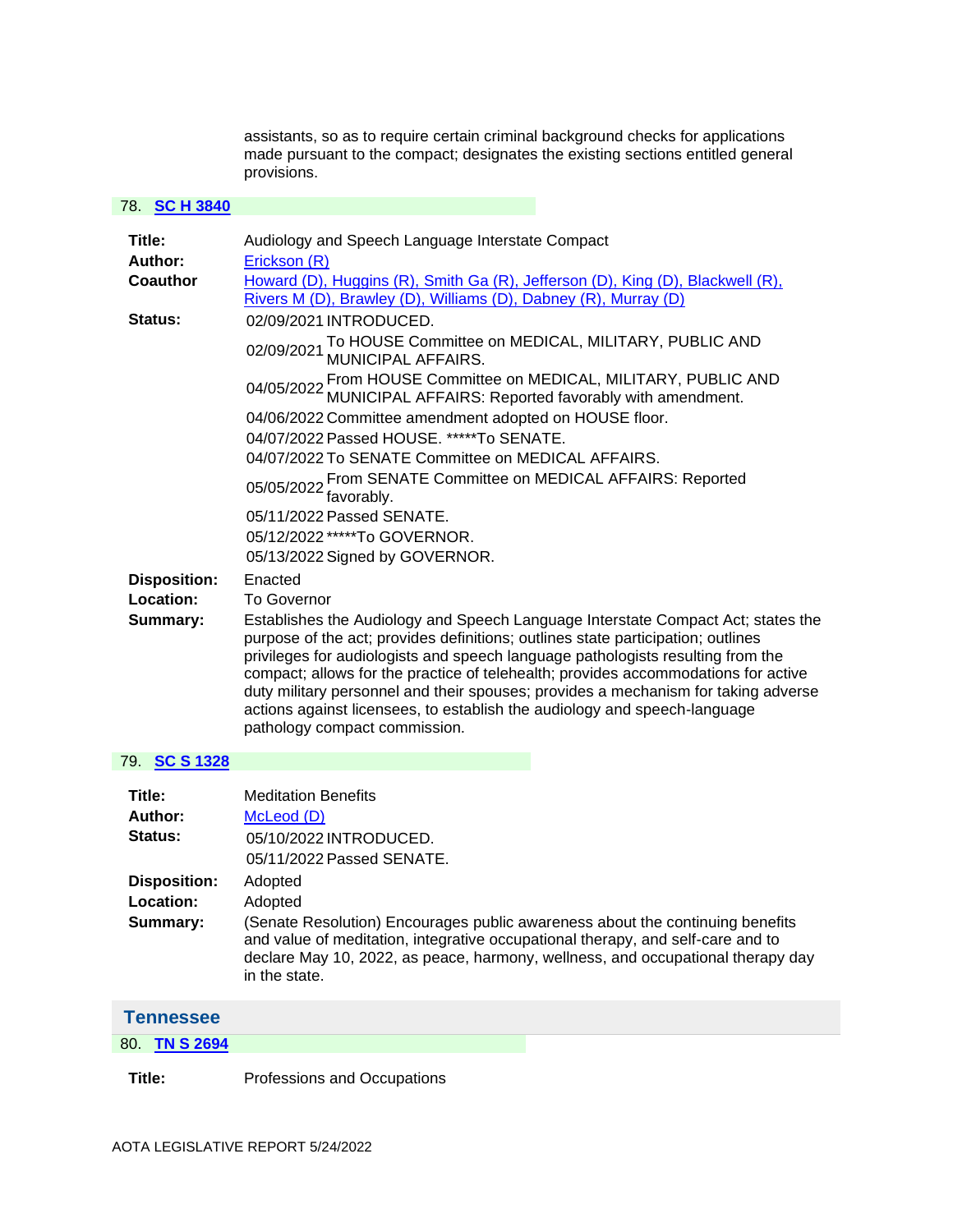| Author:             | Briggs (R)                                                                                                                                                                                                                                                                                                                                                                                                                                                            |
|---------------------|-----------------------------------------------------------------------------------------------------------------------------------------------------------------------------------------------------------------------------------------------------------------------------------------------------------------------------------------------------------------------------------------------------------------------------------------------------------------------|
| Status:             | 02/02/2022 INTRODUCED.                                                                                                                                                                                                                                                                                                                                                                                                                                                |
|                     | 02/07/2022 To SENATE Committee on HEALTH AND WELFARE.                                                                                                                                                                                                                                                                                                                                                                                                                 |
|                     | 03/09/2022 From SENATE Committee on HEALTH AND WELFARE: Recommend<br>passage with amendment. (9-0)                                                                                                                                                                                                                                                                                                                                                                    |
|                     | 03/09/2022 To SENATE Committee on CALENDAR.                                                                                                                                                                                                                                                                                                                                                                                                                           |
|                     | 03/22/2022 Placed on Regular Calendar.                                                                                                                                                                                                                                                                                                                                                                                                                                |
|                     | 03/24/2022 In SENATE. Amendment adopted on SENATE floor. No. 1                                                                                                                                                                                                                                                                                                                                                                                                        |
|                     | 03/24/2022 In SENATE. Read third time. Passed SENATE. *****To HOUSE. (28-0)                                                                                                                                                                                                                                                                                                                                                                                           |
|                     | $03/28/2022$ in HOUSE. Held on desk.                                                                                                                                                                                                                                                                                                                                                                                                                                  |
|                     | 04/25/2022 In HOUSE. Substituted on HOUSE floor for H 2531                                                                                                                                                                                                                                                                                                                                                                                                            |
|                     | 04/25/2022 In HOUSE, Amendment withdrawn from HOUSE floor, No. 1                                                                                                                                                                                                                                                                                                                                                                                                      |
|                     | 04/25/2022 In HOUSE. Read third time. Passed HOUSE. (80-8)                                                                                                                                                                                                                                                                                                                                                                                                            |
|                     | 05/02/2022 *****To GOVERNOR.                                                                                                                                                                                                                                                                                                                                                                                                                                          |
|                     | 05/11/2022 Signed by GOVERNOR.                                                                                                                                                                                                                                                                                                                                                                                                                                        |
|                     | 05/17/2022 Public Chaptered. Chapter No. 1040                                                                                                                                                                                                                                                                                                                                                                                                                         |
| <b>Disposition:</b> | Enacted                                                                                                                                                                                                                                                                                                                                                                                                                                                               |
| Location:           | Chaptered                                                                                                                                                                                                                                                                                                                                                                                                                                                             |
| Summary:            | Relates to professional counselors, marital and family therapists, and clinical<br>pastoral therapists; requires completed coursework specifically related to the<br>diagnosis, treatment, appraisal, and assessment of mental disorders; requires<br>completed two years of postgraduate supervised experience required for licensure<br>in a clinical setting that provides substantial opportunities to diagnose, treat,<br>appraise, and assess mental disorders. |
|                     |                                                                                                                                                                                                                                                                                                                                                                                                                                                                       |

## <span id="page-42-0"></span>**Vermont**

| 81. VT H 244    |                                                                                                                                                                                          |
|-----------------|------------------------------------------------------------------------------------------------------------------------------------------------------------------------------------------|
| Title:          | Human Remains Organic Reduction                                                                                                                                                          |
| Author:         | Partridge (D)                                                                                                                                                                            |
| <b>Coauthor</b> | Partridge (D), Masland (D), Lippert (D), Mrowicki (D), Bartholomew (D), Beck (R),<br>Ode (D), Coffey (D), Cordes (D), James (D), White (D), Stebbins (D), Surprenant<br>(D), White K (D) |
| Status:         | 02/11/2021 INTRODUCED.                                                                                                                                                                   |
|                 | 02/11/2021 To HOUSE Committee on GENERAL, HOUSING AND MILITARY<br>AFFAIRS.                                                                                                               |
|                 | 03/09/2022 HOUSE Committee on GENERAL, HOUSING AND MILITARY<br>03/09/2022 AFFAIRS relieved of further consideration.                                                                     |
|                 | 03/09/2022 To HOUSE Committee on WAYS AND MEANS.                                                                                                                                         |
|                 | 03/15/2022 From HOUSE Committee on WAYS AND MEANS: Recommended with and the amendment.                                                                                                   |
|                 | 03/15/2022 Committee amendment adopted on HOUSE floor.                                                                                                                                   |
|                 | 03/16/2022 Passed HOUSE. *****To SENATE.                                                                                                                                                 |
|                 | 03/18/2022 To SENATE Committee on ECONOMIC DEVELOPMENT, HOUSING<br>03/18/2022 AND GENERAL AFFAIRS.                                                                                       |
|                 | 05/10/2022 SENATE Committee on ECONOMIC DEVELOPMENT, HOUSING<br>AND GENERAL AFFAIRS relieved of further consideration.                                                                   |
|                 | 05/10/2022 To SENATE Committee on FINANCE.                                                                                                                                               |
|                 | 05/11/2022 Passed SENATE.                                                                                                                                                                |
|                 |                                                                                                                                                                                          |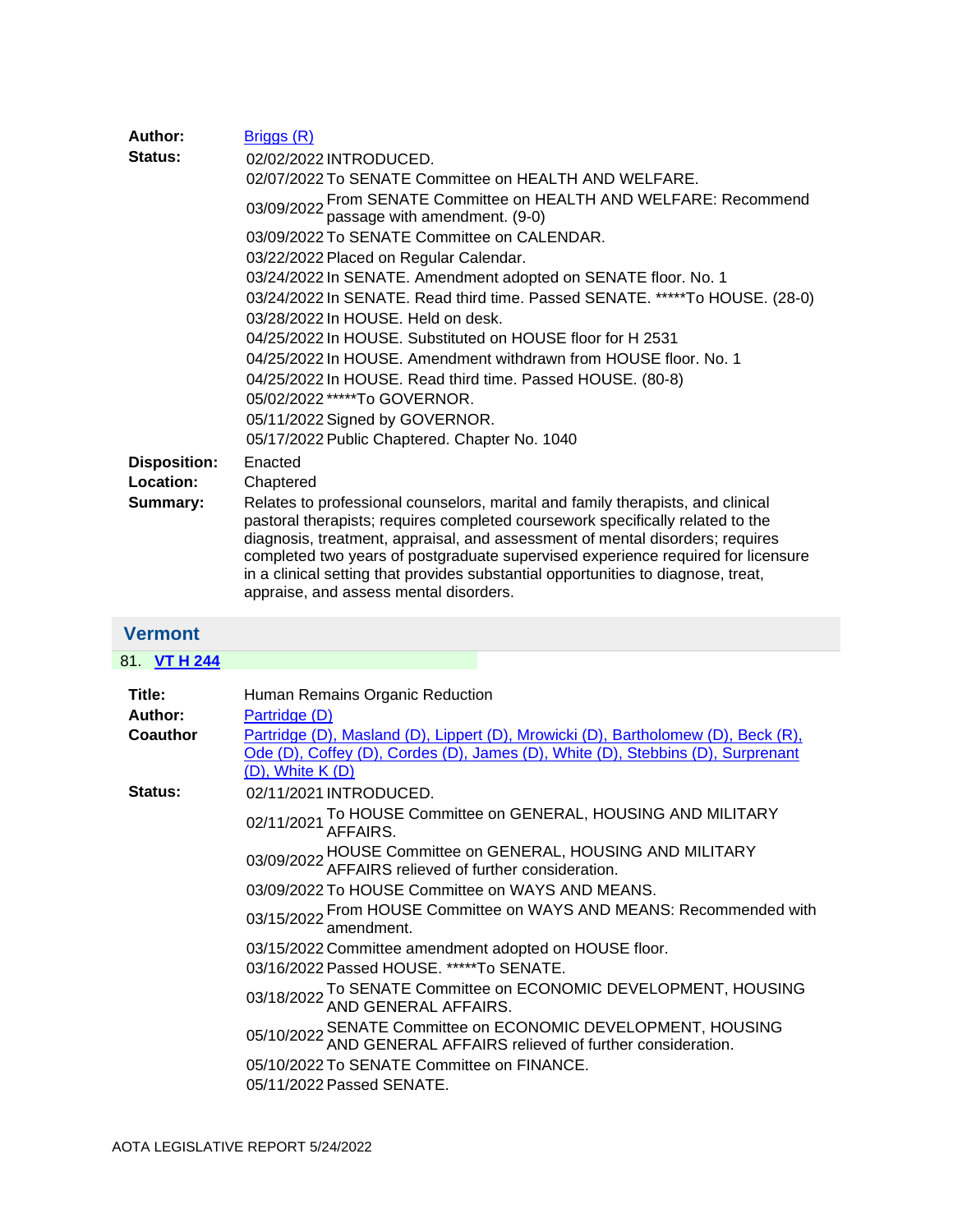05/11/2022 Eligible for GOVERNOR'S desk.

| Disposition:     | To Governor                                                            |
|------------------|------------------------------------------------------------------------|
| <b>Location:</b> | Eligible for Governor                                                  |
| Summary:         | Relates to authorizing the natural organic reduction of human remains. |

## 82. **[VT H 655](https://protect-us.mimecast.com/s/loARCR6KOEhv00jvI0n8MaJ?domain=custom.statenet.com)**

| Title:<br>Author:<br>Status:                 | Telehealth Licensure and Registration<br><b>House Health Care Committee</b><br>01/13/2022 INTRODUCED.<br>01/14/2022 To HOUSE Committee on HEALTH CARE.<br>02/08/2022 HOUSE Committee on HEALTH CARE relieved of further<br>consideration.<br>02/08/2022 To HOUSE Committee on WAYS AND MEANS.<br>02/23/2022 HOUSE Committee on WAYS AND MEANS relieved of further<br>consideration.<br>02/23/2022 To HOUSE Committee on APPROPRIATIONS.<br>03/15/2022 From HOUSE Committee on APPROPRIATIONS: Recommended with<br>amendment.<br>03/15/2022 Committee amendment adopted on HOUSE floor.<br>03/16/2022 Passed HOUSE. *****To SENATE.<br>03/18/2022 To SENATE Committee on HEALTH AND WELFARE.<br>04/07/2022 SENATE Committee on HEALTH AND WELFARE relieved of further<br>consideration.<br>04/07/2022 To SENATE Committee on FINANCE.<br>04/14/2022 SENATE Committee on FINANCE relieved of further consideration.<br>04/14/2022 To SENATE Committee on APPROPRIATIONS.<br>04/27/2022 Passed SENATE.<br>04/27/2022 Eligible for GOVERNOR'S desk.<br>05/09/2022 *****To GOVERNOR. |
|----------------------------------------------|---------------------------------------------------------------------------------------------------------------------------------------------------------------------------------------------------------------------------------------------------------------------------------------------------------------------------------------------------------------------------------------------------------------------------------------------------------------------------------------------------------------------------------------------------------------------------------------------------------------------------------------------------------------------------------------------------------------------------------------------------------------------------------------------------------------------------------------------------------------------------------------------------------------------------------------------------------------------------------------------------------------------------------------------------------------------------------|
|                                              | 05/09/2022 Signed by GOVERNOR.<br>05/20/2022 Act No. 107                                                                                                                                                                                                                                                                                                                                                                                                                                                                                                                                                                                                                                                                                                                                                                                                                                                                                                                                                                                                                        |
| <b>Disposition:</b><br>Location:<br>Summary: | Enacted<br>Chaptered<br>Relates to telehealth licensure and registration and to provisional licensure for<br>professions regulated by the Office of Professional Regulation.                                                                                                                                                                                                                                                                                                                                                                                                                                                                                                                                                                                                                                                                                                                                                                                                                                                                                                    |

## 83. **[VT H 661](https://protect-us.mimecast.com/s/SxS9CW6KLMh5XXR5tL4rl6J?domain=custom.statenet.com)**

| Title:   | Licensure                                                                                                                                                                                                                          |
|----------|------------------------------------------------------------------------------------------------------------------------------------------------------------------------------------------------------------------------------------|
| Author:  | Vyhovsky (D)                                                                                                                                                                                                                       |
| Coauthor | Christie (D), Rachelson (D), Troiano (D), Cina (D), Colburn (D), Anthony (D),<br>Bluemle (D), Bos-Lun (D), Burrows (D), Mulvaney-Stanak (D), Surprenant (D),<br>Vyhovsky (D)                                                       |
| Status:  | 01/14/2022 INTRODUCED.<br>01/18/2022 To HOUSE Committee on GOVERNMENT OPERATIONS.<br>03/15/2022 HOUSE Committee on GOVERNMENT OPERATIONS relieved of<br>further consideration.<br>03/15/2022 To HOUSE Committee on APPROPRIATIONS. |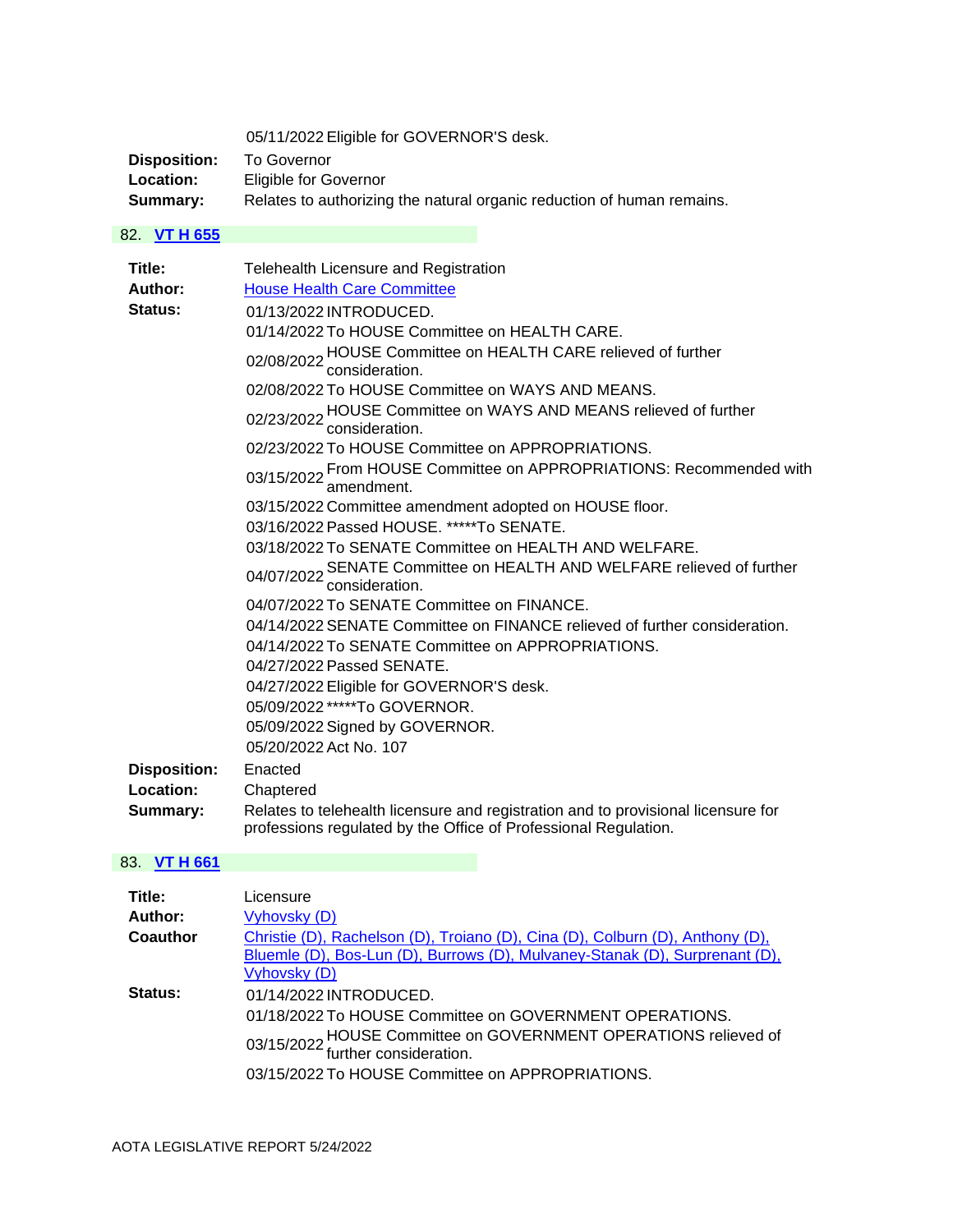<span id="page-44-0"></span>

| <b>Disposition:</b><br>Location: | 03/23/2022 From HOUSE Committee on APPROPRIATIONS: Recommended with<br>amendment.<br>03/23/2022 Committee amendment adopted on HOUSE floor.<br>03/24/2022 Passed HOUSE. *****To SENATE.<br>03/29/2022 To SENATE Committee on GOVERNMENT OPERATIONS.<br>04/14/2022 SENATE Committee on GOVERNMENT OPERATIONS relieved of<br>further consideration.<br>04/14/2022 To SENATE Committee on APPROPRIATIONS.<br>04/28/2022 From SENATE Committee on APPROPRIATIONS: Recommended<br>with amendment.<br>04/29/2022 Passed SENATE. *****To HOUSE for concurrence.<br>05/03/2022 HOUSE concurred in SENATE amendments.<br>05/03/2022 Eligible for GOVERNOR'S desk.<br>05/16/2022 *****To GOVERNOR.<br>05/16/2022 Signed by GOVERNOR.<br>05/20/2022 Act No. 117<br>Enacted<br>Chaptered                            |
|----------------------------------|---------------------------------------------------------------------------------------------------------------------------------------------------------------------------------------------------------------------------------------------------------------------------------------------------------------------------------------------------------------------------------------------------------------------------------------------------------------------------------------------------------------------------------------------------------------------------------------------------------------------------------------------------------------------------------------------------------------------------------------------------------------------------------------------------------|
| Summary:                         | Proposes to amend regulations pertaining to the licensure of mental health<br>professionals in the State, to require a mental health professional licensure study, to<br>require a mental health professional supervisor registry, and to create a new<br>position within the Office of Professional Regulation.                                                                                                                                                                                                                                                                                                                                                                                                                                                                                        |
| <b>Wisconsin</b>                 |                                                                                                                                                                                                                                                                                                                                                                                                                                                                                                                                                                                                                                                                                                                                                                                                         |
| 84. WIA1                         |                                                                                                                                                                                                                                                                                                                                                                                                                                                                                                                                                                                                                                                                                                                                                                                                         |
| Title:<br>Author:<br>Coauthor    | <b>Pandemic State Government Actions</b><br>Vos(R)<br>Duchow (R), Moses (R), Dallman (R), Callahan (R), Cabral-Guevara (R), Wittke (R),<br>Magnafici (R), James (R), Zimmerman (R), Wichgers (R), Tusler (R), Snyder (R),<br>Summerfield (R), Vos (R), Vorpagel (R), Katsma (R), Edming (R), Rodriguez (R),<br>Swearingen (R), Schraa (R), Born (R), Thiesfeldt (R), Steineke (R), Kuglitsch (R),<br>Petersen (R)                                                                                                                                                                                                                                                                                                                                                                                       |
| Status:                          | 01/04/2021 INTRODUCED.<br>01/04/2021 To ASSEMBLY Committee on HEALTH.<br>01/05/2021 Public Hearing held.<br>01/05/2021 From ASSEMBLY Committee on HEALTH: Recommended<br>passage. (11-5)<br>01/05/2021 To ASSEMBLY Committee on RULES.<br>01/05/2021 From ASSEMBLY Committee on RULES: Placed on calendar.<br>01/06/2021 In ASSEMBLY. Substitute Amendment No. 1 offered.<br>01/07/2021 In ASSEMBLY. Read second time.<br>01/07/2021 In ASSEMBLY, Substitute Amendment No. 1 laid on table.<br>01/07/2021 In ASSEMBLY. Amendment No. 1 offered.<br>01/07/2021 In ASSEMBLY. Amendment No. 1 adopted.<br>01/07/2021 In ASSEMBLY. Ordered to a third reading.<br>01/07/2021 In ASSEMBLY. Read third time. Passed ASSEMBLY. *****To<br><b>SENATE. (57-35)</b><br>01/08/2021 To SENATE Committee on FINANCE. |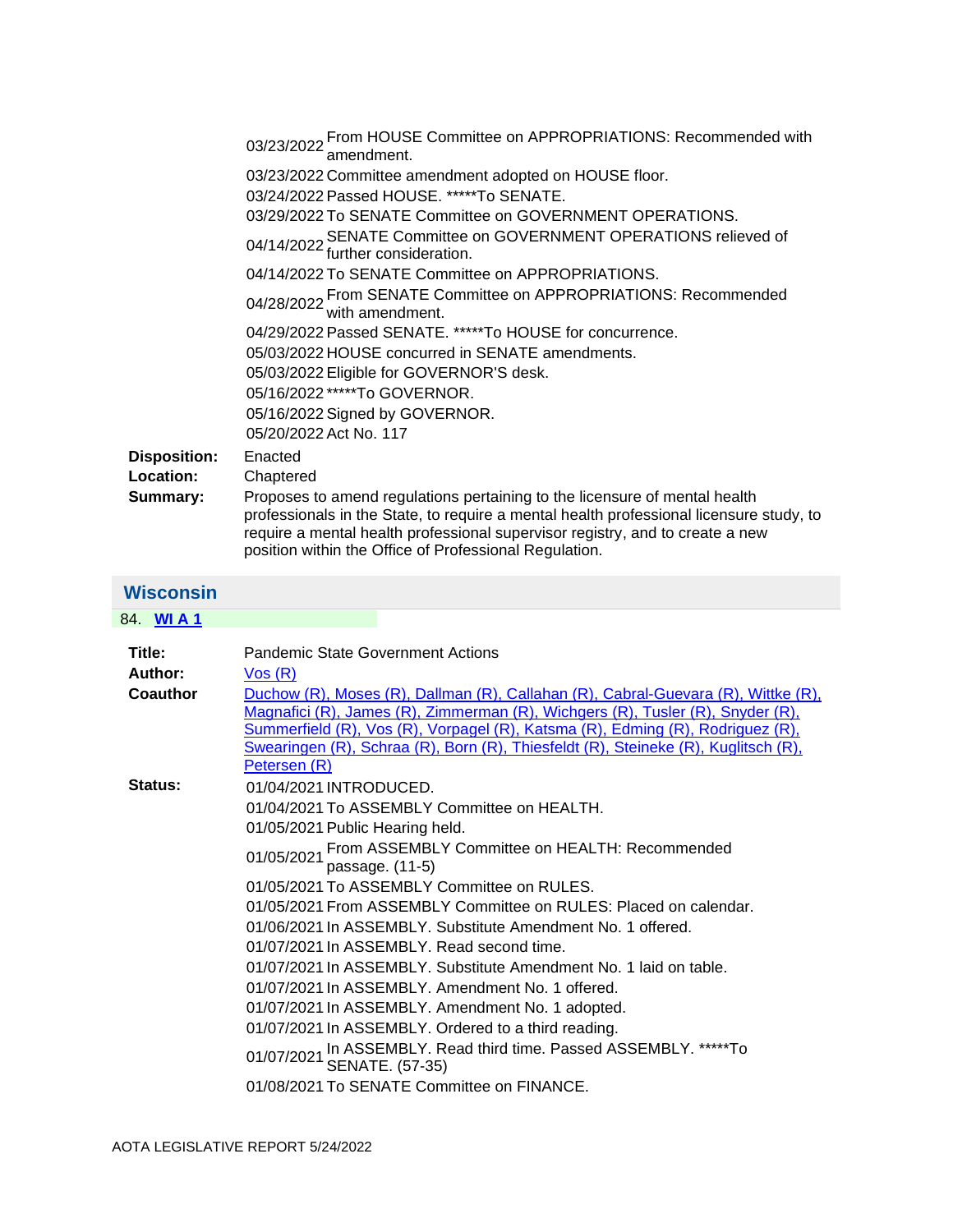- 01/11/2021 Withdrawn from SENATE Committee on FINANCE.
- 01/11/2021 To SENATE Committee on SENATE ORGANIZATION.
- 01/11/2021 In SENATE. Substitute Amendment No. 1 offered.
- 01/11/2021 Public Hearing held.
- 01/11/2021 In SENATE. Committee Amendment No. 1 adopted on SENATE floor.
- 01/11/2021 Available for Scheduling.
- 01/11/2021 In SENATE. Placed on Calendar.
- 01/12/2021 In SENATE. Senate Amendment No. 1 to Senate Substitute<br>Amendment No. 1 offered.
- 01/12/2021 In SENATE. Substitute Amendment No. 2 offered.
- 01/12/2021 In SENATE. Read second time.
- 01/12/2021 Senate Substitute Amendment No. 2 rejected.
- 01/12/2021 In SENATE. Senate Amendment No. 2 to Senate Substitute Amendment No. 2 offered.
- 01/12/2021 <sup>In</sup> SENATE. Amendment No. 1 to Substitute Amendment No. 1<br>01/12/2021 withdrawn.

01/12/2021 In SENATE. Senate Amendment No. 2 to Senate Substitute<br>Amendment No. 2 Adopted.

- 01/12/2021 In SENATE. Read second time and committee substitute No. 1 adopted. To third reading.
- 01/12/2021 In SENATE. Ordered to third reading.
- 01/12/2021 In SENATE. Read third time. Passed SENATE. \*\*\*\*\*To ASSEMBLY for concurrence. (29-2)
- 01/26/2021 In ASSEMBLY. Assembly Amendment No. 1 to Senate Substitute Amendment No. 1 offered.
- 01/26/2021 In ASSEMBLY. Assembly Amendment No. 1 to Senate Substitute<br>01/26/2021 Amendment No. 1 Adopted.
- 01/26/2021 In ASSEMBLY. Assembly Amendment No. 2 to Senate Substitute Amendment No. 1 offered.
- 01/26/2021 In ASSEMBLY. Assembly Amendment No. 2 to Senate Substitute<br>01/26/2021 Amendment No. 1 Adopted.
- 01/26/2021 ASSEMBLY concurred in SENATE Amendment with additional amendments. \*\*\*\*\*To SENATE for concurrence. (58-34)
- 01/27/2021 To SENATE Committee on SENATE ORGANIZATION.
- 01/27/2021 Available for Scheduling.
- 01/27/2021 In SENATE. Placed on Calendar.
- 01/28/2021 In SENATE. Senate Amendment No. 1 to Assembly Amendment No. 1 offered.
- 01/28/2021 In SENATE. Senate Amendment No. 1 to Assembly Amendment No. 1<br>01/28/2021 Adopted.
- 01/28/2021 SENATE concurred in ASSEMBLY Amendment No. 1 and 2 with
- additional amendments. \*\*\*\*\*To ASSEMBLY for concurrence.
- 02/04/2021 ASSEMBLY concurred in SENATE Amendment No. 2.
- 02/05/2021 Recalled by SENATE.
- 02/05/2021 SENATE refused to concur in ASSEMBLY Amendment No. 2. (19-11)
- 02/05/2021 In SENATE. Read third time. Passed SENATE. \*\*\*\*\*To ASSEMBLY for concurrence. (19-11)
- 02/05/2021 LRB CORRECTION: Senate amendment 2 to Senate Substitute Amendment 1.
- 02/05/2021 ASSEMBLY concurred in SENATE Amendment No. 1.